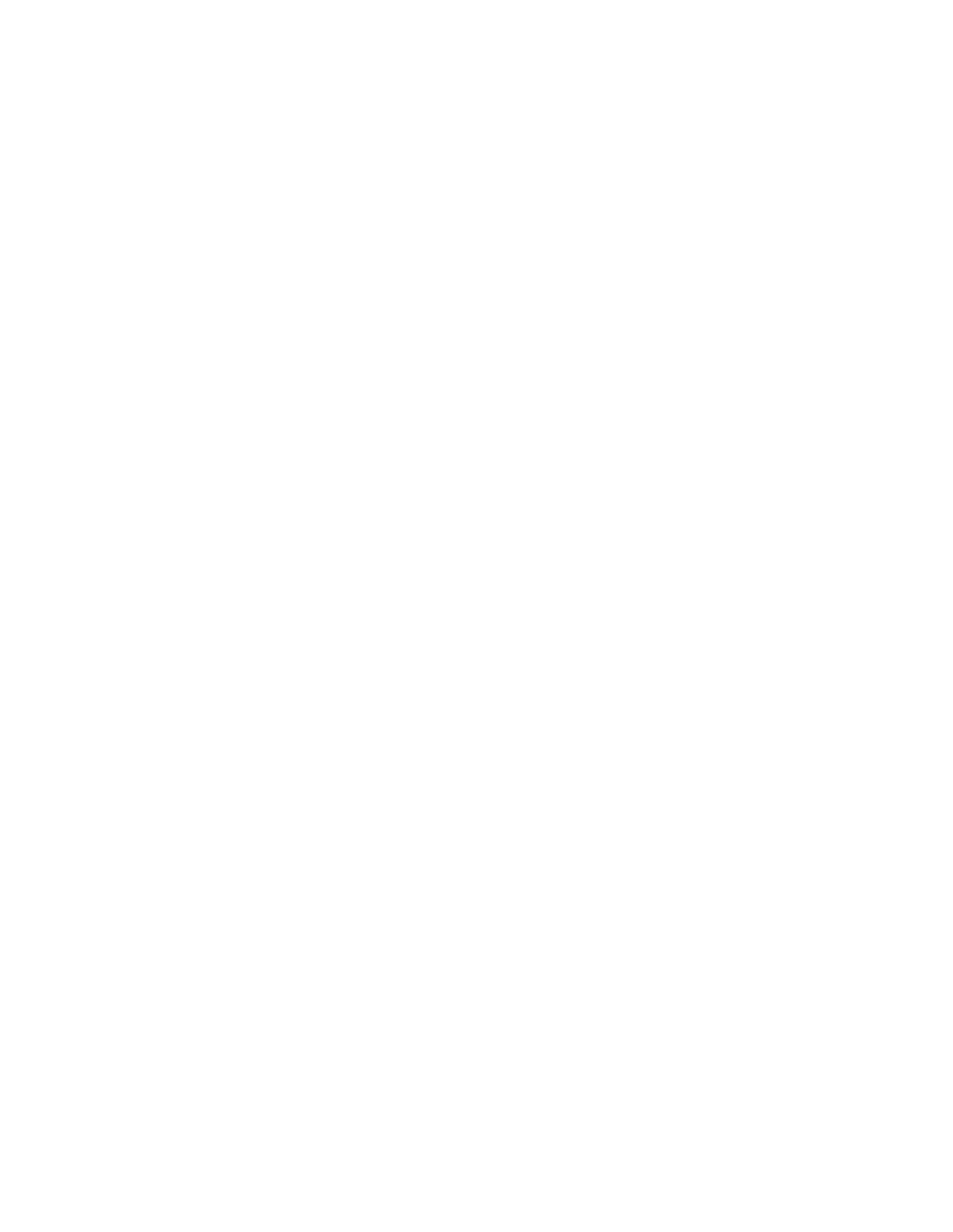## Contents

| <b>Biographical Sketches</b>           |  |
|----------------------------------------|--|
| Federal and Foundation Participants 26 |  |
|                                        |  |
|                                        |  |

**National Health Policy Forum** Facilitating dialogue. Fostering understanding.

2131 K Street NW, Suite 500 Washington DC 20037 202/872-1390

202/862-9837 [fax] nhpf@gwu.edu [e-mail] www.nhpf.org [web]

**Judith Miller Jones** *Director*

**Sally Coberly** *Deputy Director*

**Monique Martineau** *Publications Director*

Site Visit Managers **Eileen Salinsky** *Principal Research Associate*

**Jessamy Taylor** *Research Associate*

Administrative Coordinator **Marcia Howard** *Program Associate*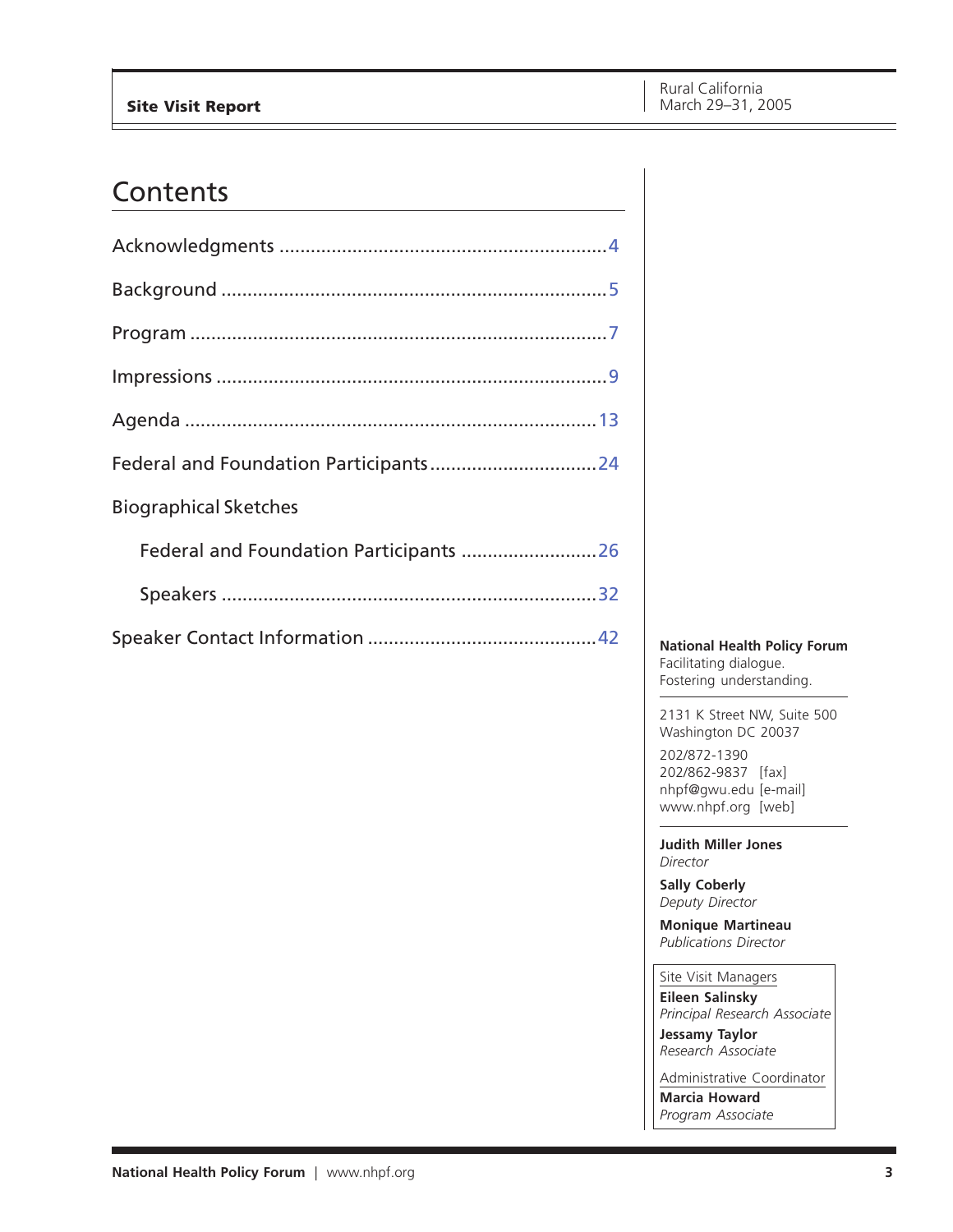## <span id="page-3-0"></span>**ACKNOWLEDGEMENTS**

This site visit, "Exploring the California Rural Health System: From the Redwood Forests to the Baja Border," was the first of two site visits made possible through generous support from the California Endowment. Twenty site visit participants and four National Health Policy Forum staff took a three-day tour of rural California and witnessed the geographic, economic, and demographic diversity of rural communities in the state. The participants learned that the challenges of maintaining quality health systems in rural communities as well as the innovative responses of rural Californians are varied.

The Forum is grateful to the rural health policy community in California. Many members received us warmly, spoke candidly, and gave freely of their time.

Special recognition and thanks go to several individuals who hosted us in their facilities in Sacramento, Lodi, San Andreas, Nevada City, and Downieville. Thanks to Jana Katz and her staff for providing excellent tours of the Telemedicine Learning Center and the telemedicine consult room and Pediatric Intensive Care Unit at the UC Davis Medical Center. Mike Kirkpatrick and Beth Butcher of Community Medical Centers, Inc., were gracious hosts in Lodi. We would like to thank Benjamin Gamez and his staff from El Concilio for their hard work in arranging for the group's visit to a farmworker labor camp and to Jorge Eguiluz, the labor contractor. We appreciated Marcos Gallardo's commentary on providing mental health services to farmworkers during our bus ride to "the islands."

We are grateful to Mike Lawson for providing tours and meetings at Mark Twain St. Joseph's Hospital. Thanks to Speranza Avram for welcoming us in Nevada City and for her assistance in planning the visit. Frank Lang and the Downieville community members were wonderful hosts, and we enjoyed visiting the unique frontier town.

We also want to thank the many distinguished speakers who so generously gave of their time to participate in our program: Barbara Masters, Herrmann Spetzler, Scott Christman, Jana Katz, Dr. Tom Nesbitt, Dr. Peter Yellowlees, Steve Viramontes, Barbara Johnston, Leona Butler, Judith Shaplin, Carol Mordhorst, Andy Anderson, Dr. Bill Davis, Mike Kirkpatrick, Beth Butcher, Benjamin Gamez, Ken Cohen, Dr. Guillermo Vicuna, Marcos Gallardo, Mike Lawson, John Deakyne, Kathy Yarbrough, Ray Hino, Sandra Shewry, Speranza Avram, Frank Lang, and members of the Downieville community. Thanks to Assemblyman Dave Cogdill, then-chairman of the California State Legislature Rural Caucus, for his remarks at the reception, and to Peggy Wheeler, policy analyst to the Caucus, whose participation greatly contributed to the site visit experience.

#### **NATIONAL** HEALTH POLICY ORUM

*The National Health Policy Forum is a nonpartisan research and public policy organization at The George Washington University. All of its publications since 1998 are available online at www.nhpf.org.*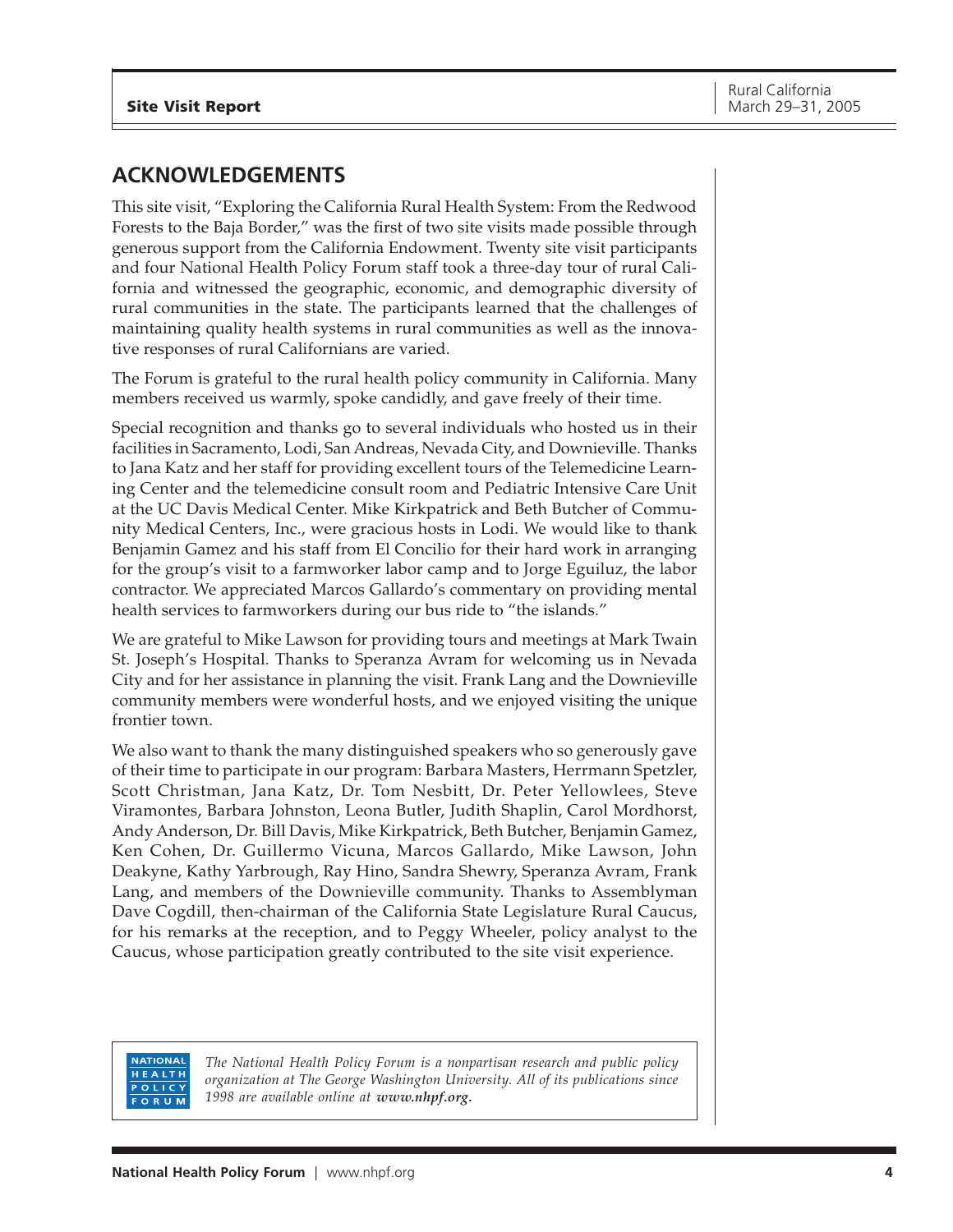# <span id="page-4-0"></span>Exploring California's Rural Health System: From the Redwood Forests to the Baja Border

## **BACKGROUND**

California, the third largest state in the union by land mass and the largest by population, is known for its cities—from the glitz and glamour of Hollywood to the splendor of San Francisco and its Golden Gate Bridge to its capital, Sacramento, now home to actor-turned-governor Arnold Schwarzenegger. Despite its urban reputation, about 75 percent of the state's land mass is rural. California's rural areas are diverse in their geography and topography, spanning the redwood forests to the north, the agriculturally rich lands of the central valley, the deserts to the south, and the mountains to the east. In terms of race and ethnicity, income, education, and insurance status, rural residents vary both from one rural area to another and in comparison to urban residents. In general, rural Californians tend to be less educated, have lower incomes, and rely more heavily on public health insurance programs than urban Californians, although the differences can be moderate. A few rural areas are characterized by extreme poverty.

California often serves as a bellwether for the country, and perhaps it will in the changing dynamics of its rural communities as well. As of the 2000 Census, around 5 million people, or 15 percent of the state's population, lived in rural California, a 35 percent increase since 1990. As housing prices boom in urban areas, more and more people are seeking less expensive homes in rural areas but are commuting longer distances to their urban-based jobs. This migration has a significant impact on rural economies and health care systems. Similarly, with the everincreasing price of land, rural economies are shifting away from agriculture, mining, and forestry to tourism.

## **Health Policy, California Style**

From a health policy perspective, California provides a unique landscape from which to examine rural health care delivery. Any health policy discussion in the state happens in the context of the state's projected \$8 billion fiscal year 2005– 2006 budget deficit. Medi-Cal, California's Medicaid program, is being examined closely because it consumes 14 percent of the state's general fund; expenditures for it have grown by 40 percent since 1999. As compared to other states, Medi-Cal has more generous eligibility levels—one in six Californians are covered by the program—but it has notably lower provider reimbursement rates, which affects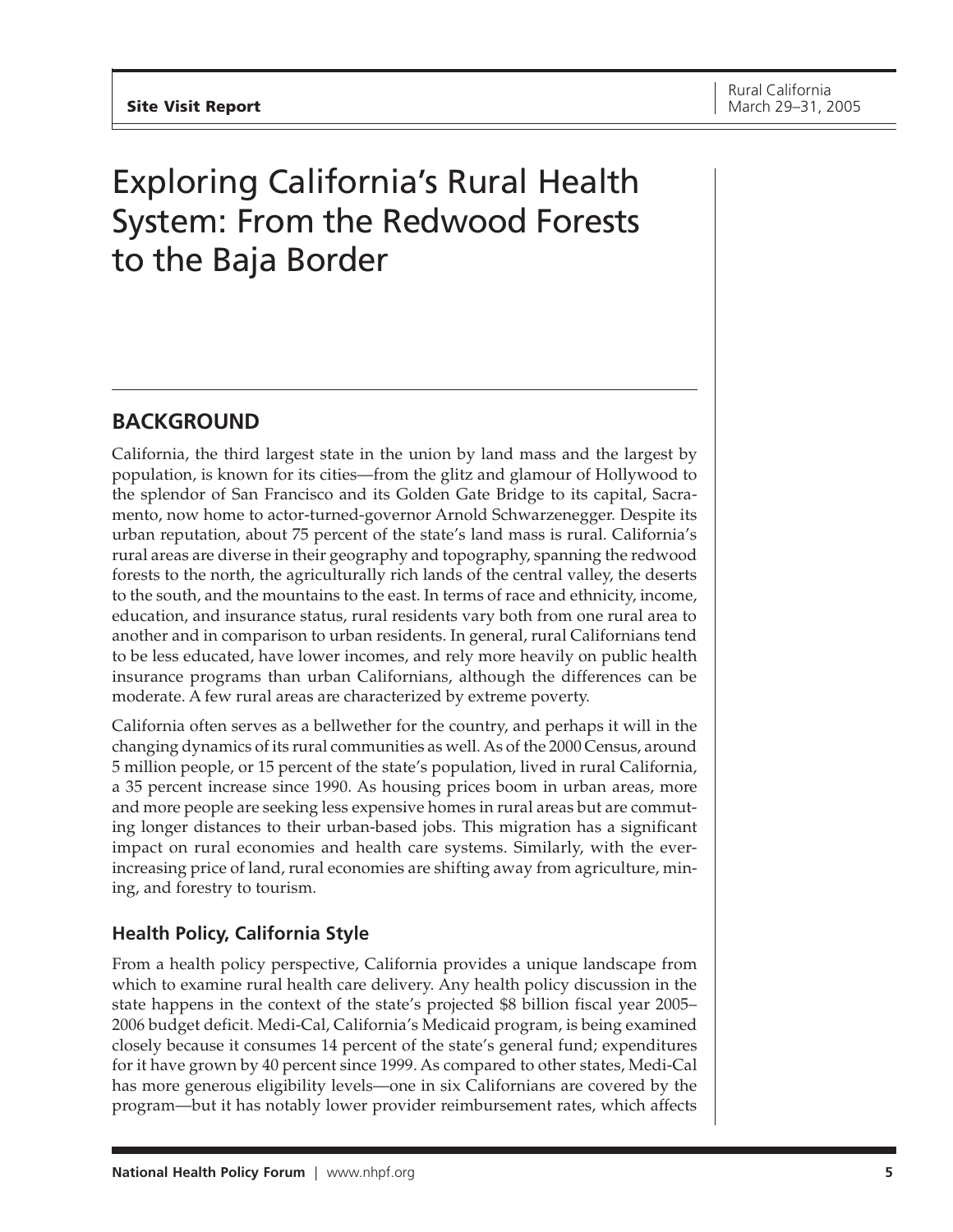access to care. In response to the growing demand that Medi-Cal is placing on the state budget, the Schwarzenegger administration is proposing to redesign Medi-Cal in a number of ways, including expanding managed care for parents and children into 13 new counties, enrolling seniors and people with disabilities in managed care in 27 counties, and increasing beneficiary cost sharing.

The state's 58 counties bear much of the responsibility for health care. Counties participate in the financing of Medi-Cal; they determine Medi-Cal eligibility and are responsible for enrollment and recertification. They also provide public health services, services to medically indigent adults who do not qualify for Medi-Cal, and mental health and substance abuse services.

Over 50 percent of the Medi-Cal population is served through one of three countylevel models of managed care; the remainder of the Medi-Cal population is served through fee-for-service. There is currently little Medi-Cal managed care penetration in rural areas, and the Medicare+Choice plans that ventured into rural areas have since withdrawn from those markets. Despite the state budget crisis, a number of California counties have been engaged in local initiatives to expand health insurance coverage to uninsured, low-income children who are ineligible for California's State Children's Health Insurance Program, "Healthy Families."

There are a number of recent state legislative efforts that have affected rural providers. California is the only state whose legislature has passed a law to mandate nurse-to-patient staffing ratios for medical/surgical units. Due to its propensity for earthquakes, over the next few years the state is phasing in tough seismic safety requirements for health care and other facilities. Ballot initiatives in California create a vehicle for voters to legislate directly on health care and other issues. In the most recent election, Californians voted to overturn a state law that mandated large and mid-size employers to provide health insurance to their employees and also voted to increase taxes by 1 percent on incomes over \$1 million to fund mental health services.

## **Rural Voices**

Health care policy in California is dominated by urban constituencies, which constitute 85 percent of the population. In an effort to create a stronger voice for rural interests in the state legislature, the California State Legislature Rural Caucus was revitalized in January 2003. The California State Rural Health Association was founded six years ago to advocate for rural health issues. Within the California Health and Human Services Agency, the Rural Health Policy Council in the Office of Statewide Health Planning and Development was created in 1996, and the State Office of Rural Health in the Department of Health Services has served rural health interests even longer. The California Hospital Association has a Rural Healthcare Center that advocates on behalf of rural hospitals and provider-based rural health clinics. With the addition of these organizations, rural health advocacy continues to mature in California.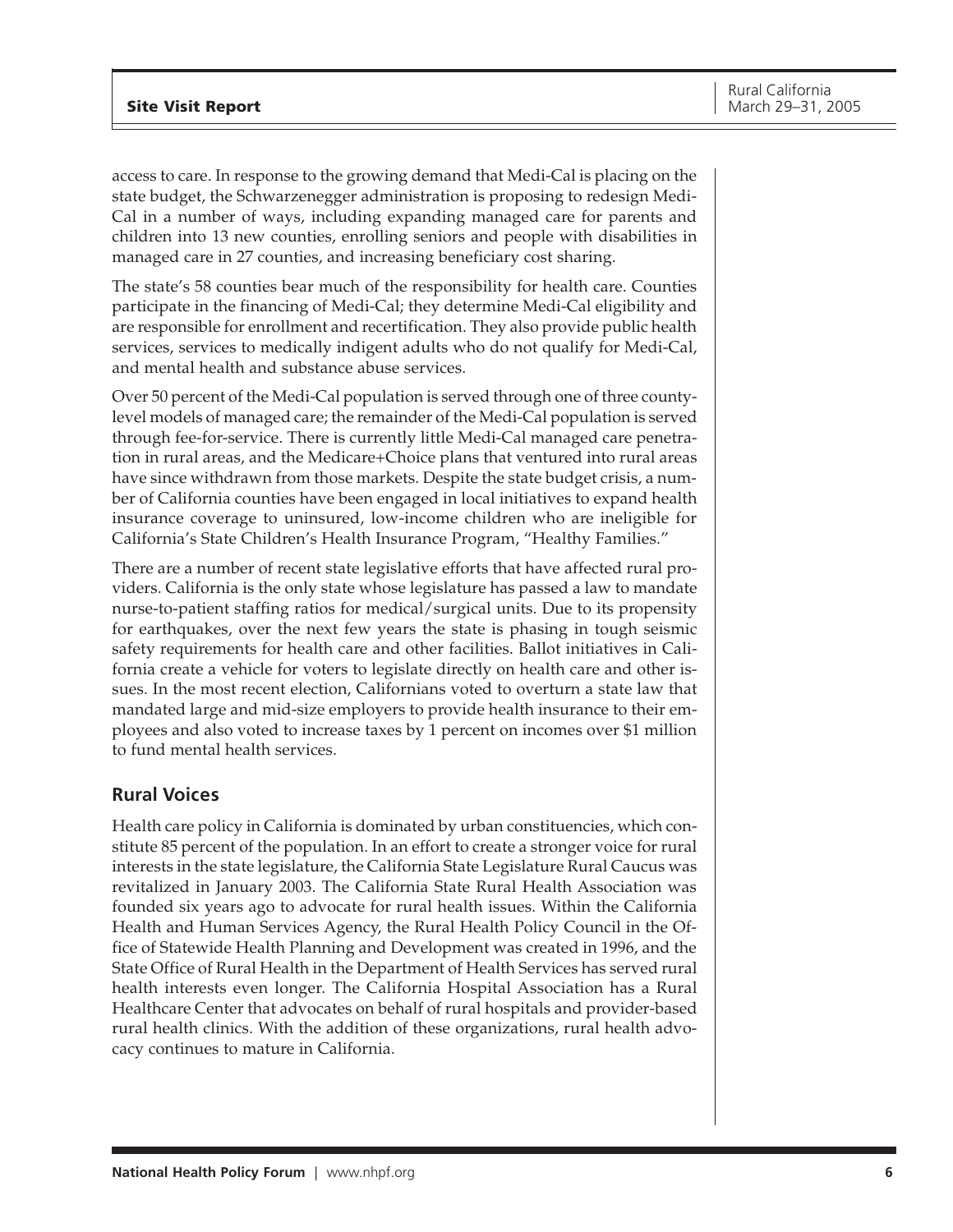## <span id="page-6-0"></span>**The Rural Health System**

The status of the primary care system in the many rural communities of California is mixed. Rural primary care is increasingly dominated by models that benefit from cost-based reimbursements for Medi-Cal and Medicare, like federally qualified health centers (FQHCs) and rural health clinics (RHCs). Private physician practices do not appear to be as financially stable as FQHCs and RHCs. Mid-level providers, such as family nurse practitioners and physician assistants, provide a significant amount of primary care in rural areas.

On the inpatient side, many rural hospitals were built over 50 years ago with Hill-Burton funds and need to be renovated, but must do so in such a way as to comply with state seismic requirements, a capital-intensive effort. Most financially viable rural hospitals take advantage of federal designations that compensate for the difference in providing inpatient and outpatient care to Medicare beneficiaries in rural areas. Many rural hospitals receive cost-based reimbursement for outpatient and inpatient Medicare services because they become a critical access hospital or are designated as a sole community hospital. Some rural hospitals are finding financial opportunities in partnering with local prisons to provide care to inmates in their areas. Rural hospitals tend to be significant community employers and economic engines for rural economies.

Rural communities face significant challenges in financing care and in recruiting and retaining health professionals to provide emergency medical services, oral health services, and mental health and substance abuse services. Communities that are relatively close to urban centers find themselves in competition with employers that can offer more lucrative jobs to potential staff. Some rural areas in California experience seasonal population growth because of tourism and must adapt their health care systems to meet periodic additional need. Similarly, rural areas that are near one of the state's major urban areas struggle to prepare for a possible bioterrorist event, which could send a huge influx of people with acute and chronic health care needs their way.

## **PROGRAM**

From March 29 through 31, 2005, a group of 20 site visit participants and four National Health Policy Forum staff explored the rural health system of California. Based in Sacramento, the program included panels at the headquarters hotel and excursions into rural areas located one to three hours away.

The program opened on Tuesday morning, March 29, with overviews of the special characteristics of California health policy. The first session provided an overview of rural communities in California by geography and demographics and explained the various state and federal definitions of rural areas, along with the funding streams that are tied to those definitions.

The next several sessions focused on telemedicine as a tool for expanding access to care in rural areas. To see telemedicine in action and to hear about related policy concerns, the group traveled to the University of California Davis's Center for Health and Technology and the UC Davis Medical Center. The afternoon of the first day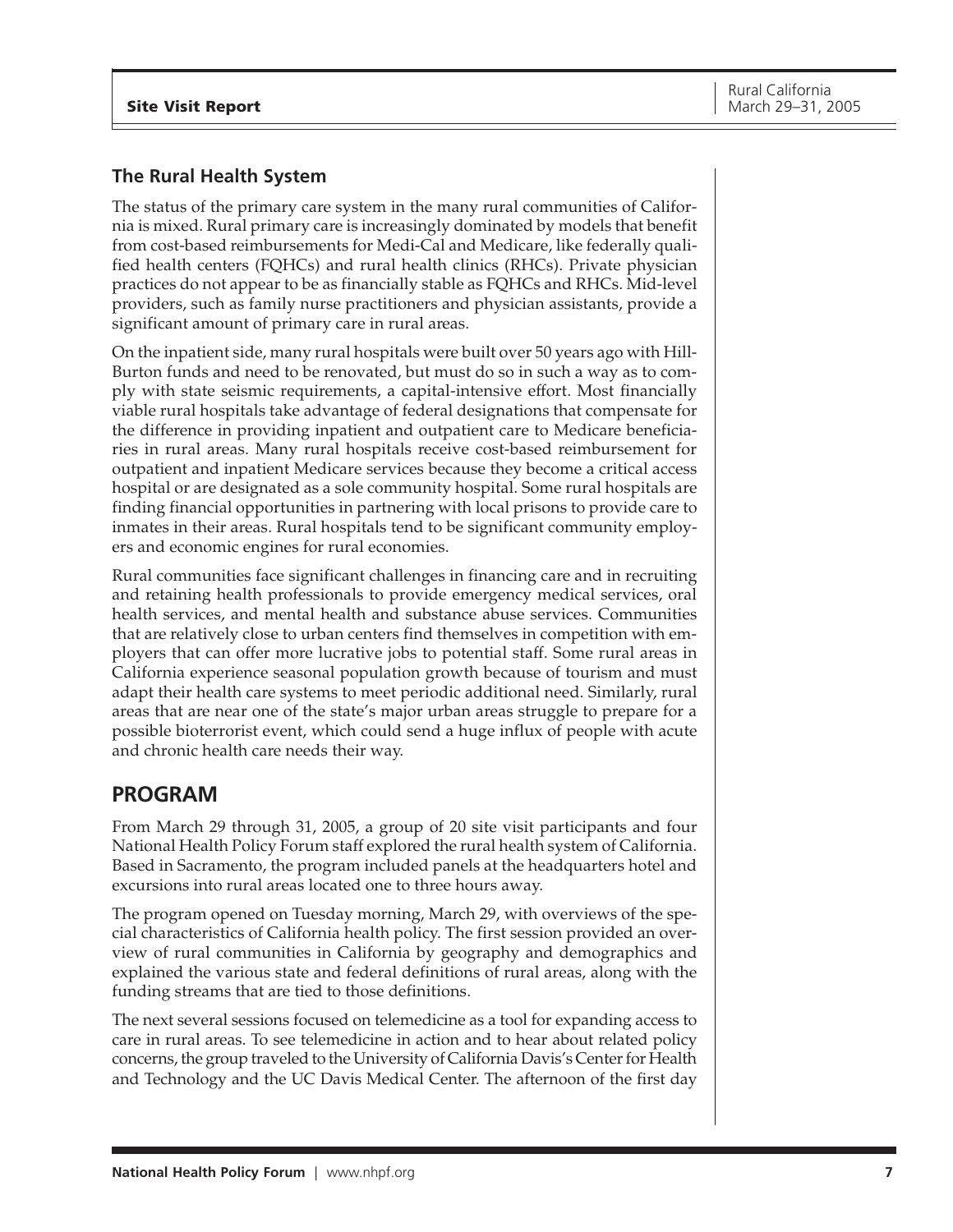included a panel on managed care and its potential impact on rural areas, which was followed by a facilitated discussion on primary care delivery in rural California. A reception with welcoming remarks from Assemblyman Dave Cogdill, thenchairman of the California State Legislature Rural Caucus, ended the first day.

The morning of day two focused on the health status of and health care services available to the farmworker population in San Joaquin County, south of Sacramento. The group toured the Woodbridge Medical Group, Inc., in Lodi, one of ten sites that are part of a community and migrant health center network that has received expansion funding through President Bush's Health Centers Initiative. In addition to hearing from staff at this FQHC, the county's health services director spoke to participants about the challenges in serving this often undocumented, mostly Mexican population. Representatives from Su Salud and El Concilio, two community-based organizations that serve farmworkers, also spoke to the group. Next, the group drove southwest of Lodi to "the islands," so named because of the system of levees segmenting the agricultural land. There, site visit participants met with a farm labor contractor, ate lunch in a labor camp kitchen, and talked to farmworkers (through translators) about their lives and experiences accessing needed health care services.

Next, the group departed for Mark Twain St. Joseph's Hospital, about an hour and a half east in San Andreas, a town of fewer than 3,000 people in the foothills of the Sierra Nevada mountain range. After a tour of the facility, the hospital's chief executive officer and chief financial officer described their situation as a "house of cards" built by balancing state regulations, such as nurse staffing ratios and seismic requirements, low Medi-Cal payments, and cost-based Medicare reimbursements. The participants also heard from the chief executive officer of a critical access hospital in Kern County, who talked about the value of converting to that type of facility for the hospital's viability. The segment of the program on hospitals ended with a presentation from the executive director of the Rural Health Design Network, a San Andreas–based nonprofit that is implementing a community-based rural health system redesign process in a number of communities in the state.

The final day of the site visit began with a presentation by Sandra Shewry, director of the California Department of Health Services, which administers Medi-Cal, public health, and emergency preparedness programs, among others. Ms. Shewry discussed key state health policy concerns and placed them in the context of the state's significant budget deficit. Her discussion included the proposal to increase Medi-Cal cost sharing and expand Medi-Cal managed care in 13 new counties; emergency preparedness; the obesity epidemic; the proposed "California Rx" program; and the impact of the Medicare Modernization Act on the state, particularly the "clawback" provision. Although Ms. Shewry recognized the unique circumstances facing rural communities, she acknowledged that it is often challenging to address their special characteristics in state policies.

The group then traveled an hour northwest of Sacramento to Nevada City to learn about the role of networks in improving rural health systems from the executive director of the Northern Sierra Rural Health Network, Speranza Avram. From Nevada City, the group departed for Downieville, a frontier town of 350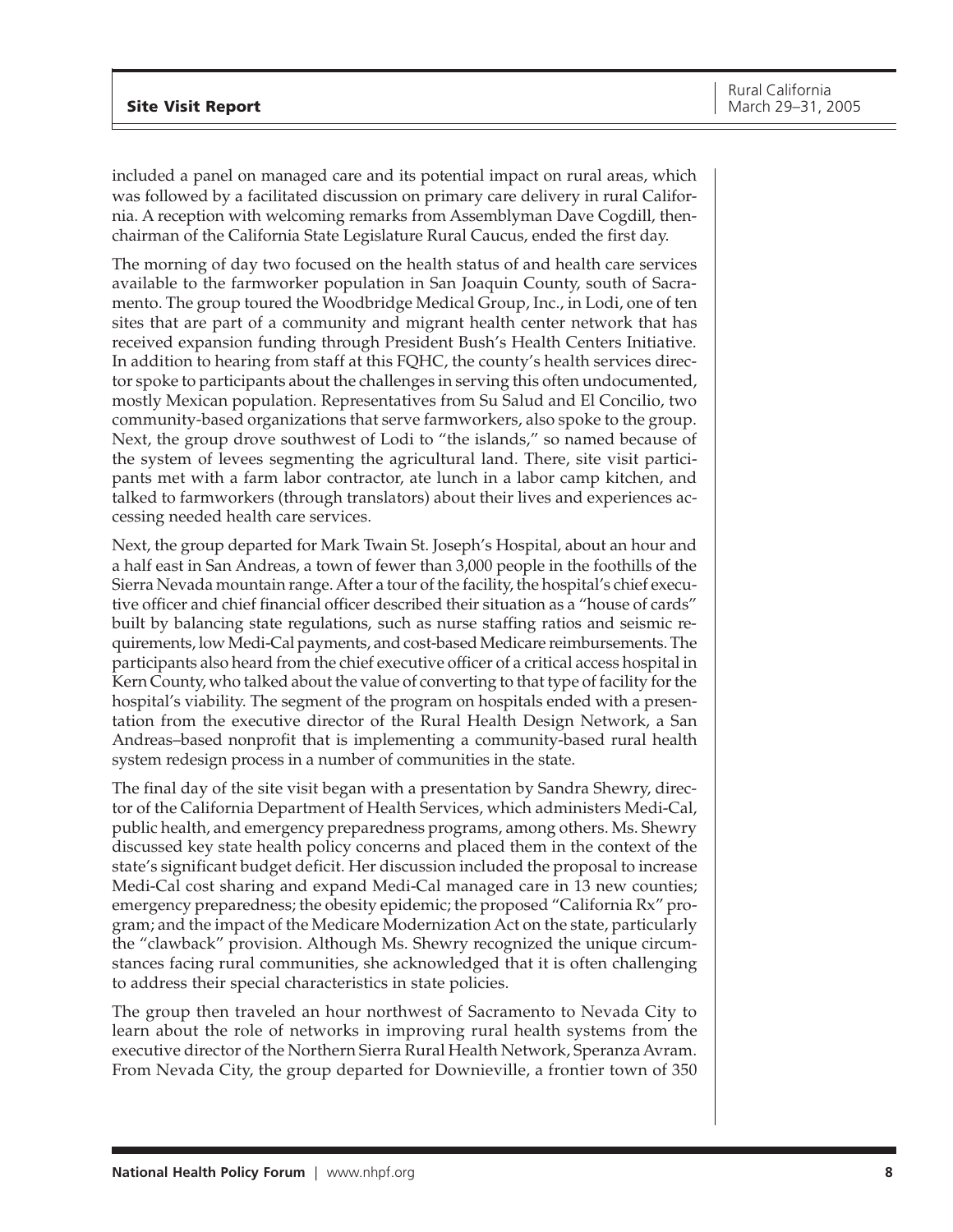<span id="page-8-0"></span>residents located in Sierra County, the second-smallest county in the state with 3,500 residents, high in the Sierra Nevada Mountains. There the site visit participants toured the Western Sierra Medical Clinic, an FQHC "look-alike" (an FQHC that does not receive federal Section 330 grant funds) directed by nurse practitioner Frank Lang, and met with community members for a discussion about the challenges of maintaining access to health care services in a frontier setting. The discussion highlighted the difference between underserved and poor rural communities, and the need to have policies that recognize that difference. The critical importance of leadership in rural health, the challenges of providing emergency medical services, and the important role of federal programs like the National Health Service Corps and FQHC designation were also highlighted.

## **IMPRESSIONS**

After the site visit, participants were asked to reflect on their experiences and observations. The following are key impressions participants took away from the presentations, as well as additional insights developed during a follow-up debriefing session.

## **Rural Diversity**

## *Rural areas vary in significant ways.*

Topographically, rural areas in California can be divided into four types: forest, mountain, valley, and desert. The economies, population characteristics, and proximity to urban areas for these different types of rural areas also vary, and that diversity makes directing resources to them problematic from a policy perspective. County-based methods for designating rurality can be a problem in California given the large size of many of its counties. The challenge for federal policymakers lies in designing programs and payments that encourage local solutions while maintaining accountability.

## **Rural Leadership**

*Despite efforts at the state level, there is limited rural voice in the health policymaking process in California.*

The relative youth of the various rural health organizations working at the state level makes achieving sensitivity to rural needs in the statutory and regulatory processes a challenge.

## *At the rural community level, there are extraordinarily committed providers who are dedicated to the people they serve.*

In many cases these individuals, whether physicians, mid-level practitioners, or administrators, make the difference between a community that has access to care locally and one that does not.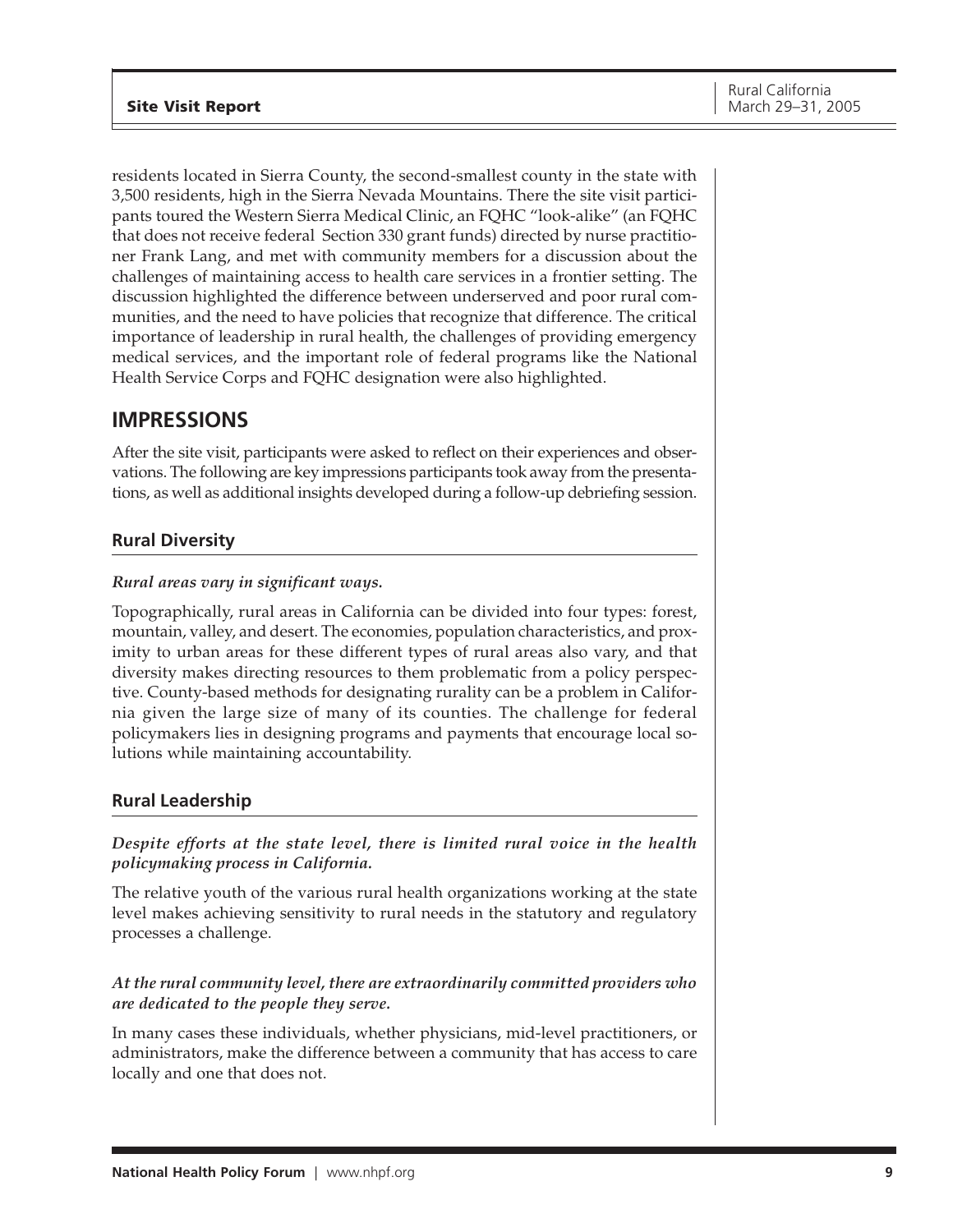## **State Policy**

*Rural needs are not well integrated in state regulatory policies, and this can affect rural providers negatively.*

Low Medi-Cal reimbursement rates permeate many rural health system problems and issues. In addition, the proposed expansion of a managed care delivery system for Medi-Cal in rural areas has bred uncertainty among rural providers. Other state-regulated processes, like hospital licensure, often do not take into account the differences in rural and urban hospital service mixes and their ability to access capital. For example, some rural hospitals that are going forward with new construction to become compliant with seismic safety standards face licensure requirements modeled on more urban service offerings like obstetrics. Nurse-topatient staffing ratio regulations present a particular burden to rural facilities that often struggle to recruit and retain staff in areas with increasing costs of living.

## **Creating an Efficient Delivery System**

## *Federal policy has a major impact on rural providers.*

There is a perception by many at the federal level that significant funding is being directed to rural providers and that, in essence, rural providers "have been taken care of." It is unclear, however, whether in reality these preferential payment provisions such as cost-based Medicaid and Medicare reimbursement for RHCs and cost-based Medicare reimbursement for inpatient and outpatient services in critical access hospitals are inadequate, adequate, or excessive, or whether they are creating more efficient rural health care systems. There are concerns that the bulk of this funding is flowing through inpatient reimbursement mechanisms and is therefore skewing the types of services offered.

## *Primary care in rural areas is dominated by a few models.*

The FQHC is an extremely popular model for providing primary care services in rural areas. In general, cost-based clinics like FQHCs and RHCs appear to be more financially solvent than private physician practices in rural areas. The impact of the FQHC model on the viability of rural private practices in the same service area is unclear. Some argue that FQHCs are driving private physicians out of practice, whereas others believe that private physicians welcome the clinics because they have a mandate to treat the uninsured and receive enhanced reimbursements to do so. Whatever the case, these enhanced payments for primary care services are minor in comparison to federal payments for inpatient care provided in rural areas.

## *Rural hospitals are following the financial incentives established by the federal government to remain financially viable.*

Current federal financing incentives encourage a health system focused on acute care as opposed to prevention and primary care. Although some rural hospitals provide outpatient services through rural health clinics, their ability to do so often depends on funds generated from more lucrative inpatient and diagnostic

## **IMPRESSIONS**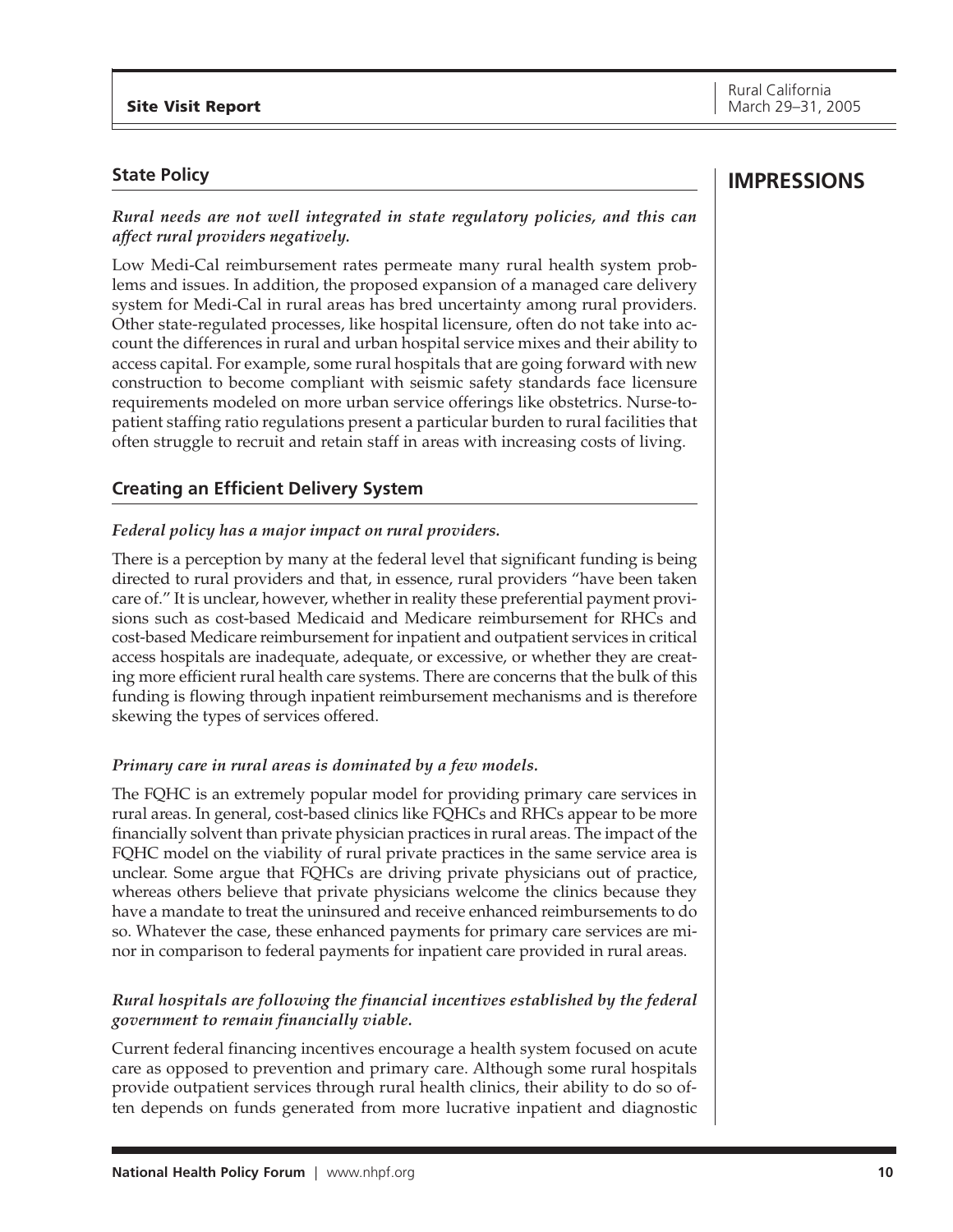procedures. The fiscal health of many rural hospitals depends on taking advantage of special rural hospital designations, such as critical access hospital status or sole community hospital status, which provide enhanced reimbursement for Medicare services. Some rural hospitals, however, may reap greater benefits from being designated "urban" for wage index purposes.

## *Some rural hospitals are undertaking a community-driven planning process that may create a better match between a community's expectations for local access to health care services, their local utilization, and the hospital's renewal.*

These efforts were triggered by the state seismic safety regulations and rural hospitals' efforts to raise capital to build new facilities. The planning process is extremely labor intensive and requires significant local leadership and, as a result, is happening in a limited number of rural communities. It is unclear the extent to which, beyond this particular process, rural hospitals in the state are thinking of community needs while developing their service offerings.

## **Telemedicine**

## *Telemedicine is a tool for facilitating access to care for rural residents but does not solve the access problem.*

Telemedicine is a promising tool but is fraught with many of the same challenges as the traditional face-to-face practice of medicine, such as low reimbursement from public insurance programs or no reimbursement from the uninsured and difficulty finding specialists for consultation. It does offer opportunities for rural-to-rural linkages that may help recruit and retain more specialists in rural areas.

## **Managed Care**

## *Expanded managed care in rural areas has potential if safeguards are in place to protect access to care.*

The proposed Medi-Cal managed care expansion into rural counties is perceived as a threat by rural providers, but rural communities may benefit from a managed care model if it is done thoughtfully with attention to access and managing care. Leadership plays a key role in designing and implementing a successful managed care model in rural areas. Rural health care organizations will have to be increasingly savvy as Medicare introduces a competitive bidding process through Medicare Advantage in 2006.

The California Rural Indian Health Board, Inc., is in the process of creating Turtle Health Plan, the first statewide health maintenance organization (HMO) created by and for American Indians. Turtle Health Plan should be operational in summer 2005 and will ultimately serve a target population of about 42,000 American Indians across 17 predominately rural counties. From their experience developing the HMO, key lessons for providing health care through managed care in rural areas include: dividing the state into regional service areas, not county-based service

## **IMPRESSIONS**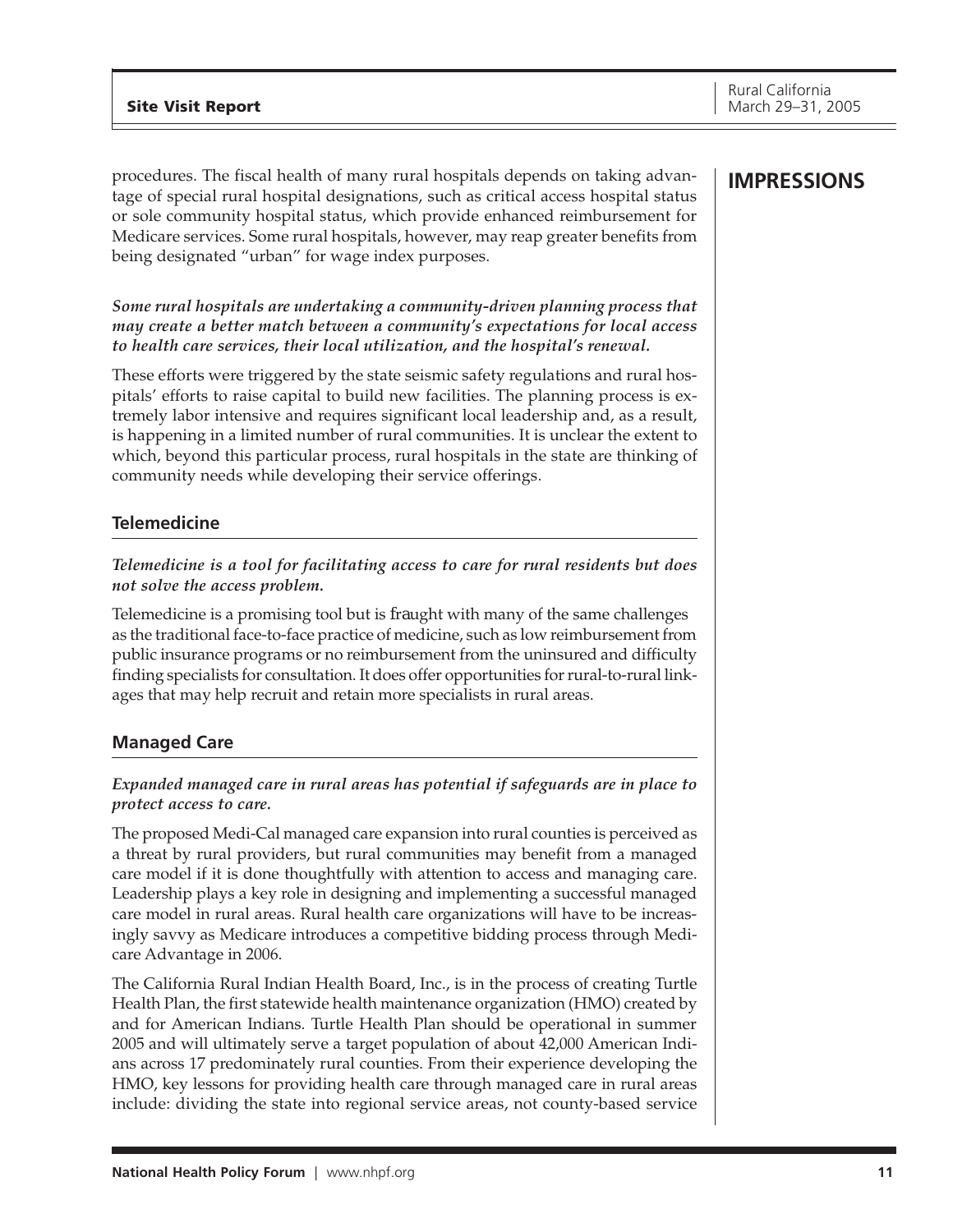areas; nonprofit status; building upon existing community health centers, tribal clinics, and rural health clinics; and creating a governance structure that is culturally and politically sensitive yet able to make quick, strategic decisions.

## **Rural Mental Health**

## *The California mental health system appears to be inadequate.*

The mental health system in rural California appears to be failing. After the policy decision to close inpatient institutions decades ago, there was little effort to finance community-based services in their place. During the site visit, speakers in every community raised this issue in terms of access problems and provider availability. The group saw examples of telepsychiatry applications, but these did not appear to alleviate the access problem substantially. Rural providers have high expectations for the impact of the Proposition 63 ballot initiative that voters passed in November 2004 to generate funds for mental health services by increasing taxes by 1 percent for incomes over \$1 million.

## **Farmworker Issues**

## *Farmworkers tend to suffer from chronic conditions like diabetes and hypertension but face significant barriers to accessing care.*

The agricultural areas of San Joaquin County rely on seasonal farmworkers to plant and harvest their crops. Many farmworkers have stopped migrating to other areas for work and instead are settling in the area and working in agriculture, construction, or other service sector work. Some farmworkers have undocumented immigration status and are ineligible for Medi-Cal; therefore, they must rely on the county-based and federally qualified clinic systems for health care. Although it is unclear the extent to which these services penetrate the various places farmworkers live and work, some care is available to them through community clinics. Community-based organizations are providing health education and health screenings and transportation to help farmworkers access health care services. By visiting a labor camp, albeit one on the more developed end of the spectrum, site visit participants learned the physically demanding nature of farmwork and saw the conditions in which many farmworkers live. Some site visit participants felt that the living conditions they witnessed clearly undermined the health status of this population, whereas others reacted more positively to their environment.

## *The delivery system for farmworkers is primarily geared to acute care, not prevention or primary care.*

The San Joaquin County health system is focused on emergency and hospital services for this population. Providers noted that this approach does not promote optimal health nor necessarily result in lower health care expenditures, but it is the system that has political support. Some other counties with different political orientations target more resources to this population, including utilizing a more prevention-oriented approach.

## **IMPRESSIONS**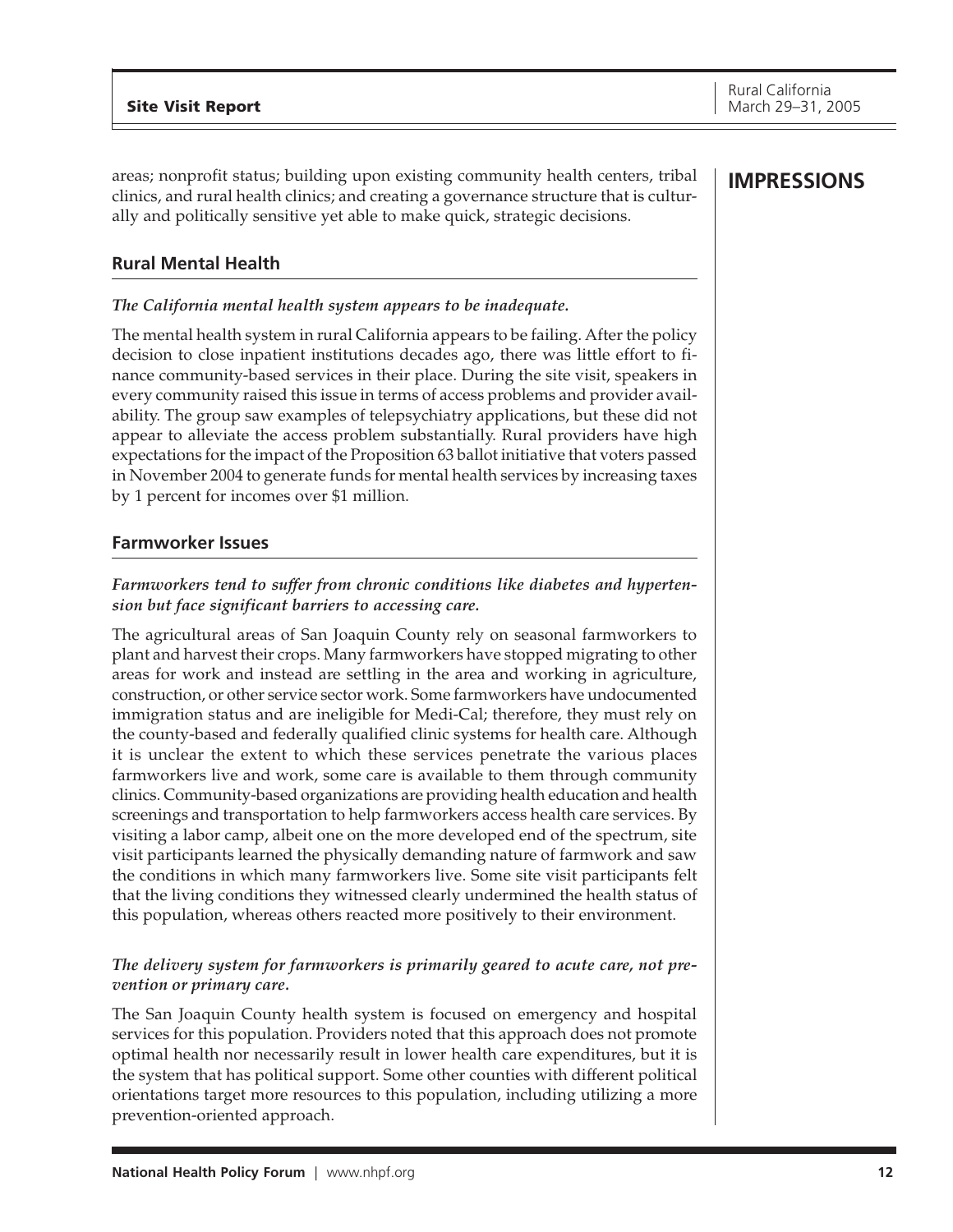## <span id="page-12-0"></span>**Monday, March 28, 2005**

Evening Arrival in Sacramento and check-in at headquarters hotel [Hyatt Regency Sacramento, 1209 L Street, Sacramento]

## **Tuesday, March 29, 2005**

| 7:15 am | Breakfast available [Tahoe Room]                                                                                                                                                                                                                                               |
|---------|--------------------------------------------------------------------------------------------------------------------------------------------------------------------------------------------------------------------------------------------------------------------------------|
| 8:00 am | Welcome and Introductions                                                                                                                                                                                                                                                      |
| 8:15 am | CALIFORNIA HEALTH POLICY 101                                                                                                                                                                                                                                                   |
|         | Barbara Masters, Public Policy Director, The California Endowment                                                                                                                                                                                                              |
|         | ■ What is the extent of the state's commitment to public health<br>and health financing programs? What portion of the state's<br>health spending goes to support safety net and low income<br>health programs? How is the current budget climate<br>influencing health policy? |
|         | ■ How do the overall health expenditures and provider<br>reimbursement levels for California's Medi-Cal program<br>compare to those of other states?                                                                                                                           |
|         | How are California's health programs organized and<br>administered? What role do counties or other public entities play?                                                                                                                                                       |
|         | $\blacksquare$ What are some of the top priorities defined by Governor<br>Schwarzenegger? Is the legislature likely to concur with these<br>approaches?                                                                                                                        |
|         | ■ What is the history of The California Endowment? How do the<br>Endowment and other health philanthropies fit into public<br>policy activities and debates in the state?                                                                                                      |
| 8:45 am | WHAT MAKES RURAL, RURAL? DEFINING RURAL CALIFORNIA                                                                                                                                                                                                                             |
|         | Herrmann Spetzler, Executive Director, Open Door Community<br>Health Centers, Inc.                                                                                                                                                                                             |
|         | Scott Christman, Enterprise GIS Coordinator, California Office of<br>Statewide Health Planning and Development                                                                                                                                                                 |
|         | I Just how rural is California? In terms of land mass? Population?                                                                                                                                                                                                             |
|         | ■ What are the different ways to define rural, and how do state<br>and federal laws and policy relate to these definitions? How<br>much variation is there across types of rural communities?                                                                                  |
|         | Agenda/continued >                                                                                                                                                                                                                                                             |
|         |                                                                                                                                                                                                                                                                                |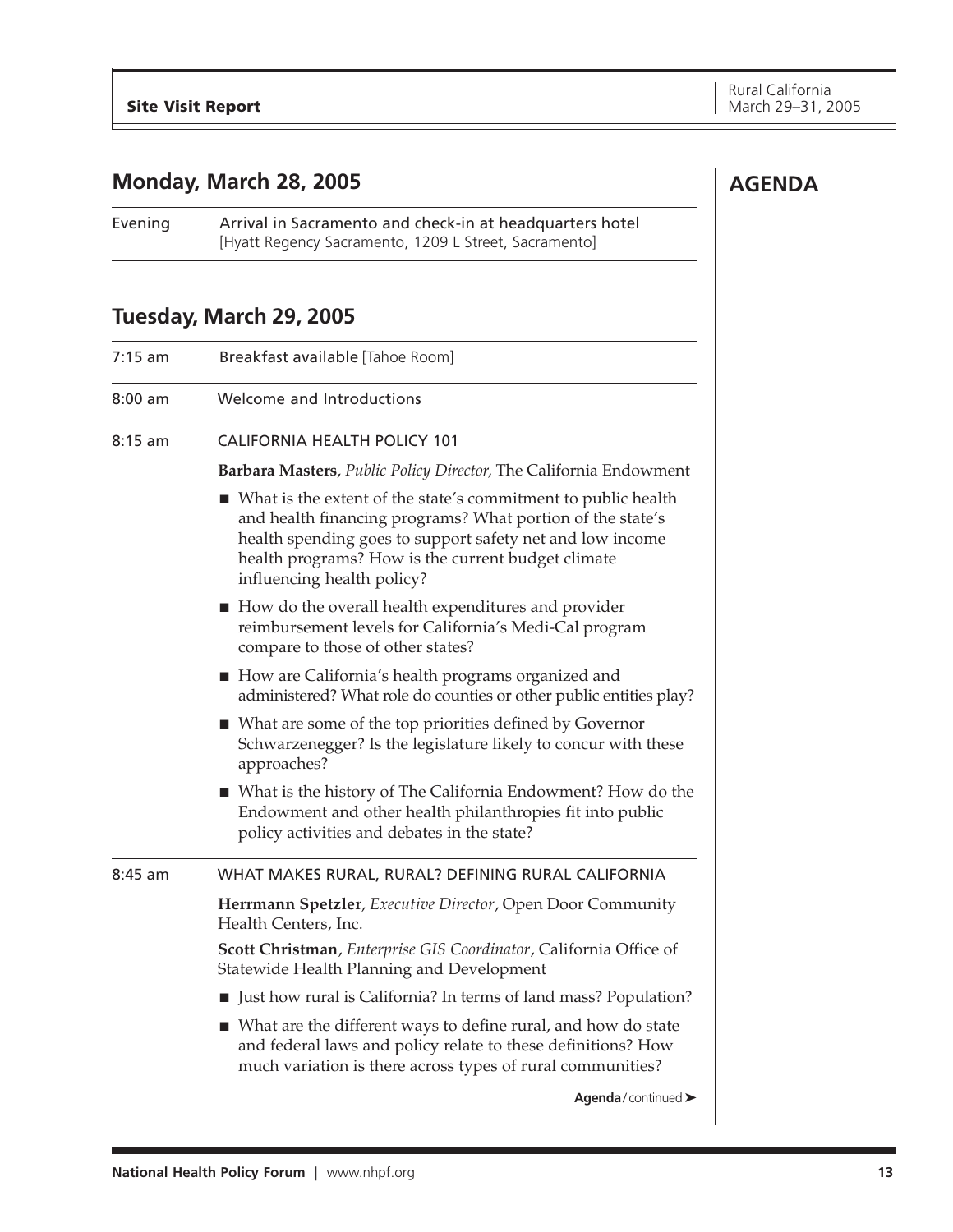|  |  |  |  | Tuesday, March 29, 2005 / continued |
|--|--|--|--|-------------------------------------|
|--|--|--|--|-------------------------------------|

| Tuesday, March 29, 2005 / continued |                                                                                                                                                                                                         | <b>AGENDA</b> |
|-------------------------------------|---------------------------------------------------------------------------------------------------------------------------------------------------------------------------------------------------------|---------------|
| $8:45$ am                           | WHAT MAKES RURAL, RURAL? continued                                                                                                                                                                      |               |
|                                     | ■ To what extent does the "rural geography" of California<br>depend on the definition of rural that is used?                                                                                            |               |
|                                     | ■ What problems arise from the application of federal<br>rules in California?                                                                                                                           |               |
|                                     | How is the state organized to work on rural health issues?                                                                                                                                              |               |
| 10:00 am                            | Bus Departure - University of California, Davis, Center for Health<br>and Technology, Telemedicine Learning Center<br>[2450 48th Street, Sacramento]                                                    |               |
| 10:30 am                            | TELEMEDICINE: POTENTIAL, BARRIERS, AND LIMITATIONS                                                                                                                                                      |               |
|                                     | Thomas Nesbitt, MD, MPH, Associate Dean, Graduate Medical<br>Education, Continuing Medical Education, and Outreach,<br>and Director, Center for Health and Technology, UC Davis<br><b>Health System</b> |               |
|                                     | Jana D. Katz, Chief Administrative Officer, Center for Health and<br>Technology, UC Davis Health System                                                                                                 |               |
|                                     | ■ What is the history and purpose of the UC Davis Center for<br>Health and Technology?                                                                                                                  |               |
|                                     | How has telemedicine been integrated into the UC Davis health<br>care delivery mission? Teaching mission? Research mission?                                                                             |               |
|                                     | To what extent does telemedicine improve access to care in rural<br>communities? What are the potential benefits? What barriers<br>have prevented telemedicine from achieving these benefits?           |               |
|                                     | ■ How widely have telemedicine applications been embraced by<br>rural providers in California? What are the dominant models<br>being used?                                                              |               |
| 11:30 am                            | Lunch and Informal Discussion                                                                                                                                                                           |               |
|                                     | Barbara Johnston, Executive Director, California Telemedicine<br>& eHealth Center                                                                                                                       |               |
| 12:15 pm                            | SPECIALTY CARE VIA TELEMEDICINE: FILLING GAPS<br>FOR RURAL PATIENTS                                                                                                                                     |               |
|                                     | Peter Yellowlees, MBBS, MD, Professor of Psychiatry and Director<br>of Academic Information Systems, UC Davis                                                                                           |               |
|                                     | Steve Viramontes, Telemedicine Coordinator, Round Valley Indian<br><b>Health Center</b>                                                                                                                 |               |
|                                     | Agenda/continued >                                                                                                                                                                                      |               |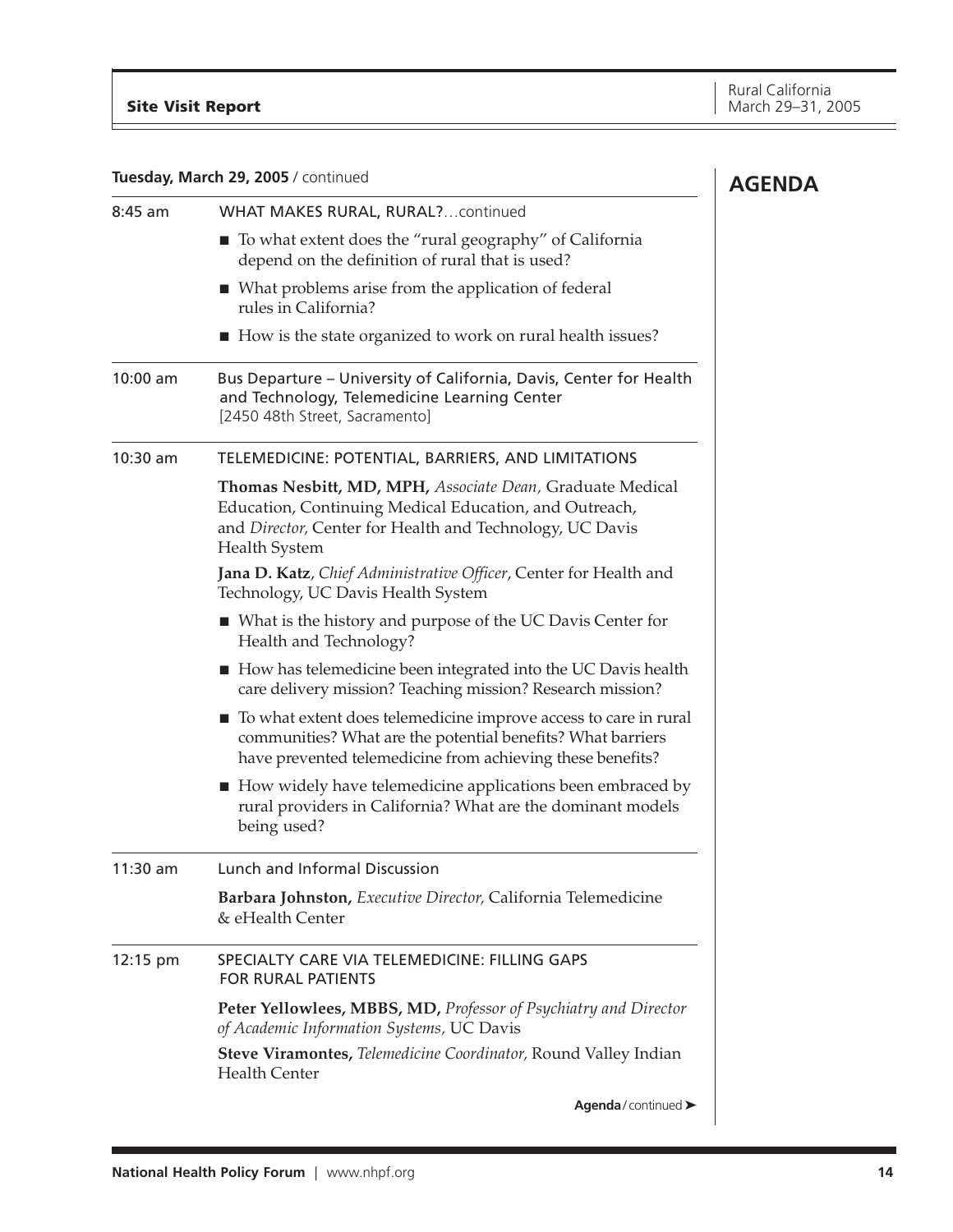| Tuesday, March 29, 2005 / continued |                                                                                                                                                                                                                                                                                   | <b>AGENDA</b> |
|-------------------------------------|-----------------------------------------------------------------------------------------------------------------------------------------------------------------------------------------------------------------------------------------------------------------------------------|---------------|
| 12:15 pm                            | SPECIALTY CARE VIA TELEMEDICINE continued                                                                                                                                                                                                                                         |               |
|                                     | ■ What types of specialty care are most amenable to the use of<br>telemedicine for enhancing health care? Which are most<br>frequently used?                                                                                                                                      |               |
|                                     | If specialty care were not available through telemedicine, what<br>other options would be pursued?                                                                                                                                                                                |               |
|                                     | ■ What are the problems and limitations of using telemedicine<br>for specialty care? How do these problems vary across<br>specialties?                                                                                                                                            |               |
|                                     | ■ How do telemedicine consultation capabilities influence<br>primary care workforce retention and recruitment?                                                                                                                                                                    |               |
| $1:15$ pm                           | <b>Bus Departure - UC Davis Medical Center</b><br>[2315 Stockton Boulevard, Sacramento]                                                                                                                                                                                           |               |
| $1:30$ pm                           | Demonstration - Pediatric intensive care telemedicine application<br>Tour – Telemedicine consultation room                                                                                                                                                                        |               |
| $2:15$ pm                           | <b>Bus Departure - Headquarters hotel</b>                                                                                                                                                                                                                                         |               |
| 2:45 pm                             | MANAGED CARE: RURAL FRIEND OR FOE? [Tahoe Room]                                                                                                                                                                                                                                   |               |
|                                     | Leona Butler, Chief Executive Officer, Santa Clara Family Health Plan                                                                                                                                                                                                             |               |
|                                     | Judith Shaplin, Chief Executive Officer, Mountain Health and<br><b>Community Services</b>                                                                                                                                                                                         |               |
|                                     | Carol Mordhorst, Director, Mendocino County Department of<br>Public Health, and Chair, County Medical Services Program<br>Governing Board                                                                                                                                         |               |
|                                     | Ward "Andy" Anderson, Chief Executive Officer, Turtle Health Plan                                                                                                                                                                                                                 |               |
|                                     | ■ To what extent is managed care present in rural areas of<br>California? Are there successful managed care programs in<br>rural areas? In frontier areas? What made these efforts<br>successful? What are the major impediments to expanded<br>managed care in rural California? |               |
|                                     | ■ How is the history of rural managed care tied to Medi-Cal?<br>What are the implications of proposals for further expansion<br>of managed care into rural communities under Medi-Cal<br>redesign?                                                                                |               |
|                                     | Agenda/continued >                                                                                                                                                                                                                                                                |               |
|                                     |                                                                                                                                                                                                                                                                                   |               |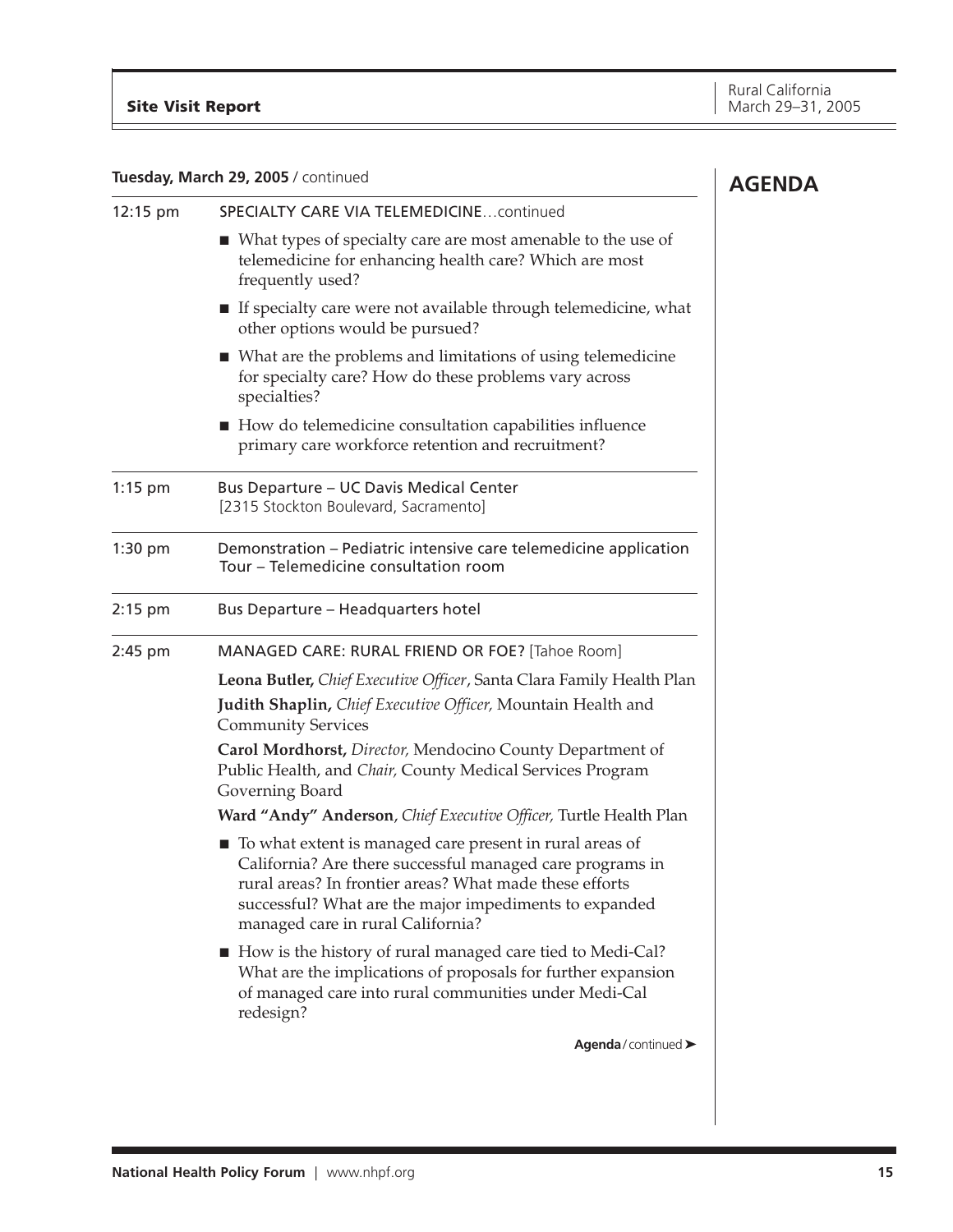## **Tuesday, March 29, 2005** / continued

| Tuesday, March 29, 2005 / continued |                                                                                                                                                                                                                                                  | <b>AGENDA</b> |
|-------------------------------------|--------------------------------------------------------------------------------------------------------------------------------------------------------------------------------------------------------------------------------------------------|---------------|
| 2:45 pm                             | MANAGED CARE: RURAL FRIEND OR FOE? continued                                                                                                                                                                                                     |               |
|                                     | ■ Have there been attempts to set up rural managed care<br>programs for private or public sector beneficiaries? Were these<br>attempts successful? Why or why not?                                                                               |               |
|                                     | ■ Is there experience with Medicare managed care in rural areas<br>of California?                                                                                                                                                                |               |
|                                     | ■ What types of managed care have been or would be most<br>successful in rural California-closed panel, network, primary<br>care case management, or other models?                                                                               |               |
| $4:15$ pm                           | RURAL HEALTH ROUNDTABLE: PRIMARY CARE<br><b>DELIVERY CHALLENGES</b>                                                                                                                                                                              |               |
|                                     | Speranza Avram, Executive Director, Northern Sierra Rural<br><b>Health Network</b>                                                                                                                                                               |               |
|                                     | William "Bill" Davis, MD, Private Practice Physician in Winters,<br>California, and President of the Board, California State Rural Health<br>Association                                                                                         |               |
|                                     | Herrmann Spetzler (see page 13)                                                                                                                                                                                                                  |               |
|                                     | Judith Shaplin (see page 15)                                                                                                                                                                                                                     |               |
|                                     | Carol Mordhorst (see page 15)                                                                                                                                                                                                                    |               |
|                                     | ■ What are the primary challenges in delivering health care in<br>rural areas of California? Are there major differences in the<br>problems, issues, and solutions in rural versus frontier areas?<br>What initiatives address these challenges? |               |
|                                     | ■ What types of services are particularly difficult to access or are<br>in high demand in rural areas? Behavioral health? Pharmacy?                                                                                                              |               |
|                                     | ■ To what extent can (or does) telemedicine address rural needs<br>for primary care? For specialty care? In what ways are existing<br>organizational models or technologies inadequate?                                                          |               |
|                                     | ■ To what extent do county and local governments historically<br>and presently have responsibility for financing, delivering,<br>or administering health care in rural areas? How is this<br>responsibility carried out?                         |               |
|                                     | ■ How much care is funded by the Indian Health Service?<br>Are American Indians cared for within the mainstream<br>rural delivery systems in California, or do tribal services<br>predominate?                                                   |               |
|                                     | Agenda / continued >                                                                                                                                                                                                                             |               |
|                                     |                                                                                                                                                                                                                                                  |               |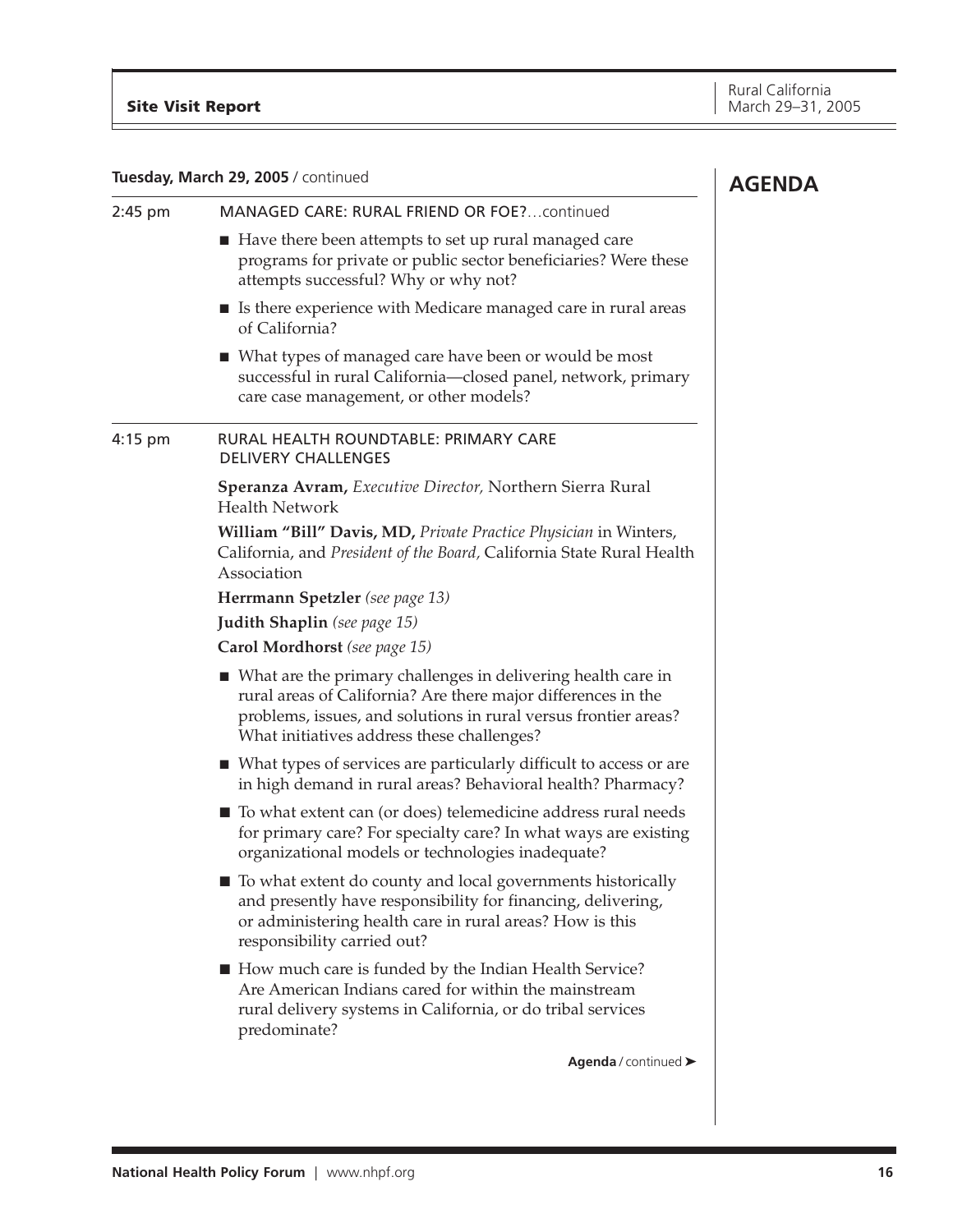## **Tuesday, March 29, 2005** / continued

| 4:15 pm   | <b>RURAL HEALTH ROUNDTABLEcontinued</b>                                                                                                                                                  |
|-----------|------------------------------------------------------------------------------------------------------------------------------------------------------------------------------------------|
|           | Are there attempts to measure quality of care delivered in rural<br>practices and facilities? What types of pay-for-performance<br>might be implemented in rural settings?               |
|           | How are workforce shortages addressed in rural and frontier<br>areas? What is the role of the National Health Service Corps<br>and other federal programs in addressing these shortages? |
|           | $\blacksquare$ How important is the enhanced Medicare payment in rural<br>areas to the continued viability of providers?                                                                 |
|           | ■ Has the recent expansion of Section 330–funded health centers<br>had a significant impact on access to care for California's rural<br>residents?                                       |
| 5:30 pm   | Adjournment                                                                                                                                                                              |
| $6:00$ pm | Reception and Welcoming Remarks [Vines Restaurant – hotel lobby]                                                                                                                         |
|           | Assemblyman Dave Cogdill, Chair, California State Legislature<br><b>Rural Caucus</b>                                                                                                     |
| 7:30 pm   | Dinner on your own, if desired                                                                                                                                                           |

## **Wednesday, March 30, 2005**

| $7:15$ am | Breakfast available [Carmel Room]                                                                                                                                              |
|-----------|--------------------------------------------------------------------------------------------------------------------------------------------------------------------------------|
| $8:00$ am | Bus Departure – Woodbridge Medical Group, Lodi<br>[2401 West Turner Road, Suite 450, Lodi]                                                                                     |
| $8:45$ am | THE CHANGING ROLE OF MIGRANT HEALTH CENTERS IN<br>MEETING FARMWORKER HEALTH NEEDS                                                                                              |
|           | Michael Kirkpatrick, Chief Executive Officer, Community Medical<br>Centers, Inc.                                                                                               |
|           | Beth Butcher, Clinic Manager, Woodbridge Medical Group                                                                                                                         |
|           | Presentation and Tour - Woodbridge Medical Group                                                                                                                               |
|           | ■ What is the Community Medical Centers's history of<br>delivering health services? How many sites exist? Where are<br>they located? What types of population does each serve? |
|           | Agenda/continued $\blacktriangleright$                                                                                                                                         |

## **AGENDA**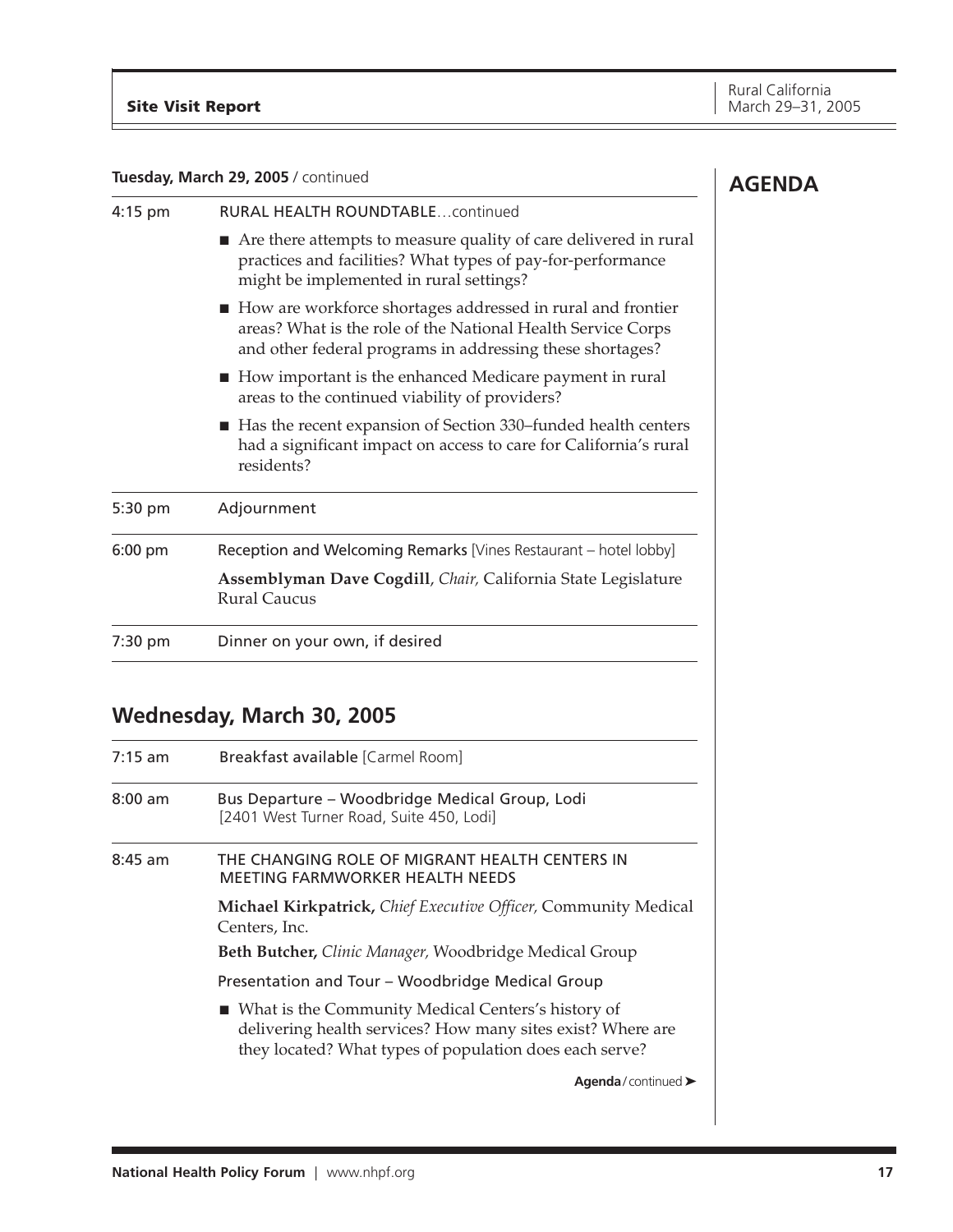## **Wednesday, March 30, 2005** / continued

|           | Wednesday, March 30, 2005 / continued                                                                                                                                                                                                                                                                                    | <b>AGENDA</b> |
|-----------|--------------------------------------------------------------------------------------------------------------------------------------------------------------------------------------------------------------------------------------------------------------------------------------------------------------------------|---------------|
| $8:45$ am | THE CHANGING ROLE OF MIGRANT HEALTH CENTERScontinued                                                                                                                                                                                                                                                                     |               |
|           | ■ Where does the Woodbridge Clinic fit in the overall operation<br>of Community Medical Centers? Within the overall safety net<br>in San Joaquin County?                                                                                                                                                                 |               |
|           | ■ What are Woodbridge Clinic patients like? What are their<br>health needs?                                                                                                                                                                                                                                              |               |
|           | ■ What percentage of clients are farmworkers? How many of the<br>clients are documented versus undocumented? How does<br>inability to pay or immigration status influence care-seeking<br>behaviors and access to services?                                                                                              |               |
|           | ■ How have changes in worker migration patterns and<br>employment options influenced the mission and operations of<br>the Community Medical Centers's clinics?                                                                                                                                                           |               |
|           | Are farmworkers participating in the Woodbridge Clinic's<br>diabetes disease management efforts? What are the special<br>challenges of managing care for these patients? To what extent<br>has federal leadership from HRSA (the Health Resources and<br>Services Administration) affected the success of these efforts? |               |
|           | ■ What is the biggest challenge to the continued viability of<br>Woodbridge and its sister clinics?                                                                                                                                                                                                                      |               |
|           | ■ How has the funding of the clinic expansion changed the<br>capacity or service offerings of Woodbridge?                                                                                                                                                                                                                |               |
| $9:45$ am | FARMWORKER HEALTH: IS AN OUNCE OF PREVENTION WORTH<br>A POUND OF CURE?                                                                                                                                                                                                                                                   |               |
|           | Ben Gamez, Executive Director, El Concilio                                                                                                                                                                                                                                                                               |               |
|           | Kenneth Cohen, Director, San Joaquin County Health<br><b>Care Services</b>                                                                                                                                                                                                                                               |               |
|           | Guillermo Vicuna, DDS, President of the Board, Su Salud                                                                                                                                                                                                                                                                  |               |
|           | ■ What are the greatest needs of farmworkers? What are their<br>primary health problems, and what are the greatest challenges<br>in meeting their health needs?                                                                                                                                                          |               |
|           | How do the needs of farmworkers compare with the needs of<br>their families? Are a significant proportion of children in San<br>Joaquin County from farmworker families? How does this<br>affect the schools and social services in the county?                                                                          |               |
|           | ■ Are farmworker health needs and those of their families met<br>by community providers? Is the health care safety net<br>primarily oriented toward the needs of this population?                                                                                                                                        |               |
|           | Agenda/continued >                                                                                                                                                                                                                                                                                                       |               |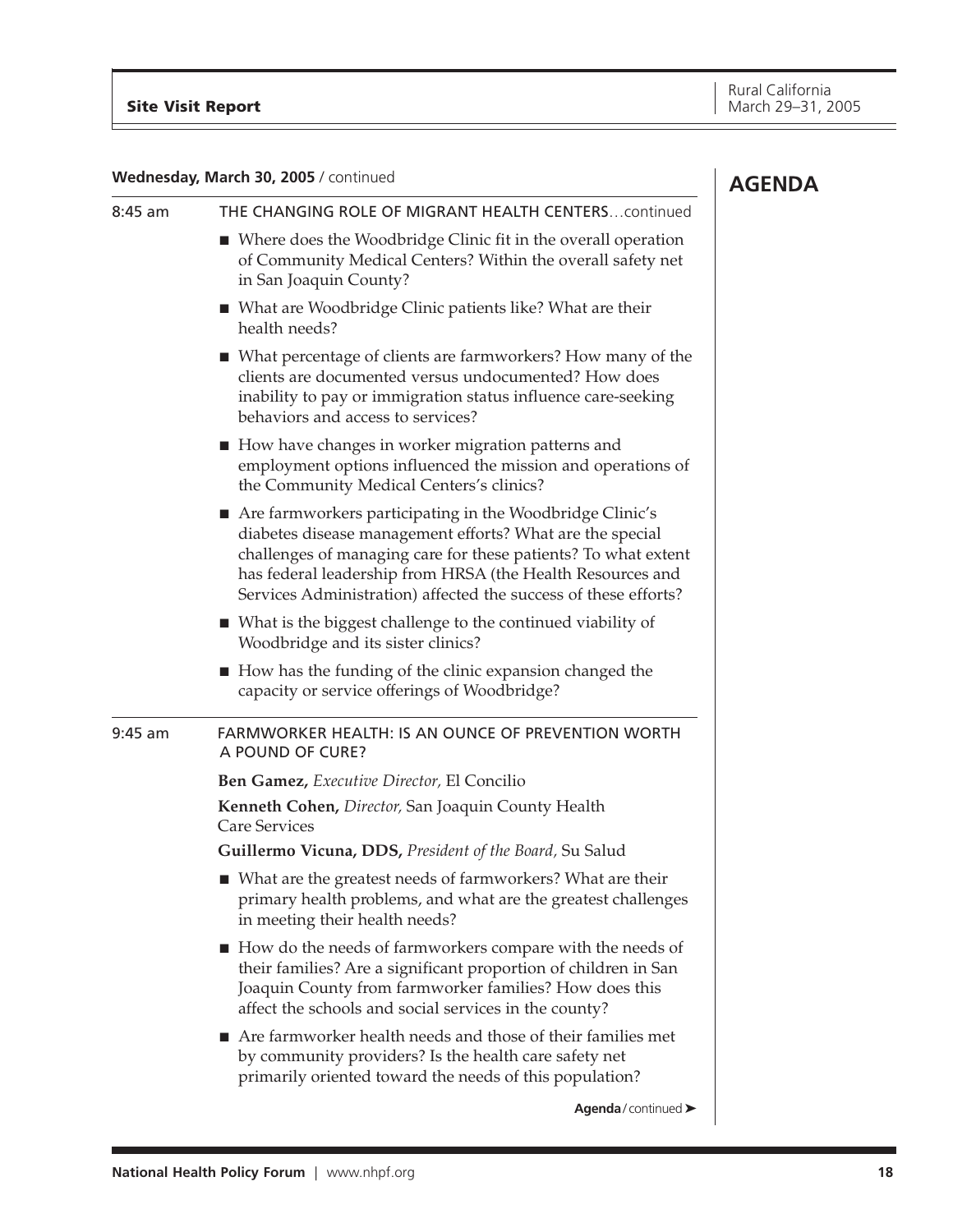**AGENDA Wednesday, March 30, 2005** / continued 9:45 am FARMWORKER HEALTH…continued ■ What role do growers and labor contractors play in the life of farmworkers? ■ How is the farmworker population changing? How do these changes influence health services? What other vulnerable populations are living in the county? ■ What role do outreach workers play? What sorts of community groups work with farmworker families? 11:00 am Bus Departure – The Islands, an agricultural area west of Stockton 11:45 am Lunch and Tour of the fields Led by **Ben Gamez,** El Concilio 1:00 pm Bus Departure – San Andreas 2:30 pm Tour – Mark Twain St. Joseph's Hospital [768 Mountain Ranch Road, San Andreas] **Michael P. Lawson, FACHE,** *President,* Mark Twain St. Joseph's Hospital **John R. Deakyne,** *Chief Financial Officer,* Mark Twain St. Joseph's Hospital 3:00 pm MAPPING THE "FAULT" LINES FOR RURAL HOSPITALS **Michael P. Lawson, FACHE** *(see above)* **John R. Deakyne** *(see above)* ■ What is the primary service area of the hospital? What are the demographics and geography of the service area? What other health care providers exist in this or nearby communities? ■ What services are offered? How does the hospital balance its inpatient and primary care services? How does the hospital address services that are needed by patients but unavailable in San Andreas? ■ What are the hospital's primary sources of revenue and primary cost drivers? What role does enhanced Medicare funding play in the financial viability of the hospital? ■ To what extent does profitability vary across service types? Are the hospital's rural health clinics financially viable? Does this viability depend on existing Medicare payment rules? **Agenda** / continued ➤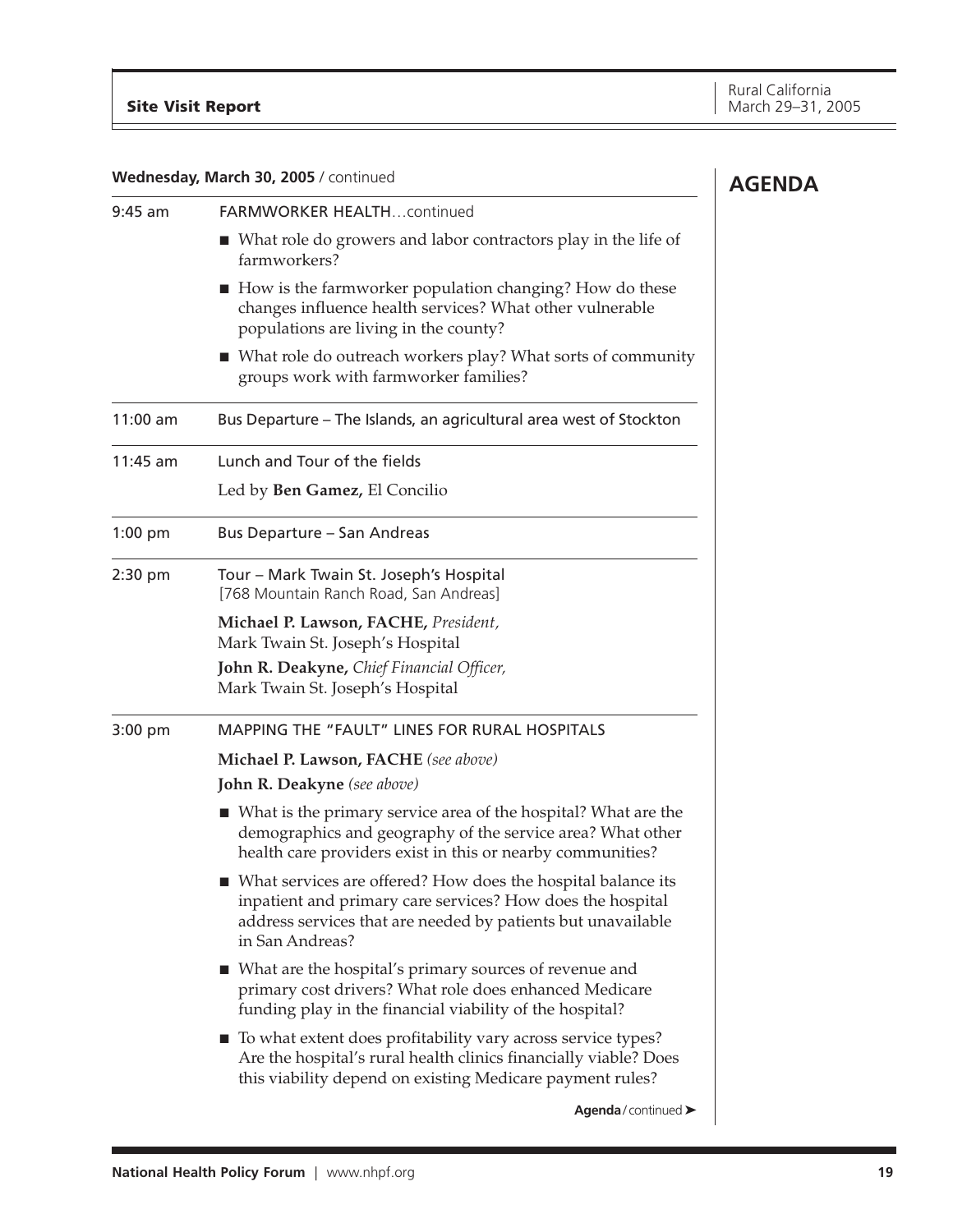| Wednesday, March 30, 2005 / continued<br><b>AGENDA</b> |                                                                                                                                                                                      |  |
|--------------------------------------------------------|--------------------------------------------------------------------------------------------------------------------------------------------------------------------------------------|--|
| $3:00$ pm                                              | MAPPING THE "FAULT" LINEScontinued                                                                                                                                                   |  |
|                                                        | How was it possible to build the new facility in San Andreas to<br>meet the new state seismic requirements, given limited funds<br>and the size of the community?                    |  |
|                                                        | ■ Does the hospital have trouble with workforce recruitment and<br>retention?                                                                                                        |  |
|                                                        | ■ Is there managed care in the San Andreas area? How does this<br>affect the hospital? What impact would Medi-Cal redesign<br>likely have on the hospital?                           |  |
| 3:45 pm                                                | RURAL HOSPITALS: PAST, PRESENT, AND FUTURE                                                                                                                                           |  |
|                                                        | Kathy Yarbrough, Executive Director, Rural Health Design Network                                                                                                                     |  |
|                                                        | Raymond Hino, Chief Executive Officer, Tehachapi Hospital                                                                                                                            |  |
|                                                        | ■ What are the biggest problems and challenges for California<br>rural hospitals?                                                                                                    |  |
|                                                        | $\blacksquare$ What is a rural hospital network? What is the history of<br>designing hospital networks in San Andreas and other rural<br>communities of California?                  |  |
|                                                        | $\blacksquare$ How important is the engagement of local communities in<br>ensuring the viability of rural hospitals?                                                                 |  |
|                                                        | Can high-quality care be delivered in very small rural or<br>frontier communities? Are there special ways to address<br>quality in smaller geographic settings?                      |  |
|                                                        | ■ How can small hospitals afford information technology and<br>electronic medical records?                                                                                           |  |
|                                                        | ■ What considerations are crucial in converting a hospital to<br>critical access hospital status? How does this designation<br>influence hospital operations? Financial performance? |  |
| 5:00 pm                                                | Bus Departure - Sloughhouse Inn                                                                                                                                                      |  |
| $6:00$ pm                                              | Dinner - Sloughhouse Inn<br>[12700 Meiss Road, Sloughhouse]                                                                                                                          |  |
| 7:30 pm                                                | Bus Departure - Headquarters hotel                                                                                                                                                   |  |
|                                                        | Agenda/continued >                                                                                                                                                                   |  |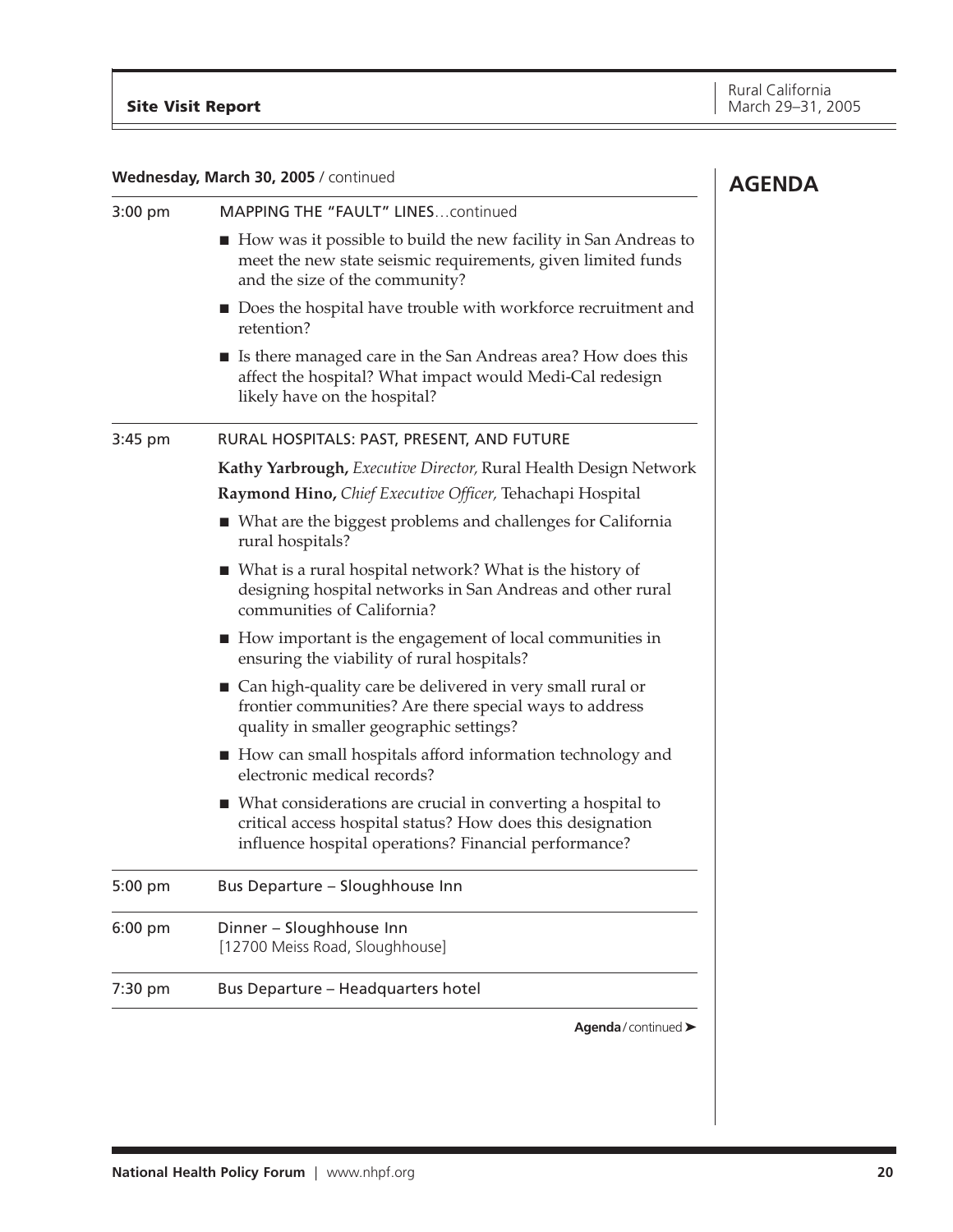**AGENDA**

## **Thursday, March 31, 2005**

| 7:15 am  | Breakfast available [Carmel Room]                                                                                                                                                                                                                                                                      |
|----------|--------------------------------------------------------------------------------------------------------------------------------------------------------------------------------------------------------------------------------------------------------------------------------------------------------|
| 8:00 am  | REALIGNING STATE HEALTH POLICY: MEDI-CAL AND MORE                                                                                                                                                                                                                                                      |
|          | <b>Sandra Shewry, Director, California Department of Health Services</b>                                                                                                                                                                                                                               |
|          | ■ How is the Department of Health Services (DHS) structured,<br>and what are its key functions? How does DHS relate to the<br>California Health and Human Services Agency?                                                                                                                             |
|          | ■ What are Governor Schwarzenegger's priorities for DHS?                                                                                                                                                                                                                                               |
|          | ■ How does the state regulate and monitor rural hospitals and<br>other health care providers? Do California's large urban areas<br>overshadow problems of small rural and frontier areas? How<br>might proposed organizational changes improve the<br>performance of state government in this respect? |
|          | How do state regulatory processes influence rural providers'<br>willingness and ability to participate in federal programs?                                                                                                                                                                            |
|          | ■ What are the primary goals of the Medi-Cal redesign<br>proposals? How would they change the current Medi-Cal<br>program? What problems are driving the proposal?                                                                                                                                     |
|          | ■ How are all of these plans likely to affect rural communities?                                                                                                                                                                                                                                       |
| 9:15 am  | Bus Departure - Nevada City<br>[138 New Mohawk Road, Suite 100, Nevada City]                                                                                                                                                                                                                           |
| 10:30 am | NORTHERN SIERRA RURAL HEALTH NETWORK:<br>NETWORKING FOR RURAL HEALTH                                                                                                                                                                                                                                   |
|          | <b>Speranza Avram</b> (see page 16)                                                                                                                                                                                                                                                                    |
|          | ■ What are the goals and priorities of the Northern Sierra<br>Rural Health Network? How is the network funded? Who<br>are members of the network and how do they relate to one<br>another?                                                                                                             |
|          | ■ To what extent is telemedicine used among network members?<br>For clinical uses? For administrative uses?                                                                                                                                                                                            |
|          | ■ What kinds of efficiencies and quality enhancements are<br>sought through collaboration in this network?                                                                                                                                                                                             |
|          | ■ How does the network reconcile different priorities of the<br>variety of provider types within its membership?                                                                                                                                                                                       |
|          | Agenda/continued >                                                                                                                                                                                                                                                                                     |
|          |                                                                                                                                                                                                                                                                                                        |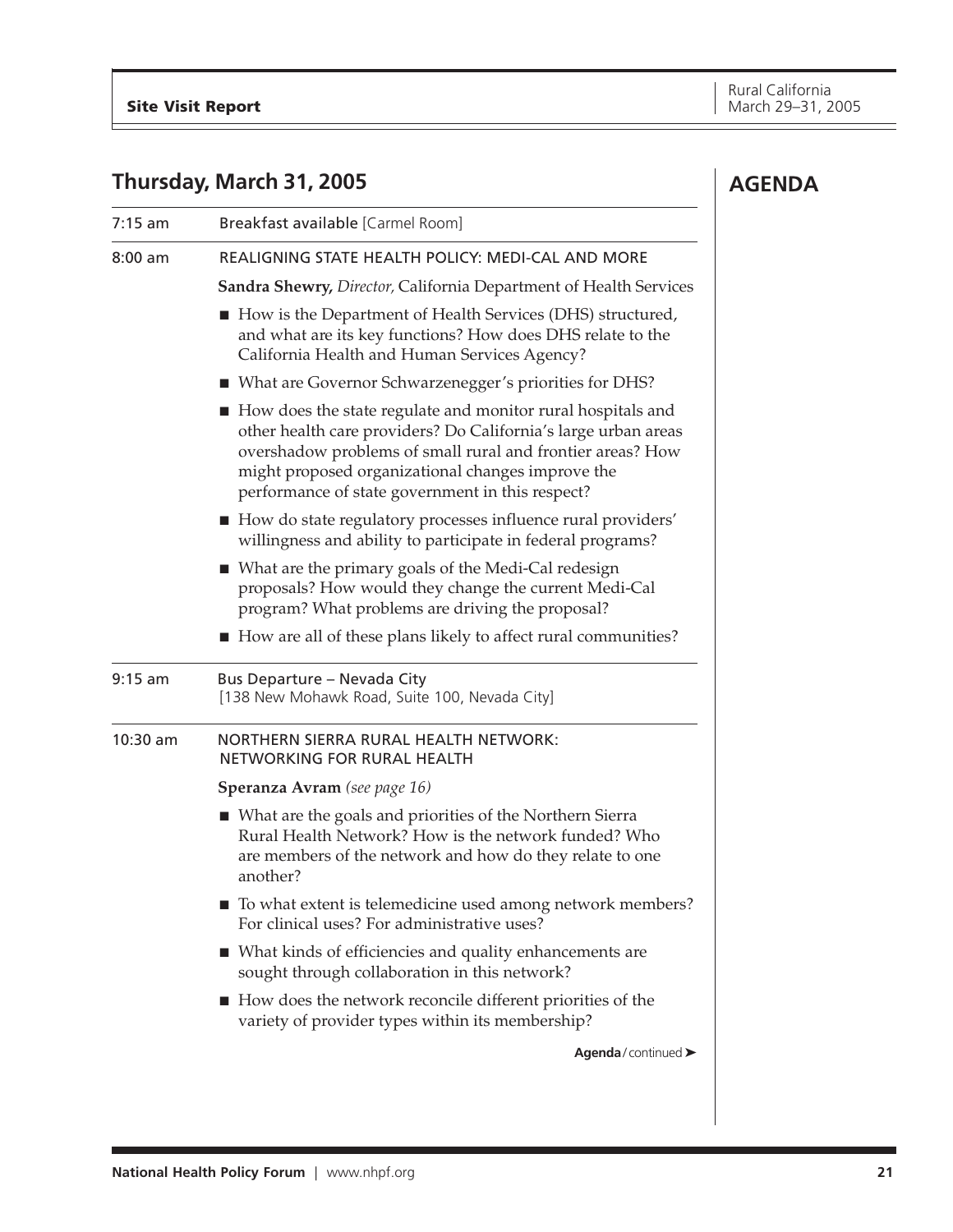**AGENDA**

## **Thursday, March 31, 2005** / continued

| $11:30$ am | Lunch                                                                                                                                                                                                                                   |
|------------|-----------------------------------------------------------------------------------------------------------------------------------------------------------------------------------------------------------------------------------------|
| Noon       | Bus Departure - Western Sierra Medical Clinic, Downieville                                                                                                                                                                              |
| $1:30$ pm  | Tour - Western Sierra Medical Clinic<br>[209 Nevada Street, Downieville]                                                                                                                                                                |
|            | Frank J. Lang, NP, Executive Director, Western Sierra Medical Clinic                                                                                                                                                                    |
| $2:00$ pm  | THE FRONTIER HEALTH CARE EXPERIENCE<br>[100 Courthouse Square]                                                                                                                                                                          |
|            | Frank J. Lang, NP (see above)                                                                                                                                                                                                           |
|            | Arnold Gutman, Supervisor for District 1,<br>Sierra County Board of Supervisors                                                                                                                                                         |
|            | Peter Huebner, Board Member, Western Sierra Medical Clinic, and<br>Supervisor for District 2, Sierra County Board of Supervisors                                                                                                        |
|            | ■ What is the population and what geographic areas are served<br>by the Western Sierra Medical Clinic in Downieville?                                                                                                                   |
|            | $\blacksquare$ What type of county and/or community support and<br>infrastructure exists in Downieville to complement or<br>supplement the clinic: emergency medical services, fire<br>departments, police, other community structures? |
|            | ■ How does care delivery in frontier locations differ from that<br>provided in less remote rural sites?                                                                                                                                 |
|            | $\blacksquare$ What is the history of the clinic? How well is the clinic<br>integrated into the community's social fabric?                                                                                                              |
|            | • On what sources of revenue does the clinic rely? How does the<br>clinic's federally qualified health center look-alike status affect<br>the viability of the clinic?                                                                  |
|            | How close, in proximity, are other medical facilities or providers?                                                                                                                                                                     |
|            | How do Mr. Lang and clinic staff interact with other area (or<br>the nearest other) hospitals and providers?                                                                                                                            |
|            | How difficult is it to attract and retain clinic staff? How<br>important has the National Health Service Corps been in<br>securing health professionals?                                                                                |
|            | ■ What measures are taken to maintain and improve<br>quality of care?                                                                                                                                                                   |
|            | Agenda/continued >                                                                                                                                                                                                                      |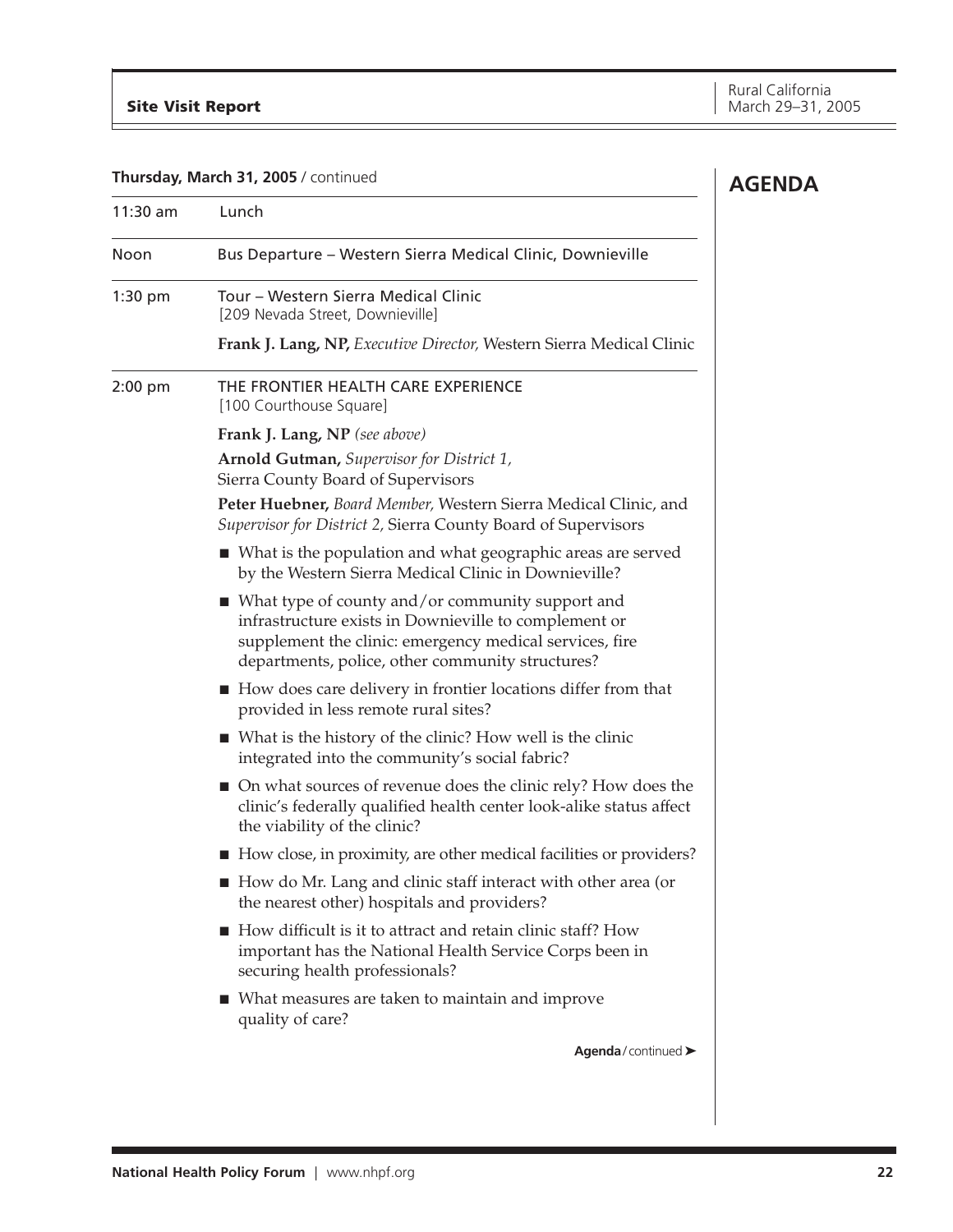## **Thursday, March 31, 2005** / continued

| $3:15$ pm         | Free time in Downieville                                                 |
|-------------------|--------------------------------------------------------------------------|
| $4:00 \text{ pm}$ | Bus Departure - Nevada City                                              |
| $5:15$ pm         | Free time on Broad Street, Nevada City                                   |
| $6:00$ pm         | Dinner – Citronee Bistro and Wine Bar<br>[320 Broad Street, Nevada City] |
| $7:30$ pm         | Bus Departure - Headquarters hotel                                       |

## **Friday, April 1, 2005**

Morning Check-out from headquarters hotel and departure to Sacramento International Airport

## **AGENDA**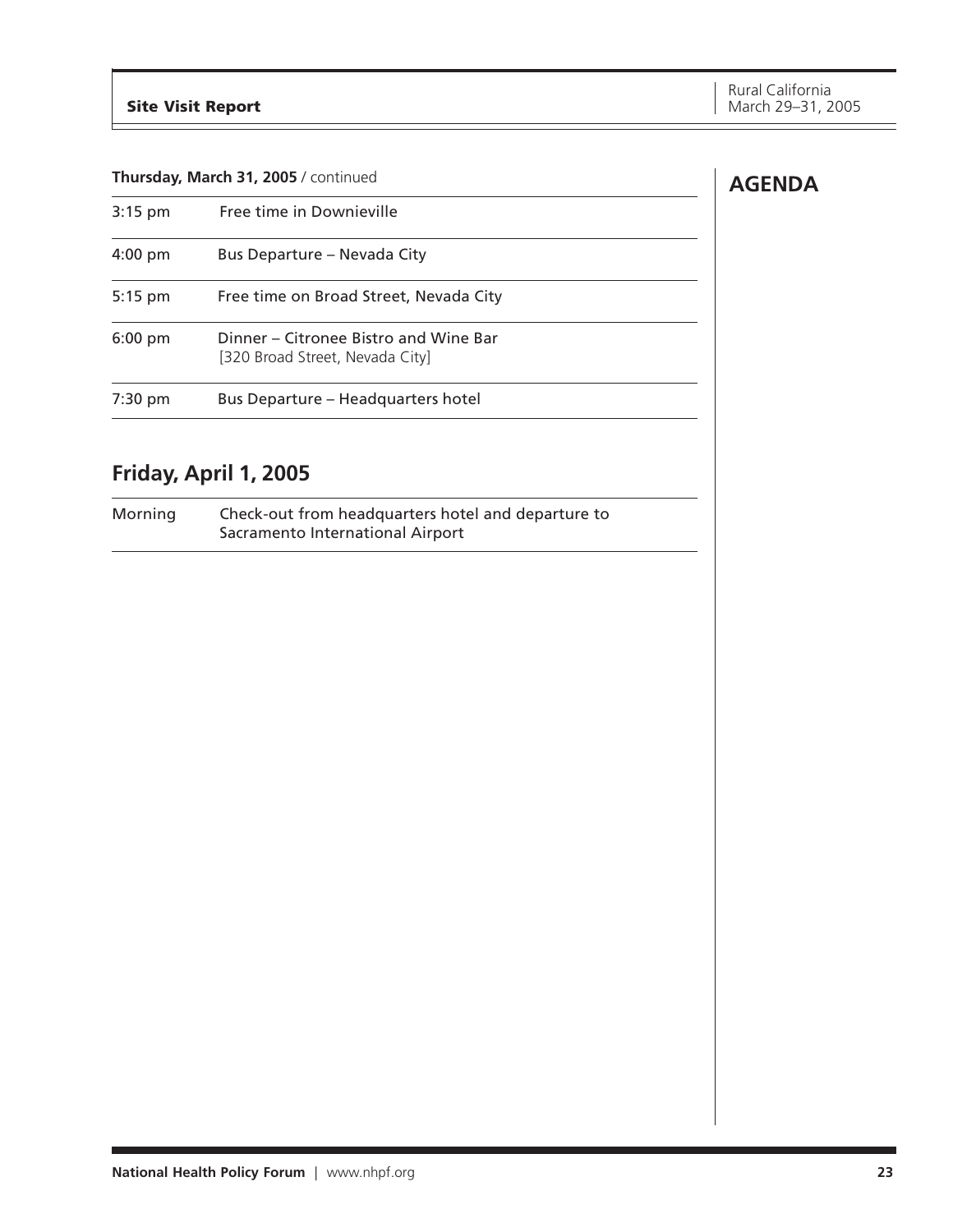# <span id="page-23-0"></span>Federal and Foundation Participants

#### **Johanna Barraza-Cannon**

*Technical Director* Division of State Children's Health Insurance Center for Medicaid and State Operations Centers for Medicare & Medicaid Services Department of Health and Human Services

#### **Christine Brudevold, PhD**

*Assistant Director* Medicare Payments Team Government Accountability Office

## **Jennifer Bryning**

*Legislative Analyst* Office of the Assistant Secretary for Legislation Department of Health and Human Services

#### **Matt Cutler**

*Senior Policy Analyst* Office of the Assistant Secretary for Budget, Technology, and Finance Department of Health and Human Services

## **Sam duPont**

*Legislative Assistant* Office of Rep. Wayne T. Gilchrest (R-MD) U.S. House of Representatives

## **Michael Fiore**

*Director* Division of Managed Care Policy Medicare Plan Policy Group Center for Beneficiary Choices Centers for Medicare & Medicaid Services Department of Health and Human Services

#### **Suzanne Hassett**

*Policy Coordinator* Office of the Secretary Department of Health and Human Services

#### **Thomas W. Hertz, PhD**

*Senior Policy Analyst* Office of Health Policy Office of the Assistant Secretary for Planning and Evaluation Department of Health and Human Services

## **Leah Kegler**

*Special Assistant* Office of the Administrator Centers for Medicare & Medicaid Services Department of Health and Human Services

## **Christopher W. Loftis, PhD**

*Congressional Fellow* Committee on Health, Education, Labor, and Pensions U.S. Senate

## **Barbara Masters**

*Public Policy Director* The California Endowment

## **James Miller**

*Legislative Assistant* Office of Rep. J. Gresham Barrett (R-SC) U.S. House of Representatives

## **Heather Mizeur** *Director of Domestic Policy* Office of Sen. John F. Kerry (D-MA) U.S. Senate

**Participants** / continued ➤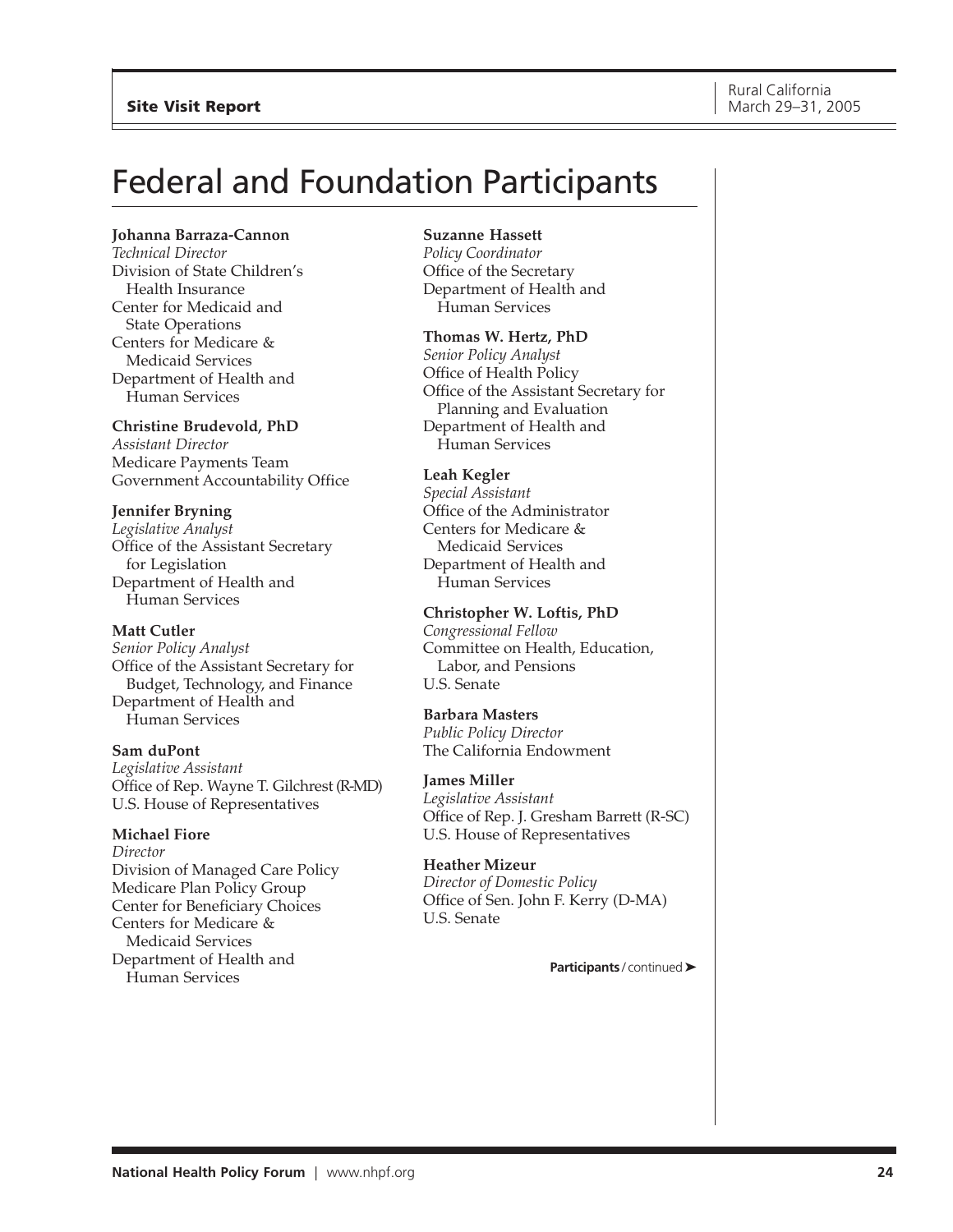## **Federal and Foundation Participants** / continued

#### **Tom Morris**

*Deputy Director* Office of Rural Health Policy Health Resources and Services Administration Department of Health and Human Services

#### **Lori Neal**

*Legislative Assistant* Office of Sen. Blanche Lincoln (D-AR) U.S. Senate

## **Frank Szeflinski**

*Senior Health Insurance Specialist* Division of Managed Care Policy Medicare Plan Policy Group Center for Beneficiary Choices Centers for Medicare & Medicaid Services Department of Health and Human Services

#### **Sibyl Tilson**

*Specialist in Social Legislation* Domestic Social Policy Division Congressional Research Service Library of Congress

## **Deborah Veres**

*Professional Staff Member (D)* Subcommittee on Health Committee on Ways and Means U.S. House of Representatives

#### **Peggy Broussard Wheeler**

*Rural Policy Analyst* California State Legislature Rural Caucus

## **Deborah Williams**

*Professional Staff Member (R)* Committee on Ways and Means U.S. House of Representatives

## **PARTICIPANTS**

## NHPF Staff

**Judith D. Moore** *Senior Fellow*

**Eileen Salinsky** *Principal Research Associate* **Jessamy Taylor** *Research Associate*

**Marcia Howard** *Program Associate*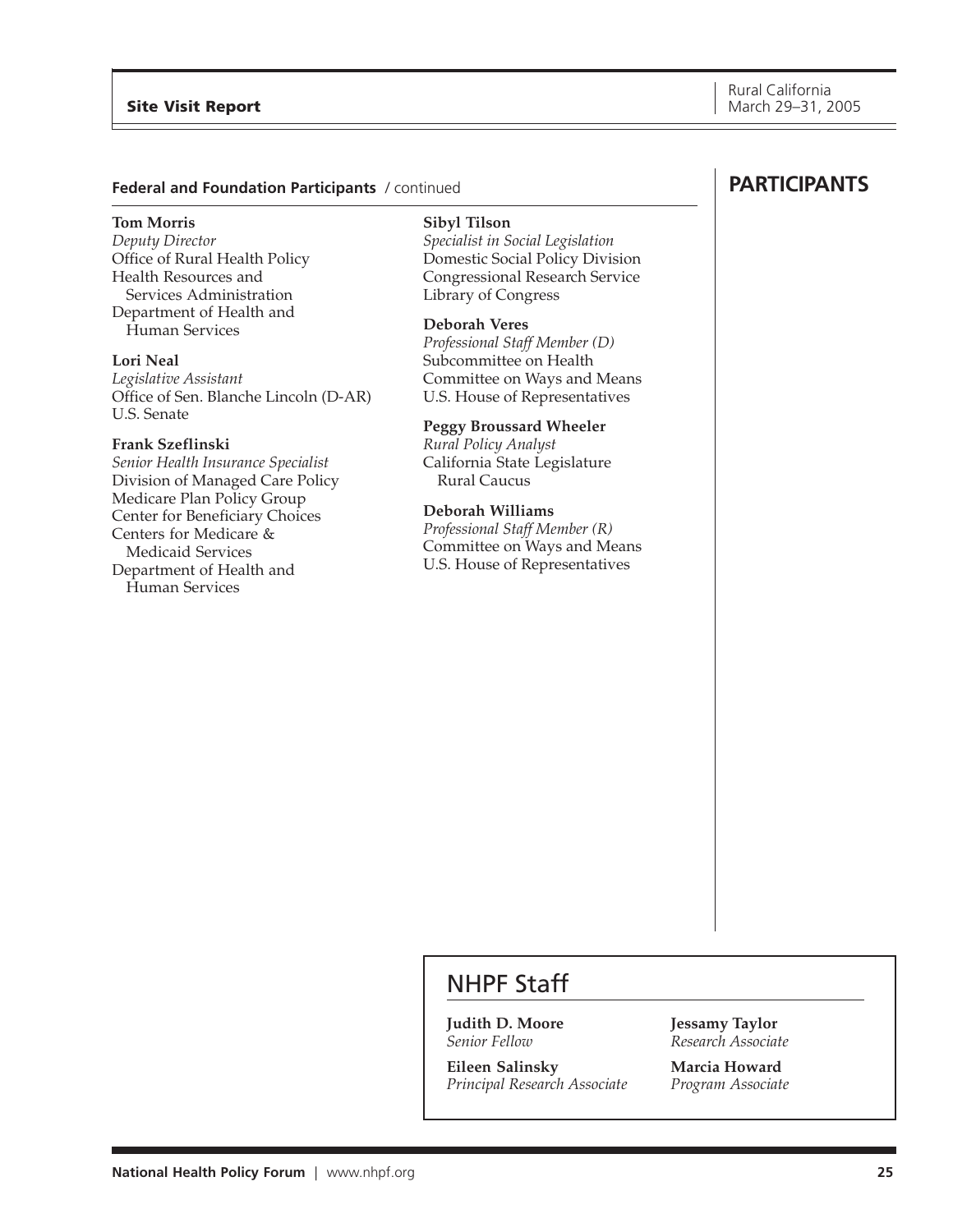# <span id="page-25-0"></span>Biographical Sketches Federal and Foundation Participants

**Johanna Barraza-Cannon** is the technical director in the Division of State Children's Health Insurance in the Centers for Medicare & Medicaid Services. As part of her work, she provides technical assistance to both internal and external constituents on SCHIP (State Children's Health Insurance Program) policy, rules, and regulations. Ms. Barraza-Cannon also provides assistance to states on state plan amendments, section 1115 demonstrations, quality and performance measurement, reporting requirements, and program implementation and operation issues. Her areas of interest include barriers to care for minority populations, including migrant farm workers. She worked as a consultant on Medicaid and other health care issues for three years with Tucker Alan, Inc., and worked as an analyst in the Illinois State Legislature, Majority House Research and Appropriations staff. She has a master's degree from the University of Chicago.

**Christine Brudevold, PhD,** has more than 25 years of health care experience, both domestic and international. She joined the Government Accountability Office (GAO) as an assistant director on the Medicare Payments Team in 2002, and has been focusing on various Medicare and private sector health care finance issues. Prior to working at the GAO, Ms. Brudevold spent several years doing health care reform and independent consulting work throughout Asia. Her experience includes managing a Blue Cross Blue Shield HMO in Massachusetts and directing research activities for the Group Health Association of America. Ms. Brudevold has a PhD degree from the University of Hong Kong and an MPH degree from the University of Rochester.

**Jennifer Bryning** is a legislative analyst at the Department of Health and Human Services (DHHS) in the Office of the Assistant Secretary for Legislation, where she is responsible for congressional legislation, hearings, and inquiries related to health information technology, the uninsured, and all programs administered by the Health Resources and Services Administration (HRSA). Ms. Bryning joined the federal government as a presidential management fellow in 2001 and has worked in the DHHS budget office and the HRSA Community Health Centers program. Before joining the federal government, she worked for several nonprofit social services organizations in Southern California. She has a master of public policy degree from the UCLA School of Public Affairs and a bachelor's degree from Whittier College.

**Matt Cutler** is a senior policy analyst in the Office of the Assistant Secretary for Budget, Technology, and Finance in the Department of Health and Human Services. He has seven years of experience working on Medicare hospital payment issues and is his office's team leader on Medicare rural health and quality of care issues. Mr. Cutler has a bachelor's degree in history from the University of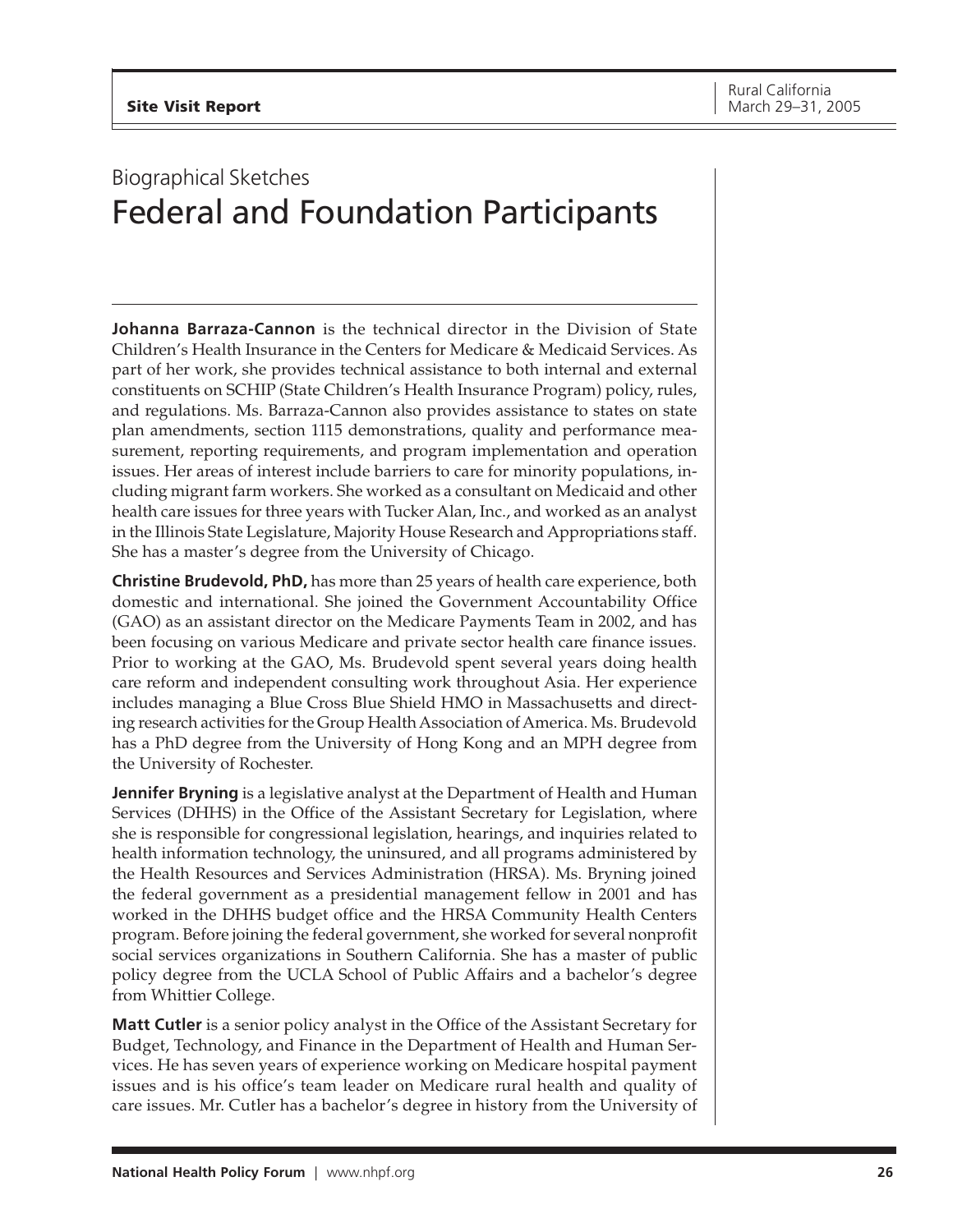Minnesota and a master's degree in public policy from the La Follette Institute of Public Affairs at the University of Wisconsin, Madison.

**Sam duPont** is a legislative assistant for Rep. Wayne T. Gilchrest (R-MD). In addition to health care, he follows education, social security, telecommunications, small business, and financial issues for the Congressman. Before beginning work with Rep. Gilchrest in 2003, he was an intern for Rep. Katherine Harris (R-FL). Mr. duPont earned a BA degree in political science in 2003 from Davidson College, where he was a member of the student government and was active with Habitat for Humanity and the Davidson College Republicans.

**Mike Fiore** is the director of the Division of Managed Care Policy within the Center for Beneficiary Choices, Medicare Plan Policy Group. He is responsible for directing the policy related to the Medicare Advantage program, including issues related to benefits and beneficiary protections, quality improvement, and payment. Previously, Mr. Fiore was the director of the division responsible for Medicaid managed care policies and health care reform demonstrations. He has also worked in other parts of the Centers for Medicare & Medicaid Services, including its policy, regulations, and research offices. He has a BS degree in behavioral health and social work and an MBA degree.

**Suzanne Hassett** is a policy coordinator in the Office of the Secretary, Department of Health and Human Services, where she is responsible for coordinating policy information regarding the Medicaid program and State Children's Health Insurance Program (SCHIP). Before coming to the secretary's office in 2003, Ms. Hassett worked in the Office of the Administrator of the Health Care Financing Administration (now known as the Centers for Medicare & Medicaid Services), primarily on Medicaid and SCHIP issues. She also spent five years working in the Office of Sen. Jack Reed (D-RI).

**Thomas W. Hertz, PhD,** has worked for the Department of Health and Human Services (DHHS) since 1978, most of that time in the Office of the Assistant Secretary for Planning and Evaluation (ASPE), the principal advisor to the secretary of DHHS on policy issues. Dr. Hertz is the ASPE policy analyst for Indian health issues. He also has focused on a variety of other public health and health financing policy issues, including health promotion and disease prevention, racial and ethnic disparities in health, rural health, telemedicine, Medicare reimbursement for home health agencies, health professions, and health care reform. He was a member of the team that developed the HIPAA (the Health Insurance Portability and Accountability Act of 1996) privacy regulations. Before joining ASPE, he worked in the Administration on Children, Youth and Families within DHHS, with a special interest in Head Start issues. Prior to that, he was a senior scientist in the Social Research Group, George Washington University, and an assistant professor in the Department of Human Development and Family Studies at Cornell University. He has a BA degree from Stanford University and a PhD degree in experimental child psychology from the University of Minnesota.

**Leah Kegler** serves as a special assistant to the director of Medicare outreach at the Centers for Medicare & Medicaid Services. She was previously a health policy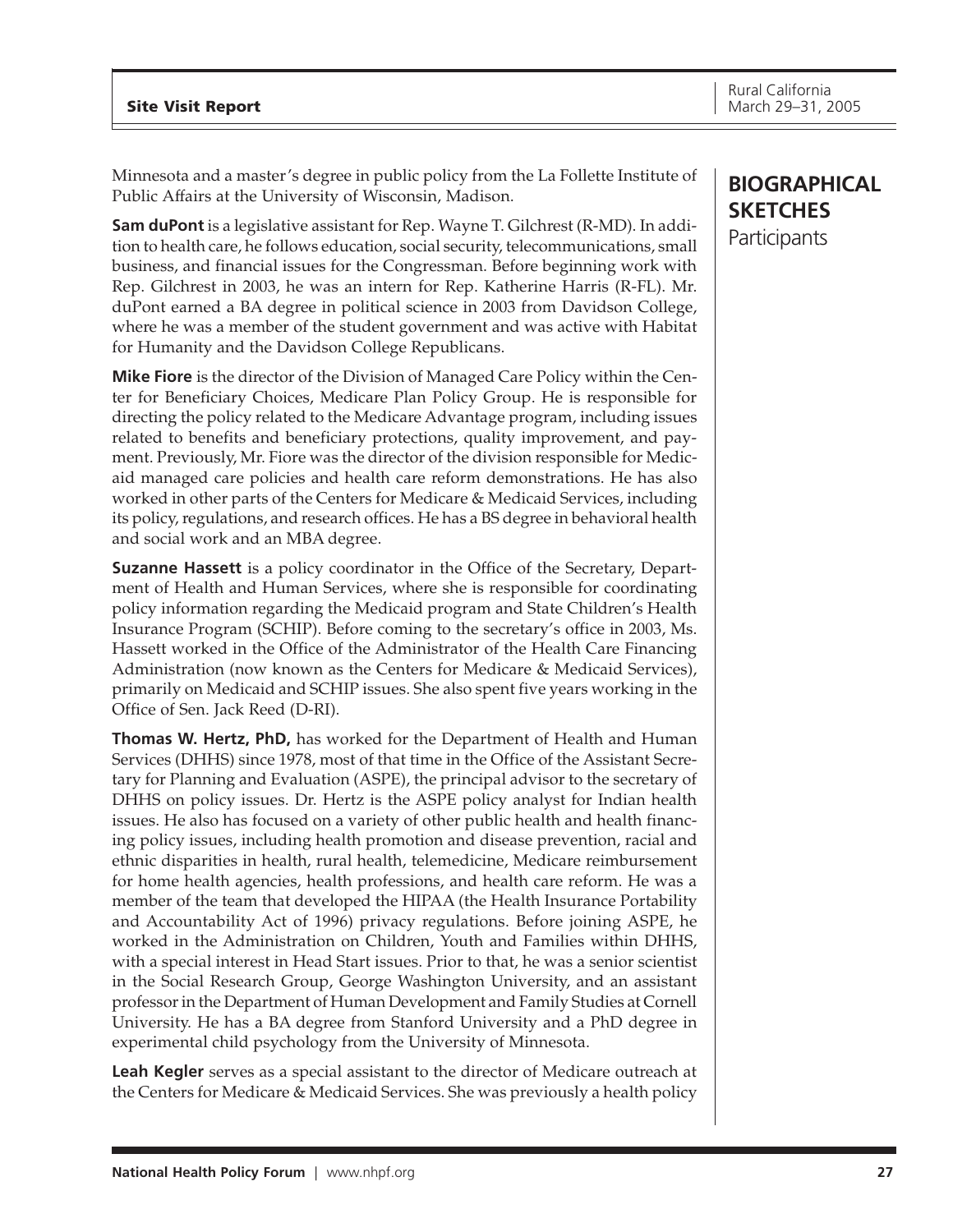advisor to the majority staff of the Senate Committee on Finance during the writing and negotiating of the Medicare Modernization Act of 2003. Her work with the Committee focused on the low-income Medicare drug benefit, the Medicaid program, and Social Security Act child welfare programs. Before joining the panel, she worked for the Center for the Study of Human Resources in Austin, TX. Ms. Kegler earned a master's degree in public affairs from the LBJ School of Public Affairs at the University of Texas.

**Christopher W. Loftis, PhD,** is an American Association for the Advancement of Science congressional fellow in the Health Policy office of the Senate Committee on Health, Education, Labor, and Pensions, where he is responsible for issues pertaining to child health (including school-based health), the Substance Abuse and Mental Health Services Administration, infectious diseases, bioterrorism, medical marijuana, international AIDS, Medicaid and the State Children's Health Insurance Program, and many conditions with a strong behavioral health component (such as diabetes and obesity). Dr. Loftis holds a bachelor's degree from University of California, San Diego, and a doctorate in clinical psychology with a specialization in pediatric neuropsychology from the University of Florida. He completed a clinical internship at the Kennedy Krieger Institute at Johns Hopkins in Baltimore, Maryland, where he worked with children with traumatic injuries, developmental disabilities, and chronic illnesses.

**Barbara Masters** is the public policy director at The California Endowment. In that capacity, she helps the Endowment develop strategies to bring about long-term policy change in support of its mission. The Endowment strives to expand access to affordable, quality health care to the state's underserved individuals and communities and to improve the health status of all Californians. Ms. Masters most recently served as director of intergovernmental relations for the Los Angeles County Department of Health Services. There, she was responsible for developing and directing a comprehensive approach to state and federal governmental relations in support of the safety net and to improve access to health care for low-income populations. Prior to that, Ms. Masters spent six years as the vice president of the California Association of Public Hospitals and Health Systems. She previously worked for the Contra Costa County Health Services Department as special assistant to the director for policy, and as the executive assistant to the Hazardous Materials Commission. She began her career in health policy in Washington, DC, serving for six years as the legislative assistant for health for former Sen. Alan Cranston (D-CA). Ms. Masters received her bachelor's degree in molecular biology from the University of California, Berkeley, and her master's degree in molecular, cellular, and developmental biology from the University of Colorado, Boulder. She also completed the graduate certificate program for science communication at the University of California, Santa Cruz.

**James Miller** is a legislative assistant for Rep. J. Gresham Barrett (R-SC). He monitors issues including health, environment, family, telecommunications, and gun control policy. The Congressman represents the 3rd district of South Carolina, which includes Mr. Miller's hometown. Rep. Barrett has been in Congress since 2003 and serves on the House Committees on Financial Services, Budget, and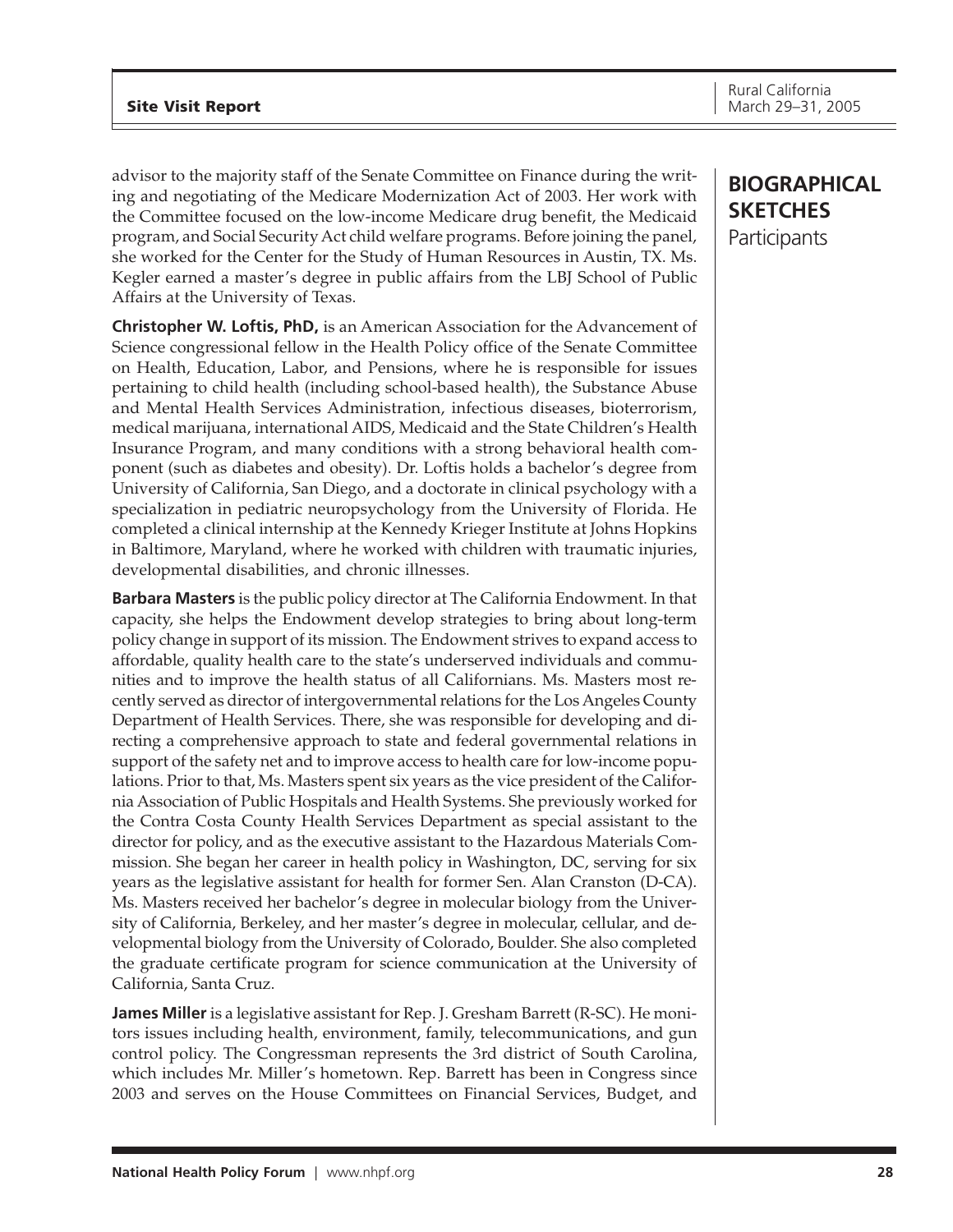International Relations. Mr. Miller graduated in the spring of 2003 from Davidson College with a degree in political science.

**Heather Mizeur** is the director of domestic policy for Sen. John F. Kerry (D-MA), advising him on legislative strategy for all health and social policy issues. In addition to her Senate responsibilities, she worked with Sen. Kerry to write the health care reform plan and disabilities platform for his 2004 Presidential campaign. She took a leave of absence from the Senate in August of 2004 to be the Maryland state director for the Kerry-Edwards campaign. Ms. Mizeur joined Sen. Kerry's staff in April 2003 after spending over five years as the director of state affairs for the National Association of Community Health Centers, where she worked to promote laws, policies, and regulations to assist health centers and the low-income and uninsured patients they serve across the country. In the fall of 2002, Ms. Mizeur took a leave of absence from NACHC to serve as policy director for Maryland Lt. Governor Kathleen Kennedy Townsend's gubernatorial campaign. Prior to joining NACHC, Ms. Mizeur worked for several years in the U.S. House of Representatives, where she was legislative director to retired Congressman Joseph P. Kennedy II (D-MA) after working as a legislative assistant for Rep. Sheila Jackson Lee (D-TX) and former Rep. Marjorie Margolies-Mezvinsky (D-PA). Before moving to Washington, DC, Ms. Mizeur worked for two state legislators in Springfield, Illinois. In November 2003, she was elected to represent Ward 2 on the City Council for Takoma Park, Maryland.

**Tom Morris** is the deputy director for the Office of Rural Health Policy, where he coordinates budget and program activities for the office's seven grant programs. Mr. Morris also manages the office's response on policy issues with a particular emphasis on the rural implications of Medicare and Medicaid regulations, as well as other ongoing policy issues related to health workforce and service delivery. In addition, he serves as executive secretary for the National Advisory Committee on Rural Health and Human Services, which advises the secretary of the department of health and human services on issues affecting rural communities. Prior to assuming the acting deputy position, he served for four years as the office's policy coordinator. In that position, he served as the office's primary liaison with the Centers for Medicare & Medicaid Services (CMS). Mr. Morris has previous work experience as a fellow on the staff of Sen. Kent Conrad (D-ND) and with the CMS Office of Legislation. Prior to joining the government, he was a newspaper reporter and editor covering health care and other issues at two daily newspapers in North Carolina. Mr. Morris has an undergraduate degree in journalism from the University of North Carolina at Chapel Hill and a master's degree in public administration with a concentration in community health from East Carolina University.

**Lori Neal** has been a legislative assistant for Sen. Blanche Lincoln (D-AR) since July of 2003 and handles Social Security, Medicaid, Temporary Assistance for Needy Families (TANF), education, and other social policy issues. Prior to her current role, she served as legislative correspondent for Sen. Lincoln. Ms. Neal graduated from the University of Oklahoma in 1997 with a bachelor of science degree in education and earned a master of public administration degree from Columbia University in 2002.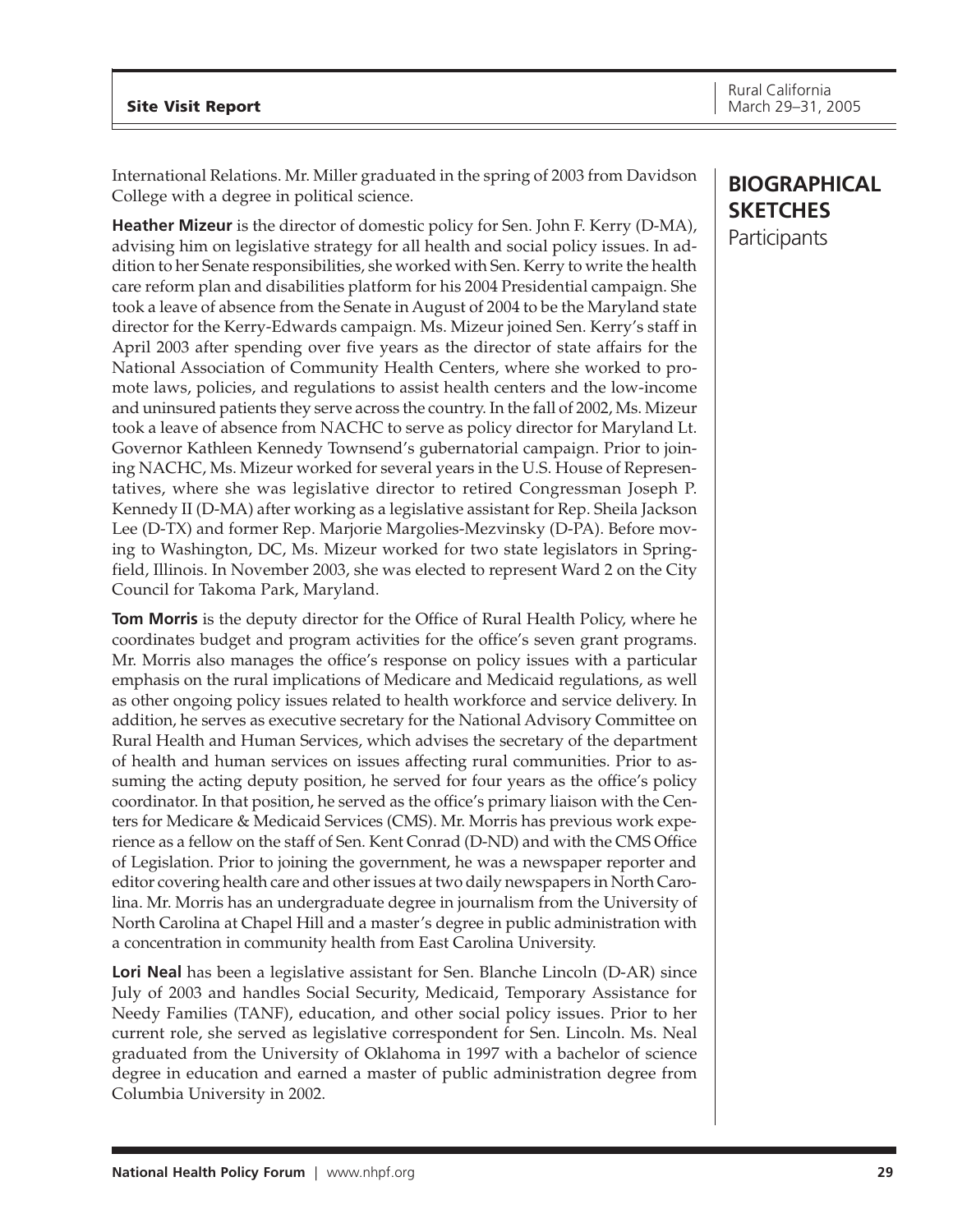**Frank Szeflinski** has worked for the federal government for nearly 30 years and is currently lead policy analyst for Medicare managed care access to care at the Centers for Medicare & Medicaid Services (CMS). He was the principle author of subpart C, Benefits and Beneficiary Protections, of the recently published Medicare Advantage regulation "CMS-4069-F."

**Sibyl Tilson,** a specialist in social legislation, has been with the Congressional Research Service for five years. Her current position was preceded by employment with the General Accounting Office (now known as the Government Accountability Office), Coopers and Lybrand, the Massachusetts Medicaid program, and the Massachusetts Rate Setting Commission. Ms. Tilson has a BA degree in economics from Yale University and a master's degree in city planning from the Kennedy School of Government at Harvard University.

**Deborah Veres** serves as minority professional staff for the House Committee on Ways and Means, Subcommittee on Health. In this position, Ms. Veres provides expert advice on all matters related to health policy, particularly initiatives to expand coverage. Previously Ms. Veres was the legislative assistant for health policy for Sen. Jay Rockefeller (D-WV) and the director of public policy for Ascension Health, the nation's largest nonprofit health system. Ms. Veres received her undergraduate degree in government from the University of Alaska, Southeast. While completing this degree, she served in various capacities with the Alaska State Legislature. Ms. Veres later received a master of health administration degree from the University of Washington. She was awarded the David A. Winston national health policy fellowship, which brought her to Washington, DC, in 1998. She fulfilled her fellowship with the Subcommittee on Health by staffing the deliberations of the National Bipartisan Commission on the Future of Medicare.

**Peggy Broussard Wheeler** was hired as the policy analyst for the California State Legislature Rural Caucus in April 2004. In this capacity, she assists all members of the Rural Caucus by conducting research and providing analyses of relevant issues that affect individuals, families, and communities in rural California. In the course of a diverse 22-year career, Ms. Wheeler has gained a wealth of experience in the implementation and management of health care programs. In a position as program director for the National Health Service Corps (NHSC) project in the Arizona Rural Health Office (RHO), she conducted outreach and liaison activities to health care professionals serving in these communities, collecting input and feedback from NHSC constituents critical to developing future recruitment and retention strategies. The RHO assisted in the coordination of resources to help strengthen rural health care entities' infrastructure and helped create a foundation for the retention of physicians and other health care professionals. Ms. Wheeler holds an MPH degree in program and clinic administration from the University of California, Berkeley, and a bachelor of science degree from the University of California, Davis.

**Deborah Williams** has worked on health care payment and technology coverage issues for the U.S. Congress and its advisors, the federal government, and the national hospital association. She currently serves as majority professional staff for the House Committee on Ways and Means, which oversees Medicare, taxes, trade, Social Security, and welfare. For the Committee, she has worked on a broad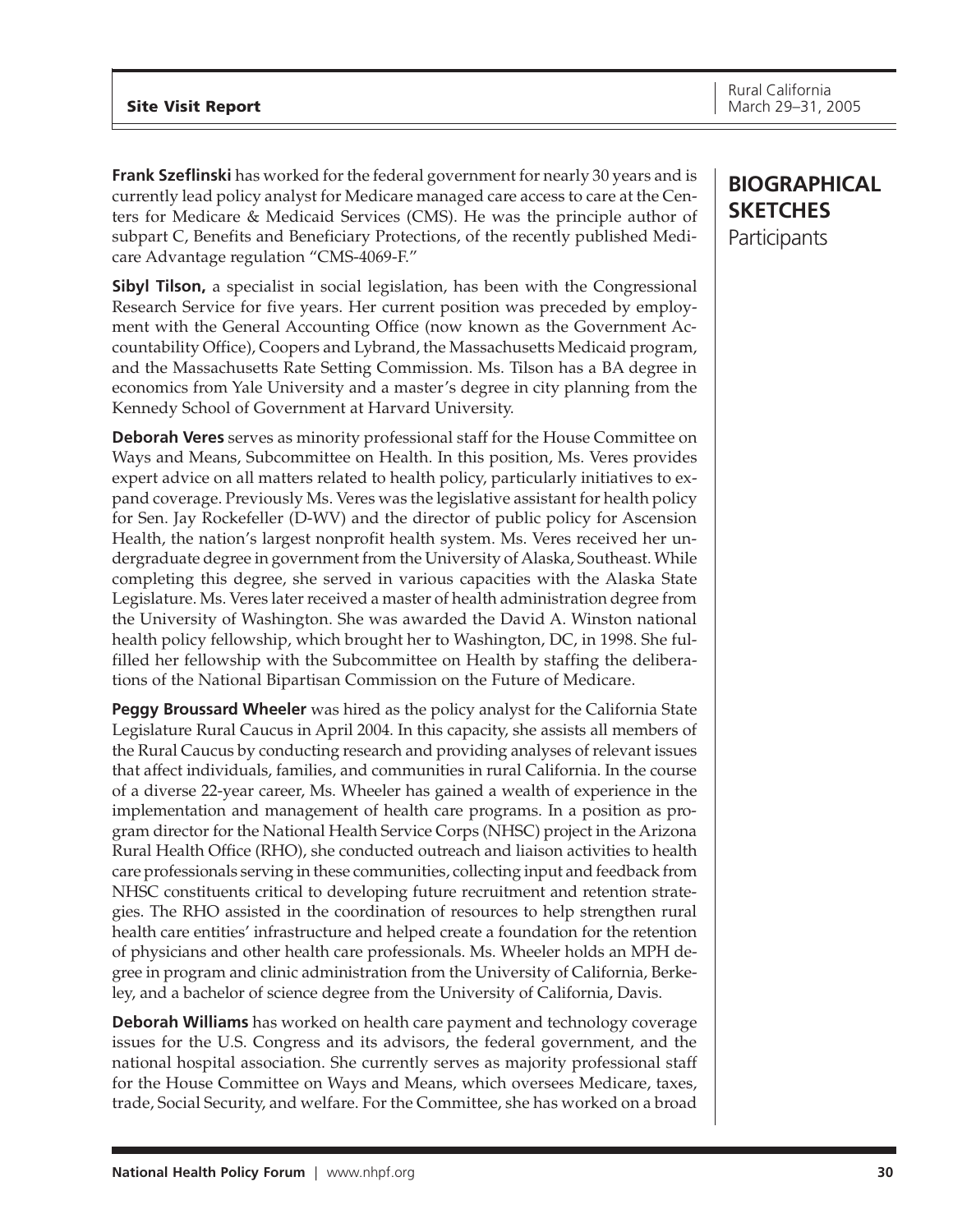array of Medicare national payment and coverage policy issues. Specifically, she was a lead staff member on provider payment issues, except physicians, during the negotiations on the Medicare Modernization Act, passed in 2003. She is currently examining the issues around tax exemption. She was also a senior analyst on the Medicare Payment Advisory Commission, which advises Congress on Medicare payment. For six years, Ms. Williams was responsible for Medicare hospital inpatient and outpatient issues for the American Hospital Association, working with government agencies, the Congress, hospital executives, and chief financial officers. In the early 1990s, Ms. Williams served as senior analyst for the Prospective Payment Assessment Commission, the original commission that advised Congress on how to implement and maintain the national payment systems. From 1986 to 1989, Ms. Williams worked as an economist for the Health Care Financing Administration, earning awards for her research. Ms. Williams worked on the development of the national fee schedule for physicians, focusing on geographic payment issues. Ms. Williams was trained as an economist.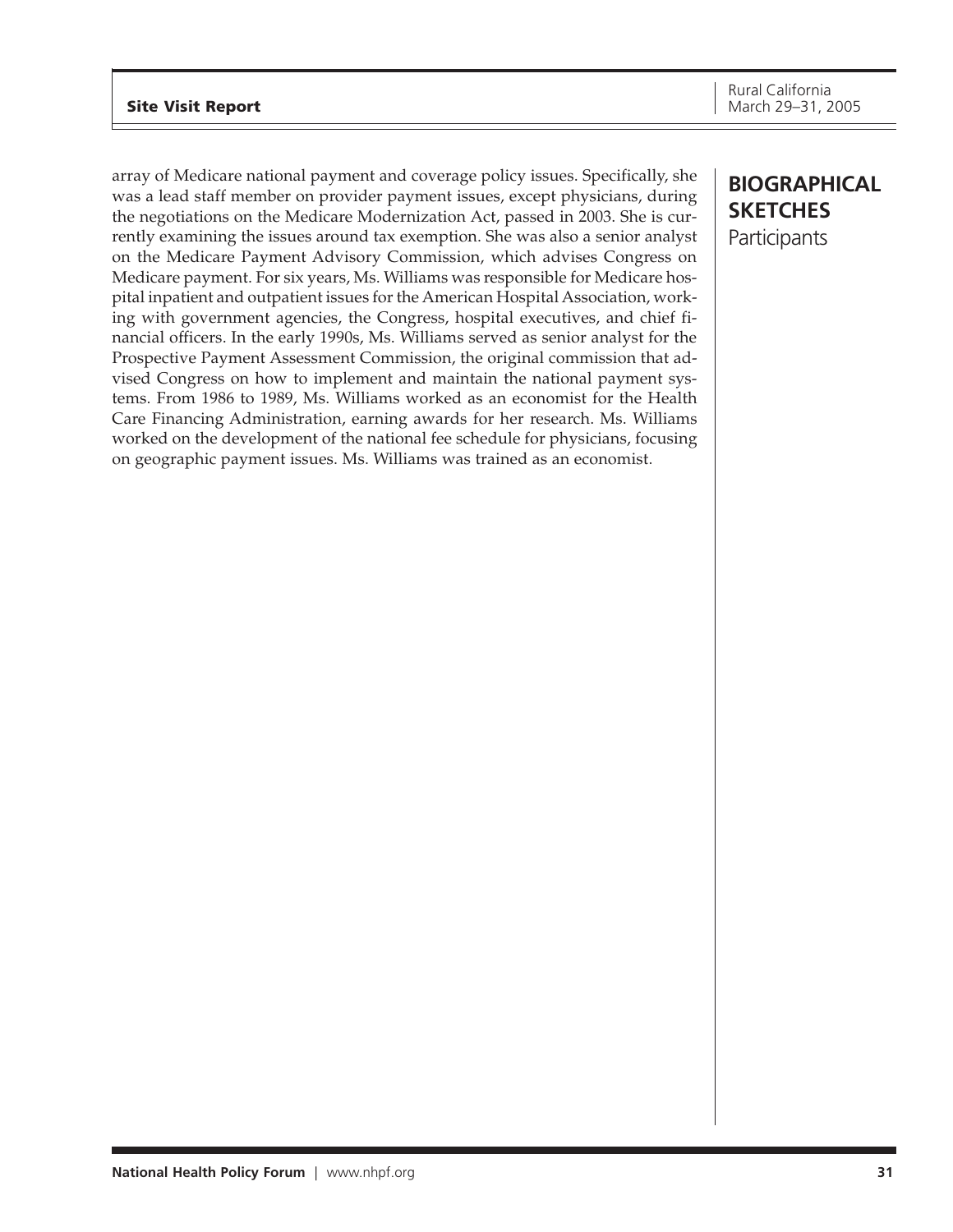# <span id="page-31-0"></span>Biographical Sketches Speakers

**Ward "Andy" Anderson** has been the chief executive officer of Turtle Health Plan since July 2002. Turtle Health Plan will be the first American Indian Medicaid managed health care organization in the nation and will represent the first time in California Indian health history that 19 separate, independent, and distinct Indian health organizations have joined the same organization. Operations are estimated to start in June 2005 with about 20,000 enrollees within the first year. Prior to becoming the CEO of Turtle Health Plan, Mr. Anderson was the associate director of managed care and the deputy director of the California Rural Indian Health Board (CRIHB) in Sacramento, California. He joined that organization in 1999. CRIHB is a statewide, voluntary membership, advocacy association of Indian-controlled outpatient clinics, a quasi-federal agency, a technical assistance firm, and an Indian congress. From 1991 to 1999, he served as the executive director of Family Health Centers, Okanogan, Washington. Mr. Anderson began his experience in Indian health by directing the Toiyabe Indian Health Project in Bishop, California, from 1978 to 1991. There he was responsible for the entire administration, medical, dental, public health, mental health, and home health care services at three outpatient clinics. Mr. Anderson was a Peace Corps volunteer in southern Chile and also served as a recruiter and trainer for the Peace Corps. He has an MPH degree from the University of Southern California, Los Angeles.

**Speranza Avram** serves as the executive director for the Northern Sierra Rural Health Network, a nonprofit corporation based in Nevada City and Redding that is working to strengthen rural health services in the northeastern corner of California. The Network's membership consists of over 40 rural clinics, rural hospitals, public health departments, and other health care providers located in nine counties in the northern part of the state. The Network is actively involved in managing a regional telemedicine network, providing technical assistance and technology services to the region's rural health providers, and working to integrate mental health services into rural primary care practices in the region. Before joining the Network in 1995, Ms. Avram served as clinic manager at the Western Sierra Medical Clinic in Downieville. She has also worked as a consultant to bring increased resources for health services into rural communities throughout Northern California. Her clients included health care foundations, rural hospitals, rural clinics, public health departments, and other rural health organizations. She is the author of *Building Healthy Rural Communities in Northern California* as well as *Guide to Telecommunications Discount Programs for State and Federal Programs.* She has a BA degree in community studies from the University of California, Santa Cruz, and a master in public administration degree from the University of San Francisco.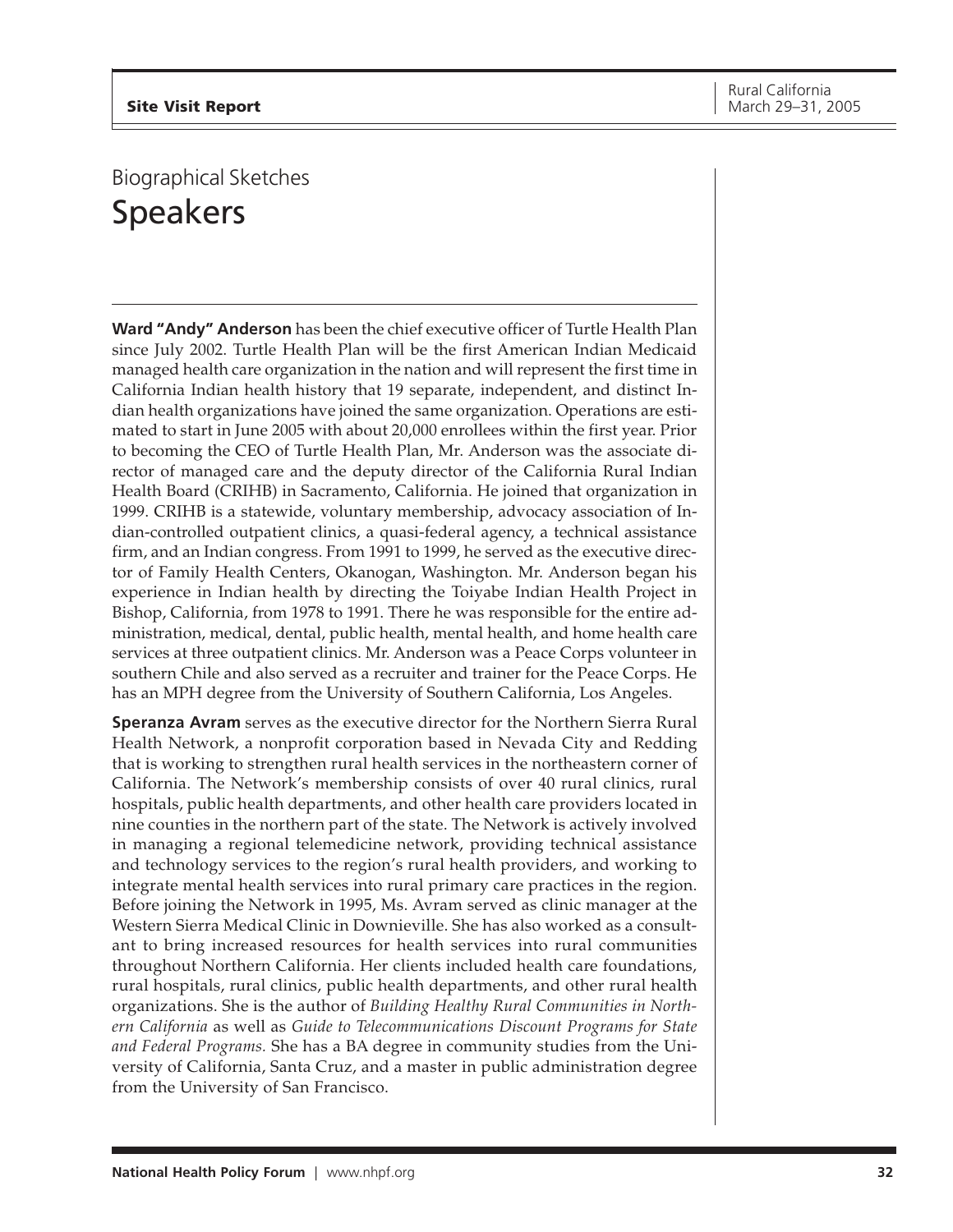## **Site Visit Report**

**Beth Butcher** is the clinic manager and director of staff development for the Woodbridge Medical Group in Lodi, California, one of 10 clinic sites that constitute the Community Medical Centers, Inc. She moved to California three and a half years ago from Windsor, Ontario, Canada, where she worked as a hospital-based nurse for 28 years. Ms. Butcher spent much of that time working in an emergency room with a trauma unit that served a large area that was both urban and rural. She also worked in the intensive care and critical care units. During the last few years, she worked in an outpatient department at the hospital. At the Woodbridge clinic, Ms. Butcher has been particularly interested in improving care for patients with chronic conditions such as diabetes. The Woodbridge clinic has been an enthusiastic participant in the diabetes health disparities collaborative coordinated by the Bureau of Primary Health Care, Health Resources and Services Administration, Department of Health and Human Services. In her role as director of staff development, she is developing a staff education program to help the entire organization provide better care and education to their patient population.

**Leona Butler** is the chief executive officer of the Santa Clara Family Health Plan, the local health plan established by the Santa Clara County Board of Supervisors to provide managed care for the Medi-Cal population under the state's "Two Plan Model." Ms. Butler is responsible for developing and administering Santa Clara's Healthy Kids Program, the first program in the country to use local funds to cover uninsured children who are ineligible for other publicly funded programs such as Medi-Cal and California's State Children's Health Insurance Program, called Healthy Families. She is a major participant in the Children's Health Initiative (CHI), the overall effort to achieve health insurance coverage for 100% of Santa Clara's children through outreach in partnership with the county's Valley Health and Hospital System, as well as community clinics, schools, churches, and community-based organizations. Previously, Ms. Butler served as the chief executive officer of the Health Plan of San Joaquin, where she was responsible for designing the health plan, obtaining its Knox-Keene license, contracting with the Department of Health Services, and implementing all aspects of the Health Plan of San Joaquin, which had a membership of over 48,000. As vice president for provider affairs at Blue Cross of California, Ms. Butler was responsible for the conception, design, and implementation of the Prudent Buyer plan, the first large preferred provider organization in the state, and for designing and administering provider contracting for California Care. Ms. Butler spent three years with the California legislature as the chief staff person on the Medi-Cal program during a time of major Medi-Cal reform, and she organized and administered a large medical group in San Francisco, now known as the California Pacific Medical Group. Her health care experience started at the University of California San Francisco Medical Center, where she held a variety of positions, starting as an analyst for the chancellor and culminating as principal investigator for a grant to investigate ways to educate the public via television news.

**Scott Christman** came to the Office of Statewide Health Planning and Development (OSHPD) in 2001, where he has since coordinated the implementation of geographic information systems (GIS) technology. Currently, Mr. Christman is responsible for all aspects of the office-wide enterprise GIS program, serving as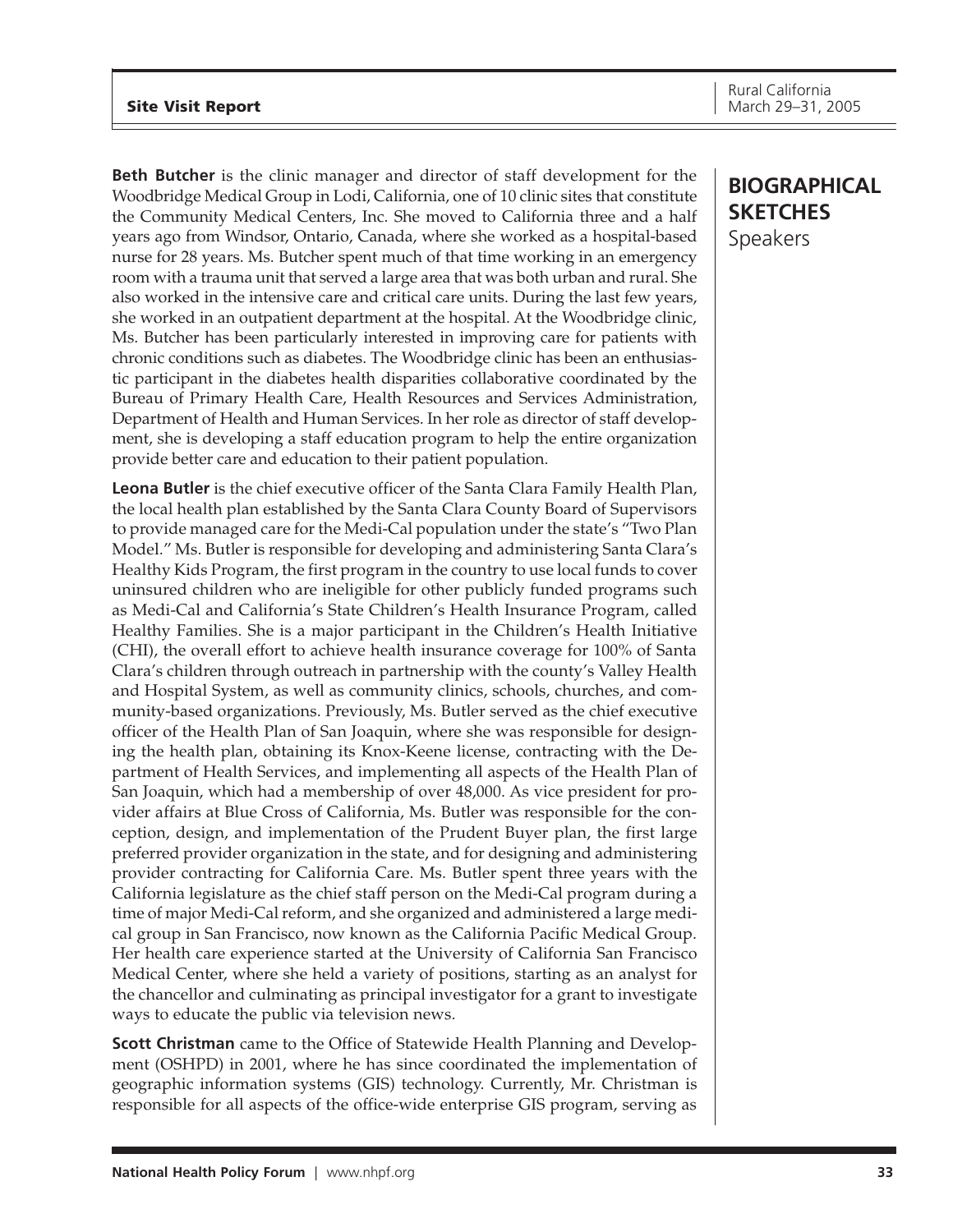both project manager and technical coordinator. Prior to his work at OSHPD, Mr. Christman worked as a labor market analyst for the California Employment Development Department (EDD), where he applied GIS technology to expand and enhance labor market research and economic analysis for the department. He also served as a GIS Specialist for the EDD's Facilities Management group and later for the governor's Office of Emergency Services (OES). Mr. Christman earned a bachelor of economics degree from Sacramento State University. In May, he will graduate from the University of Southern California with a master of planning and development studies degree, focusing on the application of GIS in support of public policy and planning.

**Kenneth Cohen** is the director the San Joaquin County Health Care Services Agency and the chief executive officer of San Joaquin General Hospital. He has worked for San Joaquin County since October 2003, managing a \$500 million annual budget and nearly 3,000 employees. The Health Care Services Agency encompasses San Joaquin General Hospital and the Departments of Public Health, Behavioral Health, and Substance Abuse as well as the Public Guardian and Conservator Office. Before joining San Joaquin County, Mr. Cohen was the chief executive officer of the Alameda County Medical Center in Alameda, California, for two years. Prior to that, he spent 15 years in Riverside, California, initially as the hospital administrator at Riverside General Hospital University Medical Center, then as the director of Riverside County Health Services Agency, and finally as the director and chief executive officer of the Riverside County Health Services Agency and the Riverside County Regional Medical Center. He administered two hospitals in Hollywood, Florida, before moving to California. He serves on the boards of a number of community, state, and national organizations, including the Health Plan of San Joaquin, the California Association of Public Hospitals, and the National Association of Public Hospitals. He has received a number of professional and community recognition awards. Mr. Cohen was a 1998 senior policy fellow with the Robert Wood Johnson Foundation and the National Association of Public Hospitals. He received a bachelor of science degree from Ithaca College and a master of arts degree in health care administration from the George Washington University.

**Dave Cogdill** serves as the California State Assembly representative for the 25th district and chair of the California State Legislature Rural Caucus. He was first elected to this position in November 2000. He is a 22-year resident of Modesto where he owns his own real estate appraisal business. He began public service in 1975 when he was elected to the board of directors of the Bridgeport Fire Protection District in Mono County. Since then he has remained involved, serving on the Bridgeport School PTA, the Stanislaus County YMCA Board of Directors, the Modesto Chamber of Commerce Board of Directors, and captain of the Volunteer Fire Department. In 1991 he was elected to the Modesto City Council. In 1995, Assemblyman Cogdill received the Hispanic Chamber of Commerce's "Friend of the Year Award." He was also awarded the President's Award by the Stanislaus County YMCA in 1998. Although he did not seek a second term in the next election, he was appointed to the Council once again in 1996, from which he assumed his seat in the Assembly. He brings to Sacramento his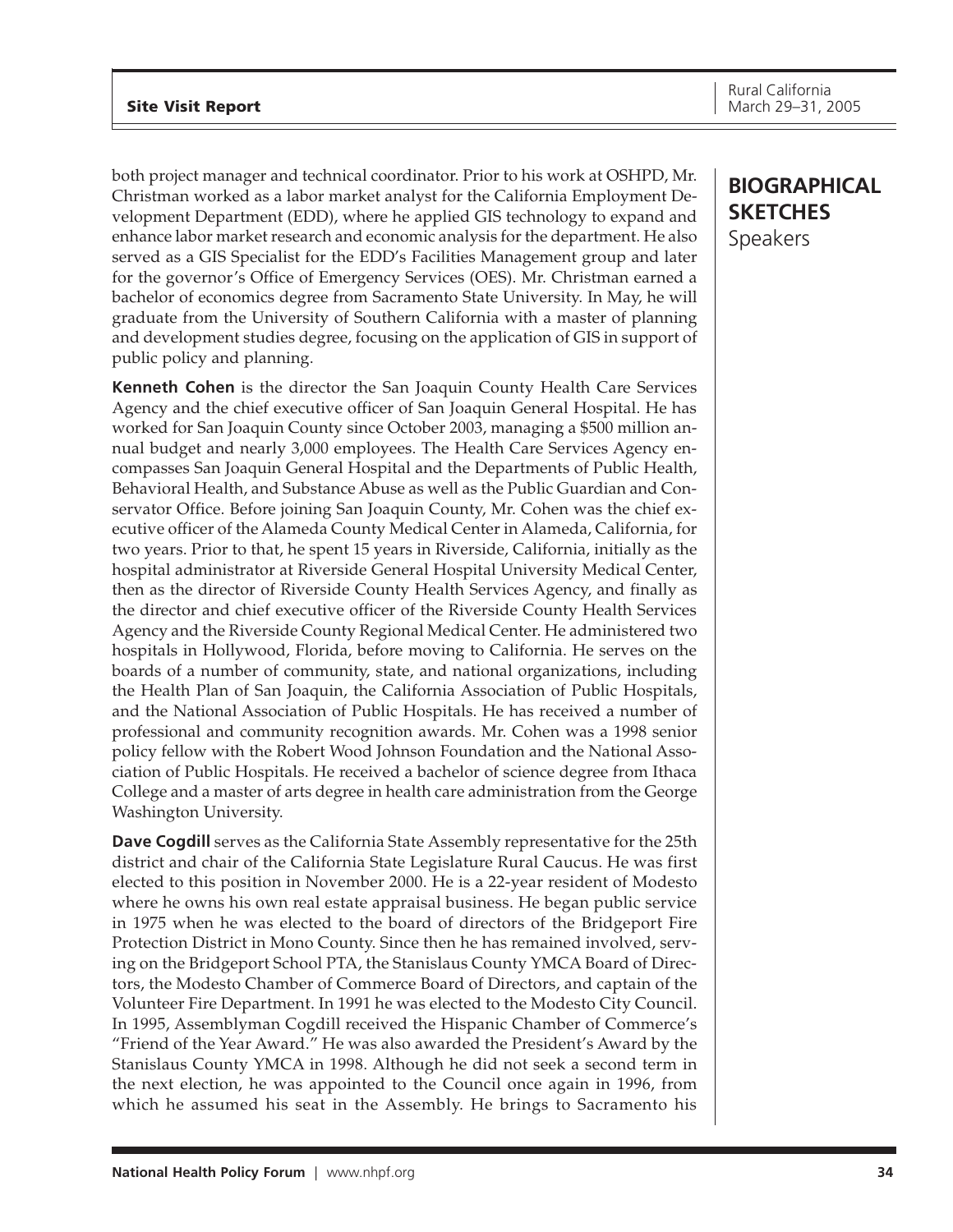commitment to improving schools, protecting property rights, increasing employment in the Valley, and lowering crime.

**William "Bill" Davis, MD,** is a family physician who practices medicine in the rural community of Winters, California, where he also resides. Dr. Davis is currently the president of the California Rural Health Association. Five years ago, Dr. Davis and community leaders in Winters received national attention when he became exasperated with the administrative demands associated with managed care systems. Health maintenance organizations and the medical association with which he was affiliated had rigid requirements for reimbursement that did not recognize the special needs of rural patients. He was ready to quit his practice all together. However, the 6,000 residents of Winters appreciated Dr. Davis's personal style of medicine, which still includes house calls. They held a town meeting, gathered donated cash and materials, and transformed a onetime shoe repair shop into the Winters Healthcare Foundation. Through his work with the California Rural Health Association, Dr. Davis has joined with other rural clinics in California to advocate for rural health services.

**John R. Deakyne** is the chief financial officer for Mark Twain St. Joseph's Hospital located in San Andreas, California, an affiliate of Catholic Healthcare West. Before this position he was the finance manager for the Maniilaq Health Center, a tribally run hospital located in the Northwest Arctic Borough of Alaska. He also has experience as the chief financial officer for a physical rehabilitation hospital in rural southeastern West Virginia and as the controller for a psychiatric hospital in Maine. Mr. Deakyne received a bachelor of business administration degree from Pace University and a master of business administration from New Hampshire College. He is a long-standing member of the Healthcare Financial Management Association.

**Ben Gamez** was born in Sacramento, California, into a farmworking family. Growing up he split his time between Mexico and the United States. Typically he lived in Mexico and attended school there three months a year and spent the other nine months each year in the United States going to school and learning English. Through the support of his wife and three children, he worked in the agricultural fields and went to school at the same time. Currently, he is working on a bachelor's degree and will begin working toward a master's degree in business administration in 2006. Since 2003 he has been working with El Concilio, where he started as a migrant outreach worker and worked his way up to become a program coordinator in the health department. He finds nothing more gratifying than helping vulnerable populations obtain health insurance, healthrelated education, and other resources. Through his work at El Concilio, he enjoys being a voice for the Hispanic community and serving as a bridge between the Spanish-speaking community and the health and social service programs that are available in San Joaquin County.

**Arnold Gutman** is the supervisor for district 1 for the Sierra County Board of Supervisors. He was elected to his third term in January 2005 and began his service on the Board in 1997. He also serves on the Sierra County Planning Commission to which he was appointed in 1995. He worked for Stauffer Chemical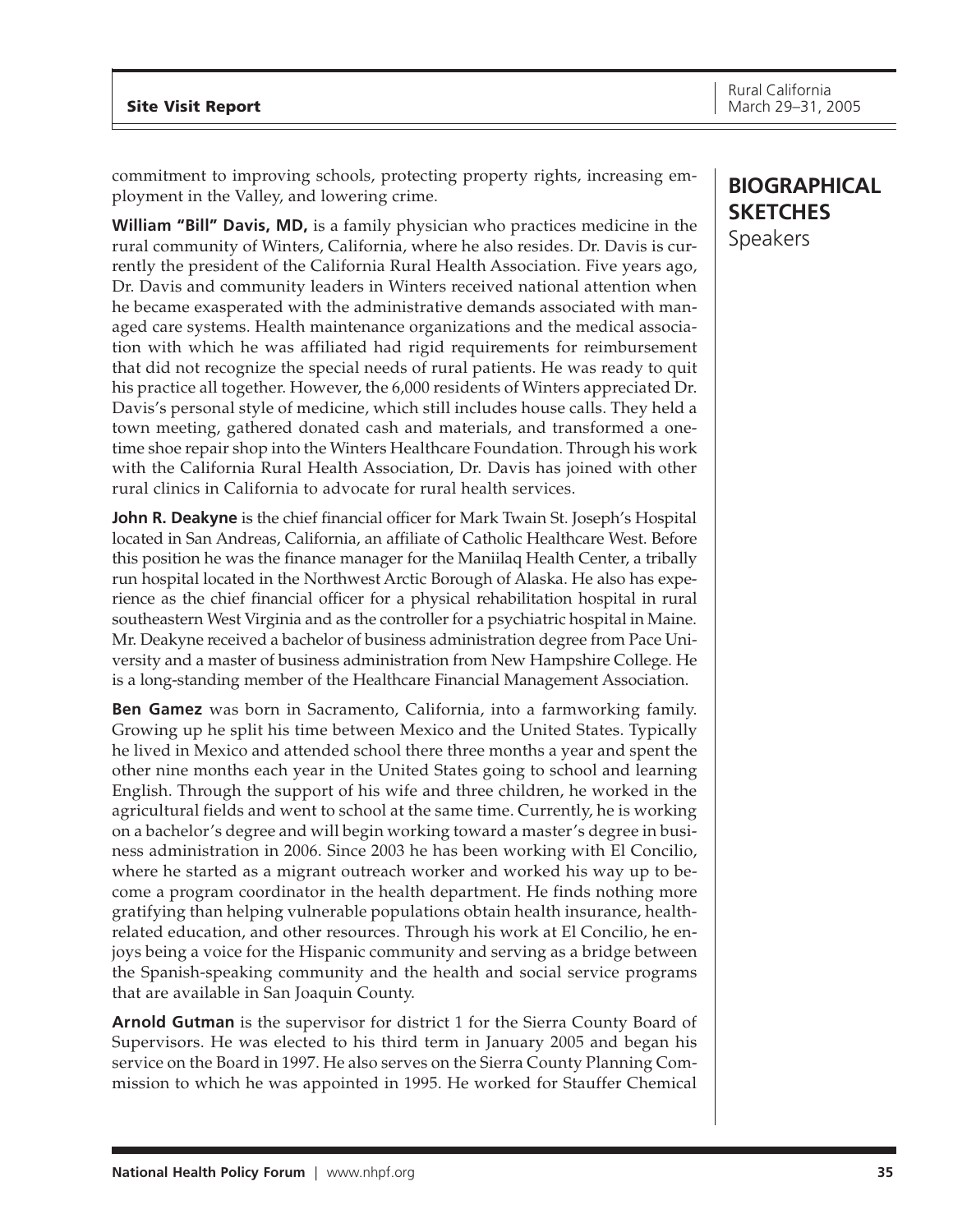Company in Richmond, California, from 1962 to 1991 when he retired. He served in various capacities in the company, including inventing new agrochemicals, for which he was granted 103 U.S. patents and over 400 foreign patents, and coordinating the development of new research products.

**Peter Huebner** serves as a member of the board of directors for the Western Sierra Medical Clinic, is a volunteer with the Sierra City Fire Department, and is the supervisor for district 2 on the Sierra County Board of Supervisors. From 1971 to 1985, he owned and ran Scandinavian furniture stores in Walnut Creek and San Ramon, California. He retired from business in 1985 and has since served in a number of volunteer capacities.

**Raymond Hino** has served as the chief executive officer of Tehachapi Hospital since 1998. In 2001, the hospital achieved designation as California's third critical access hospital. During his career in hospital administration, he has worked in a variety of hospital settings, including proprietary, nonprofit, and governmental hospitals, and in hospitals ranging in size from 24 to 429 beds. Mr. Hino was a fellow in the National Association of Public Hospitals Management Fellowship Program in 1991. He is a diplomate in the American College of Healthcare Executives. He served two terms on the board of directors for the Montana Hospital Association and he is currently serving on the board of directors for the California Healthcare Association (CHA). He has been a member of the board of directors for the CHA Rural Healthcare Center since 1999. In 2003, he was elected chairman of the CHA Rural Healthcare Center. He graduated cum laude from the University of Southern California (USC) with a bachelor of science degree in public administration in 1976. In 1978, he received his master's degree in public administration (in the Health Services Administration Program), also from USC.

**Barbara Johnston** is the executive director of the California Telemedicine & eHealth Center (CTEC). She has been working in eHealth since 1995 and has undertaken both program development and research regarding clinical outcomes and cost effectiveness. Her current work at CTEC is focused on expanding health care access for rural and underserved populations by fostering the utilization of telemedicine technologies, telecommunications resources development, and direct funding for eHealth networks expansion throughout California. Previously, Ms. Johnston developed eMental Health programs in the United States and in Australia, where she served as an advisor to its Commonwealth Scientific and Industrial Research Organization. She was the chief operations officer for HealthShare, an internet-based virtual private network in Australia allowing rural communities to access otherwise unavailable mental health services. Prior to that position, Ms. Johnston worked within Kaiser Permanente's Division of Research as an eHealth manager, where she played a key role in developing an online program designed to treat patients with depression and bipolar disorders. Additionally, she was the research manager for Kaiser Permanente's benchmark study on the effectiveness of Telehomecare. Ms. Johnston has a master of nursing science, management and leadership degree.

**Jana D. Katz** has been working with the University of California, Davis, Health System since August of 1995, where she serves as the chief administrative officer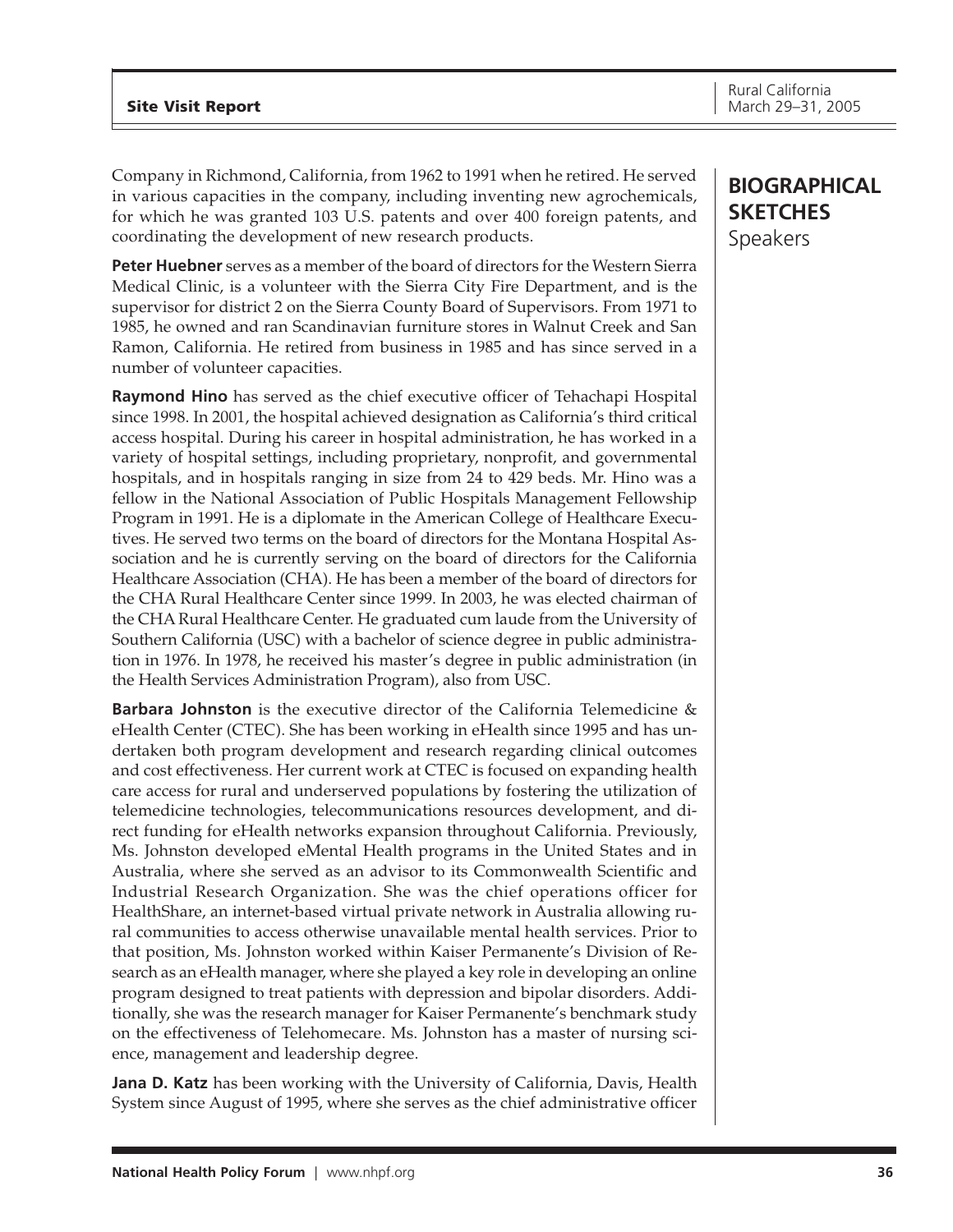for the Center for Health and Technology (CHT). The CHT oversees programs designed to enhance health care through the use of advanced telecommunications and information technology. Ms. Katz is responsibile for the development and implementation of a number of initiatives using diverse technologies. At UC Davis, the CHT operates the Telemedicine Learning Center and uses videobased telemedicine, remote monitoring, distance education, medical informatics. Beyond her work with the CHT, for nine years she has reported directly to the chief executive officer of the UC Davis Health System as lead analyst and negotiator of a \$25 million yearly contract with Sacramento County, which includes all emergency and specialty care for County-responsible indigent patient and jail inmates. Prior to her role at UC Davis, Ms. Katz was with Stanford Health System, where she began with the Cardiovascular Service Line and later became the project manager for the Stanford Telemedicine Program. Ms. Katz is a nationally recognized speaker on telemedicine and has provided expert testimony to the California State Legislature. She is also a board member of the Center for Telehealth Law. After completing her undergraduate degree in Genetics from the University of California at Davis, Ms. Katz received a master in public health degree with an emphasis in health policy and administration from the University of California, Berkeley.

**Michael Kirkpatrick** has been, since 1977, the chief executive officer of Community Medical Centers, Inc., a community and migrant health center program serving four counties through ten clinic locations. He is a former president and a current member of the California Primary Care Association Board. Prior to joining Community Medical Centers, Inc., Mr. Kirkpatrick managed a number of primary care clinics in San Mateo and Santa Clara Counties. He serves on a number of additional state and community boards. Mr. Kirkpatrick received a BA degree in political science from the University of Alabama, attended the MBA program at the University of Alabama, and completed coursework for the MPA program at the University of San Francisco. He served in the Peace Corps in Latin America.

**Frank J. Lang** has been the executive director of the Western Sierra Medical Clinic since 1976. He received a BS degree in nursing from the University of Northern Colorado in 1970, a joint MS and NP degree from the University of Colorado in 1973, and a family nurse practitioner degree from the University of California, Davis, School of Medicine in 1976. He joined the Western Sierra Medical Clinic in 1976 as a member of the National Health Service Corps, U.S. Public Health Service. He is currently a second-year law student in the Executive Juris Doctorate Program at Concord University School of Law. He is involved in a number of community organizations in the Downieville, California, area.

**Michael P. Lawson, FACHE,** is the president of Mark Twain St. Joseph's Hospital in San Andreas, California, an affiliate of Catholic Healthcare West. Prior to this position he was president and chief executive officer of Brookside Hospital in San Pablo, California, and Sunnyside Community Hospital in Sunnyside, Washington. He has held senior positions at both community and academic medical centers. He is an active preceptor and lecturer for several universities and is on the faculty at St. Mary's College in Moraga, California. Mr. Lawson has served as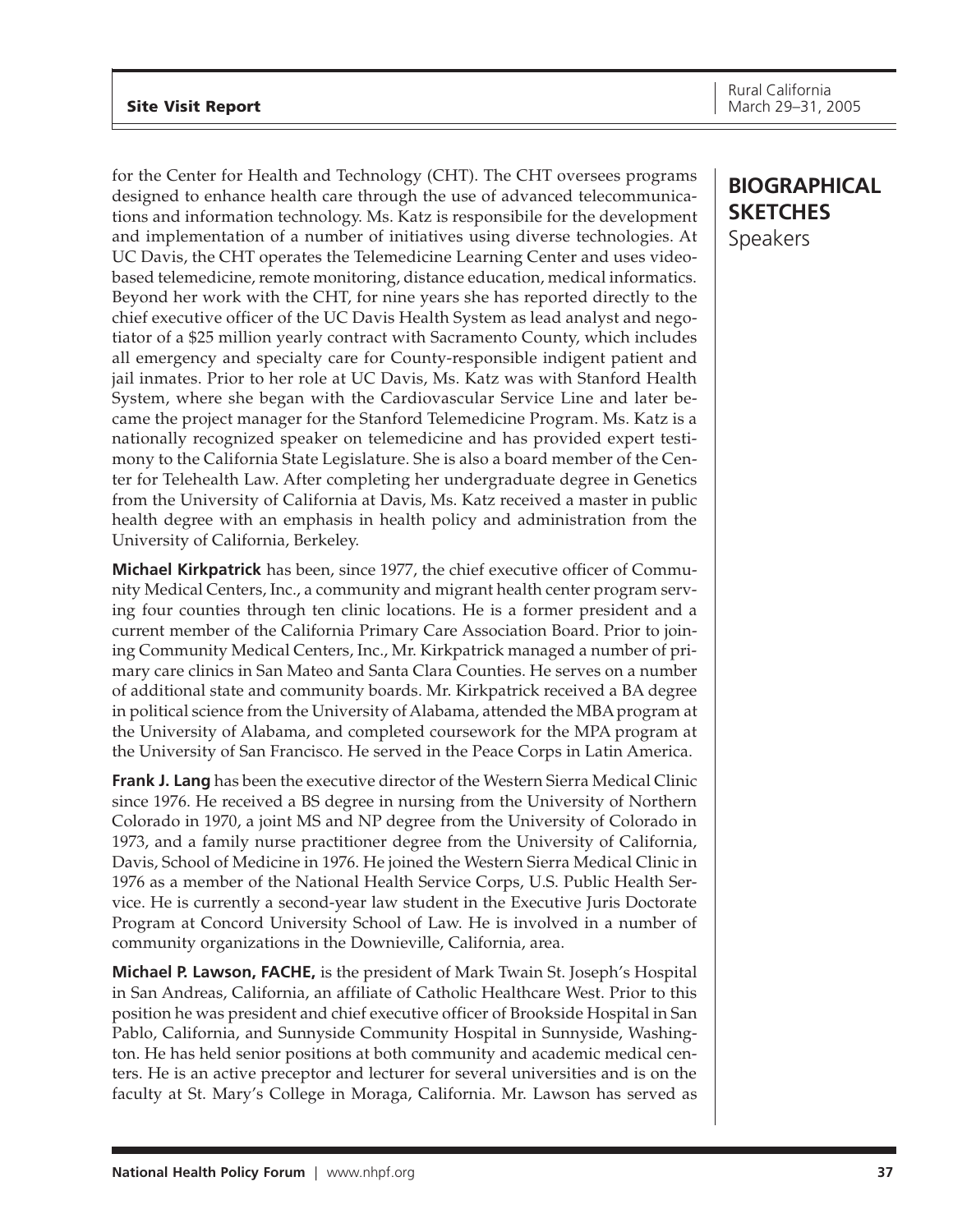regent for the American College of Healthcare Executives and as former president of the Healthcare Executives of Northern California. Mr. Lawson is an elected member of the Governing Council for Small and Rural Hospitals, American Hospital Association. He is active on many national and statewide professional and community organizations. Mr. Lawson received his master in health administration degree from Baylor University and attended the University of California at Berkeley for postgraduate studies.

**Barbara Masters** is the public policy director at The California Endowment. In that capacity, she helps the Endowment develop strategies to bring about longterm policy change in support of its mission. The Endowment strives to expand access to affordable, quality health care to the state's underserved individuals and communities and to improve the health status of all Californians. Ms. Masters most recently served as director of intergovernmental relations for the Los Angeles County Department of Health Services. There, she was responsible for developing and directing a comprehensive approach to state and federal governmental relations in support of the safety net and to improve access to health care for low-income populations. Prior to that, Ms. Masters spent six years as the vice president of the California Association of Public Hospitals and Health Systems. She previously worked for the Contra Costa County Health Services Department as special assistant to the director for policy, and as the executive assistant to the Hazardous Materials Commission. She began her career in health policy in Washington, DC, serving for six years as the legislative assistant for health for Sen. Alan Cranston (D-CA). Ms. Masters received her bachelor's degree in molecular biology from the University of California, Berkeley, and her master's degree in molecular, cellular, and developmental biology from the University of Colorado, Boulder. She also completed the graduate certificate program for science communication at the University of California, Santa Cruz.

**Carol Mordhorst** is the public health director for Mendocino County in Northern California. She has held this position for the past 14 years. Prior to this position, Ms. Mordhorst was the director of the Cochise County Public Health Department in Arizona. She has over 30 years of experience in the health and human services field. In addition to her positions with county public health, she has managed a community health center and worked in the developmental disabilities field. Ms. Mordhorst focuses on public health from the rural perspective. She is also interested in issues of access to care for rural residents. She serves as chairperson of the County Medical Services Program, which is made up of 34 small counties to provide services for medically needy indigent adults in rural areas of California. She is also a member of the California Small County Health Executives Committee and the California State Rural Health Association. Ms. Mordhorst has also been a leader in community mobilization for population health improvement. Currently, she manages several grants that focus on community health improvement. She has a bachelor's degree in business administration.

**Thomas Nesbitt, MD, MPH,** serves as the associate dean for graduate medical education, continuing medical education, and outreach and has been with the University of California, Davis, School of Medicine for 16 years. Dr. Nesbitt received his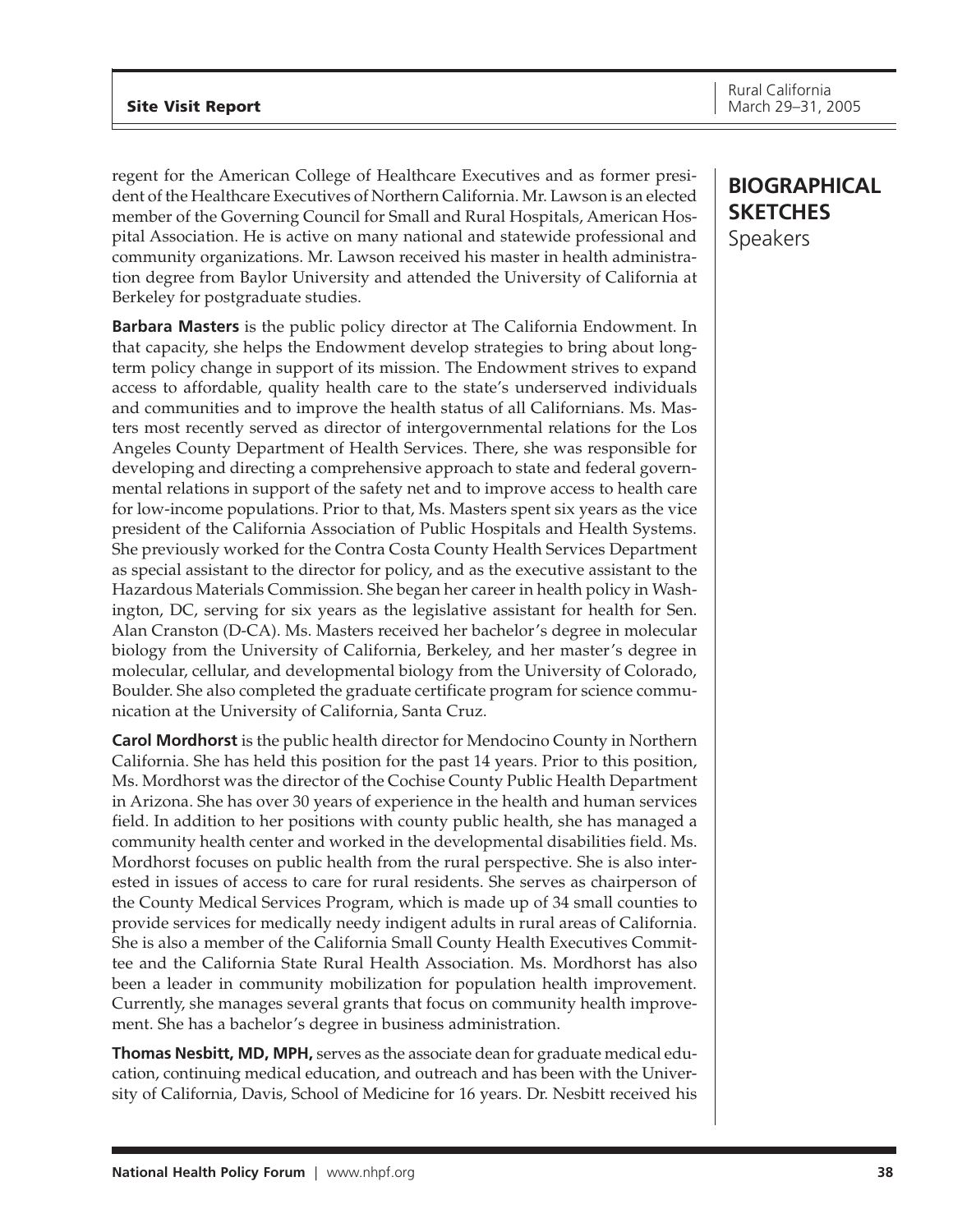medical degree from the University of California, Davis; completed his residency training through the Spokane Family of Medicine Residency Program, an affiliate of the University of Washington School of Medicine; and obtained his master of public health degree at the University of Washington's School of Public Health. He is a member of the Alpha Omega Alpha Honor Society. Dr. Nesbitt is currently a tenured professor at the UC Davis Department of Family and Community Medicine. Under the long-term leadership of Dr. Nesbitt, the UC Davis Health System (UCDHS) has developed one of the nation's leading telehealth programs, now under the umbrella of the Center for Health and Technology (CHT). The Telemedicine Program, founded by Dr. Nesbitt, includes a variety of applications, such as video-based consultations, store-and-forward services, emergency room and intensive care unit monitoring, radiology, and home health. The program provides over 80 clinic and hospital sites with access to more than 30 medical specialties. In addition to clinical services, UCDHS established the UCD Telemedicine Learning Center in 1999 and has since provided an intensive threeday telemedicine training program to over 600 health care professionals, including physicians, clinic coordinators, business executives, and technicians.

**Judith Shaplin** has been working with Mountain Health & Community Services (MHCS) since 1985. Under her leadership, services have increased beyond primary care, moving toward comprehensive health care including x-ray, mental health, and health education. In 1998, when no other community organization was able to provide the necessary infrastructure, she accepted the responsibility of operations at Mt. Empire Community Center, located in Campo, California. This community center houses the Mountain Empire Senior Nutrition Center, which offers senior meals at five community sites and meal delivery to the homebound, a computer learning center, and a family literacy program and also hosts community forums and events. Ms. Shaplin believes that the inclusion of community services enhances medical services and benefits communities. Increasing visibility of rural San Diego County and its many unaddressed issues has been Ms. Shaplin's focus. She works to ensure a "safety net" of services for our isolated communities. She has taken a leadership position in bringing together the disconnected communities of the region through collaboration. Her efforts include work with the Back County Revitalization, the Mt. Empire Collaborative, the annual Heart of the Mountain Awards, the Rural Emergency Preparedness Group, the San Diego Council of Community Clinics, the Southern California Rural Health Roundtable. She also has an active membership role with the California State Rural Health Association (CSRHA).

**Herrmann Spetzler** has been the chief executive officer and executive director of Open Door Community Health Centers, Inc., since 1977. He is a co-founder of the California Primary Care Association and currently serves on its board of directors. He founded the California State Rural Health Association in 1995 and also served as the president of its board. He is actively involved in a number of other rural health and human services–related organizations in his community and in the state. Prior to joining Open Door Community Health Centers, Inc., Mr. Spetzler worked for the Sierra Council on Alcoholism and Alcohol Abuse and the Orange County Department of Mental Health. He holds a BS degree from California State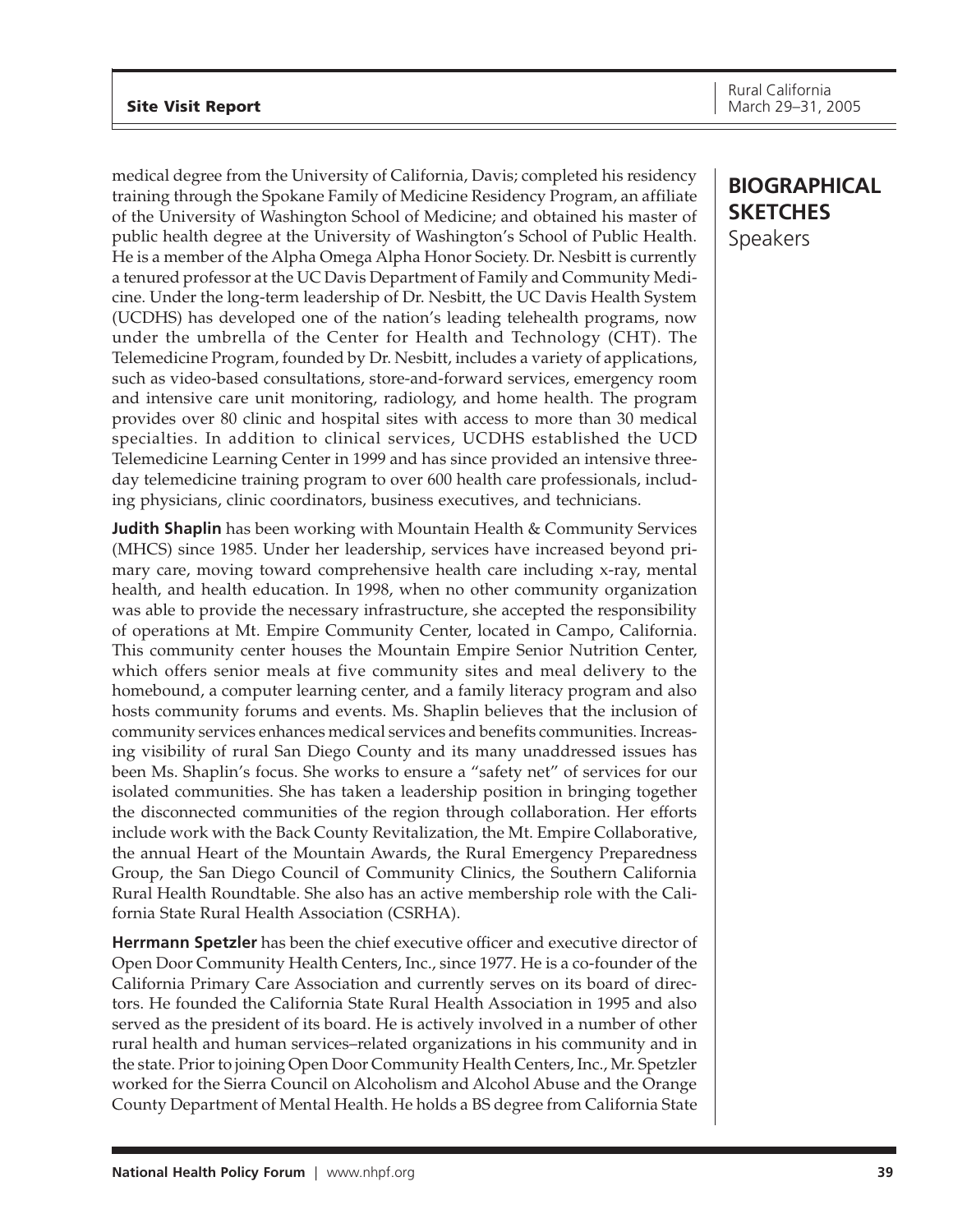University and an MA degree from Humboldt State University, and he has completed MIS graduate seminars at Stanford University.

**Sandra Shewry** is the director of California's State Department of Health Services (DHS), one of the largest state departments with a budget of \$32 billion and 6,000 employees. Ms. Shewry administers public health, education, disease prevention, and health protection programs for 35 million Californians. She administers the state's Medicaid Program (Medi-Cal) providing health care services to more than six million individuals annually. Prior to joining DHS in 2004, she was the director of health at the National Governor's Association's Center for Best Practices, where she directed research, analysis, technical assistance, and resource development on a broad range of health financing, service delivery, and policy issues. Ms. Shewry also served as the executive director of the California Managed Risk Medical Insurance Board and was responsible for development and implementation of California's high risk pool, a subsidized pregnancy coverage program, a small employer purchasing cooperative, and the state's Children's Health Insurance Program, called Healthy Families. Ms. Shewry has over 20 years' experience in California state government. She began her state career with DHS as a health planning analyst and later served as an assistant secretary at the Health and Welfare Agency. Her interests and expertise are in the areas of health care financing, insurance markets, public private partnerships, and health care purchasing. Ms. Shewry earned graduate degrees in public health and social welfare from the University of California, Berkeley.

**Guillermo Vicuna, DDS,** practiced dentistry for 30 years and is a co-founder and president of the board of Su Salud, a Stockton, California, based nonprofit organization. Su Salud focuses on disease prevention through health education for the underserved, uninsured working poor and is an entirely volunteer organization. He graduated from the University of Buenos Aires, Argentina, School of Dentistry and completed a postdoctoral fellowship in preventive dentistry at the University of California, San Francisco, School of Dentistry. He was appointed adjunct clinical professor in restorative dentistry by the University of the Pacific, School of Dentistry and became clinical director for dental services at the San Joaquin General Hospital in Stockton in 1999. In recognition of his leadership and continuing efforts to improve the health of others, he has received an impressive list of distinguished honors from a variety of individuals and organizations. He was the recipient of a "1000 Points of Light" award by former President George Bush.

**Steve Viramontes** has worked as a public health nurse for the last 18 years. He has spent 12 of those years working for Indian Health clinics. A majority of his experience was gained as the director of outreach at both Consolidated Tribal Health in Ukiah, California, and Round Valley Indian Health Center in Covelo, California. Recently he has worked as a diabetes project specialist for the California Area Indian Health Service, and currently he is the telemedicine coordinator for the Round Valley Indian Health Center and the California Area Indian Health Service.

**Kathy Yarbrough** is the executive director of the Rural Health Design Network. She has over 35 years of demonstrated leadership experience in both the operation of nonprofit, rural, public and district health care systems, and in the development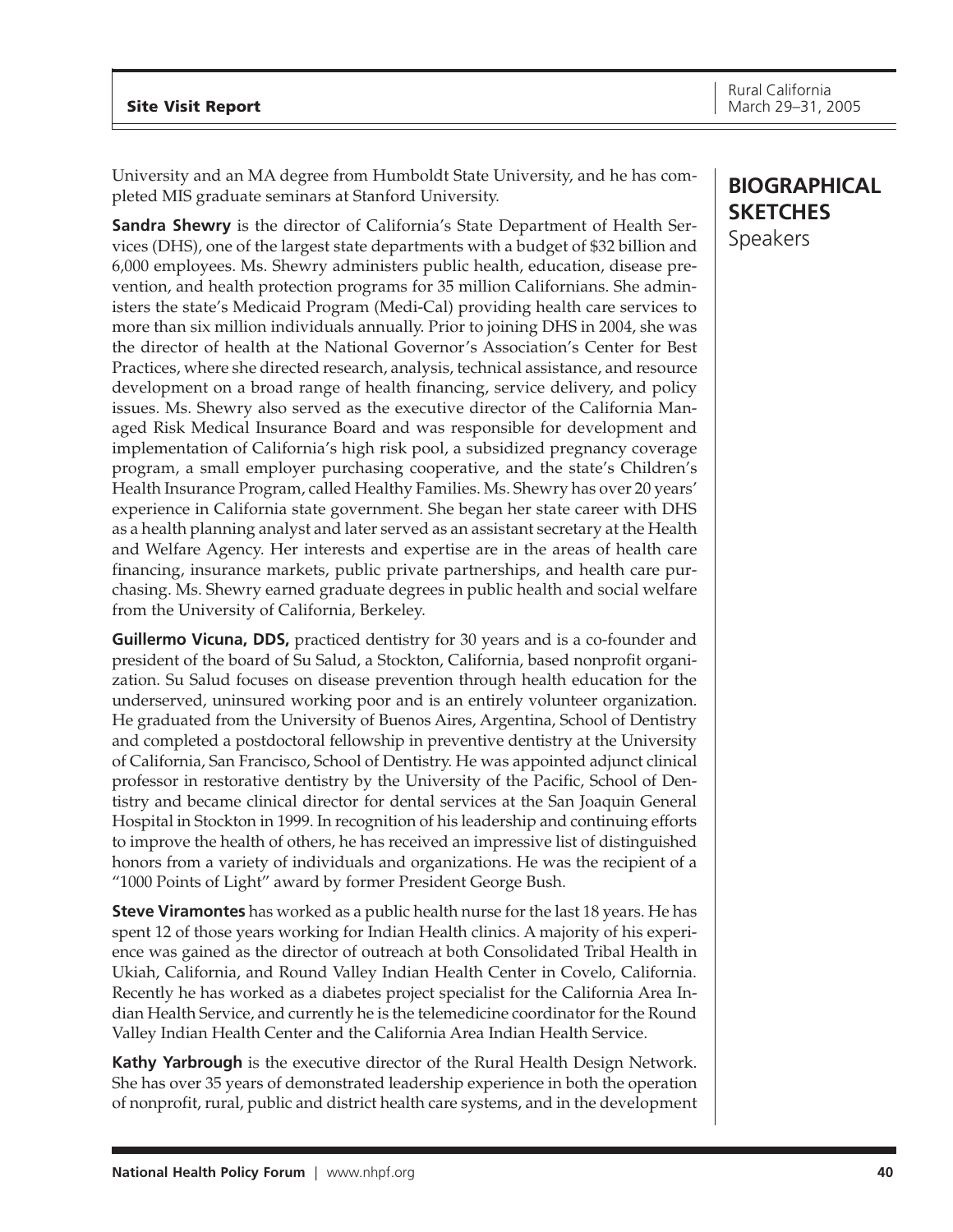## **Site Visit Report**

of rural health networks with an emphasis on community-based health planning and strategic development. Her other areas of expertise include the development and implementation of continuous quality improvement programs; marketing and public relations programs; partnership and affiliation processes; development of community specific physician recruitment and retention programs; organizational and financial restructuring; ambulatory and in-patient service development; community based clinic development; capital campaign development; and new facility planning, development, and opening. Ms. Yarbrough has been recognized for her leadership and contributions to rural health in California. She has served in leadership positions for a number of health and hospital related organizations, including the California Healthcare Association and its Rural Health Advisory Board; the California Healthcare Collaborative; the Hospital Council of Northern and Central California; the California Association of Hospitals and Health Systems and its Political Action Committee; the American Hospital Association; the California State Rural Health Association; and First Five of Calaveras County.

**Peter Yellowlees, MBBS, MD,** is a professor of psychiatry and the director of academic information systems at the University of California, Davis. He recently moved to California from Australia, where he worked for 20 years after undertaking his medical training in London. He has an international reputation in telemedicine and long-distance health and education delivery and is an experienced speaker who has given over 100 presentations in 20 countries in the last five years. He has a number of research interests and is presently working on projects involving robotic surgery, electronic record implementation, data mining and disease management protocols, internet e-mail and video consultation services, and electronic death record certification processes. Dr. Yellowlees is a psychiatrist who has worked in public and private sectors, in academia, and in rural settings. He has published three books and approximately 100 scientific articles and book chapters, and he has been regularly involved in media presentations. He has been a consultant to governments and private sector companies in several countries and has received about \$5 million in research grants. His main interests are in improving access to health and education services using information technologies.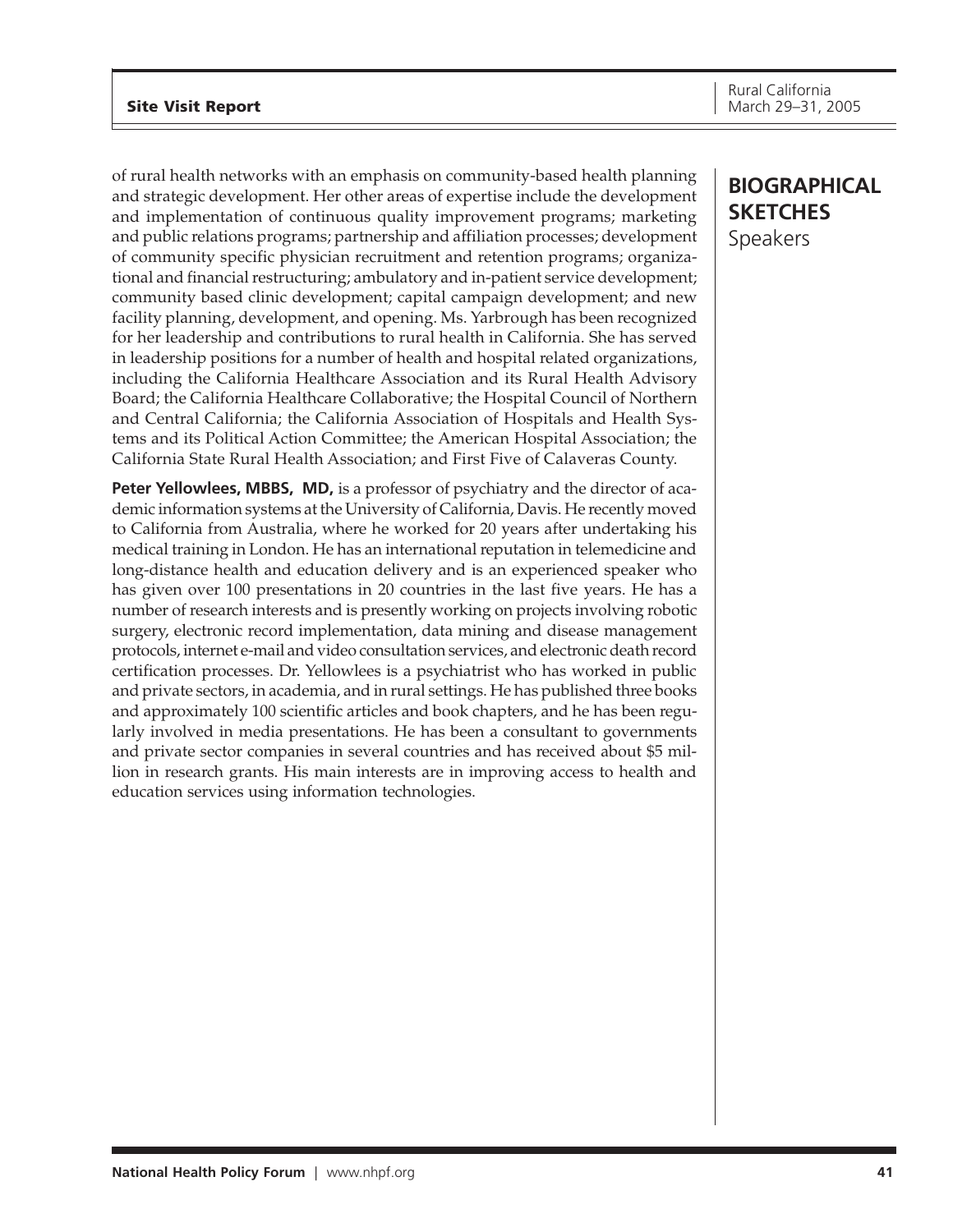# <span id="page-41-0"></span>Rural California Speaker Contacts

## **Ward "Andy" Anderson**

*Chief Executive Officer* Turtle Health Plan 2033 Howe Avenue, Suite 160 Sacramento, CA 95825 Phone: 916/286-7215 Fax: 916/679-6383 E-mail: aanderson@turtlehealth.org

#### **Speranza Avram**

*Executive Director* Northern Sierra Rural Health Network 700 Zion Street, Suite E Nevada City, CA 95959 Phone: 530/470-9091 Fax: 530/470-9094 E-mail: speranza@nsrhn.org

#### **Beth Butcher**

*Clinical Manager* Woodbridge Medical Group 2401 W. Turner Road, #450 Lodi, CA 95242-2185 Phone: 209/370-1700 Fax: 209/370-1737 E-mail: bbutcher@ communitymedicalcenters.org

#### **Leona Butler**

*Chief Executive Officer* Santa Clara Family Health Plan 210 E. Hacienda Avenue Campbell, CA 95008 Phone: 408/874-1702 E-mail: lbutler@scfhp.com

#### **Scott Christman**

*Enterprise GIS Coordinator* CA Office of Statewide Health Planning and Development 818 K Street, Room 300 Sacramento, CA 95814 Phone: 916/323-1414 Fax: 916/322-1693 E-mail: schristm@ oshpd.state.ca.us

#### **Kenneth Cohen**

*Director* San Joaquin County Health Care Services 500 West Hospital Road French Camp, CA 95231 Phone: 209/468-6600 Fax: 209/468-6136 E-mail: k**.**cohen@sjgh.hs.co.sanjoaquin.ca.us

## **Assemblyman Dave Cogdill**

*Chair* California State Legislature Rural Caucus State Capitol, Room 4117 Sacramento, CA 95814 Phone: 916/319-2025 Fax: 916/319-2125

## **William "Bill" Davis, MD**

*President* California State Rural Health Association 23 Main Street Winters, CA 95694 Phone: 530/795-4377 E-mail: wbdavismd@sbcglobal.net

## **John R. Deakyne**

*Chief Financial Officer* Mark Twain St. Joseph's Hospital 768 Mountain Ranch Road San Andreas, CA 95249 Phone: 209/754-2515 Fax: 209/754-2626 E-mail: jdeakyne@chw.edu

## **Benjamin Gamez**

*Program Coordinator* Salud Primero 807 N. San Joaquin Street 2nd floor Stockton, CA 95202 Phone: 209/547-2855 Fax: 209/468-9683 E-mail: bgam@elconcilio.org

#### **Speaker Contacts** / continued ➤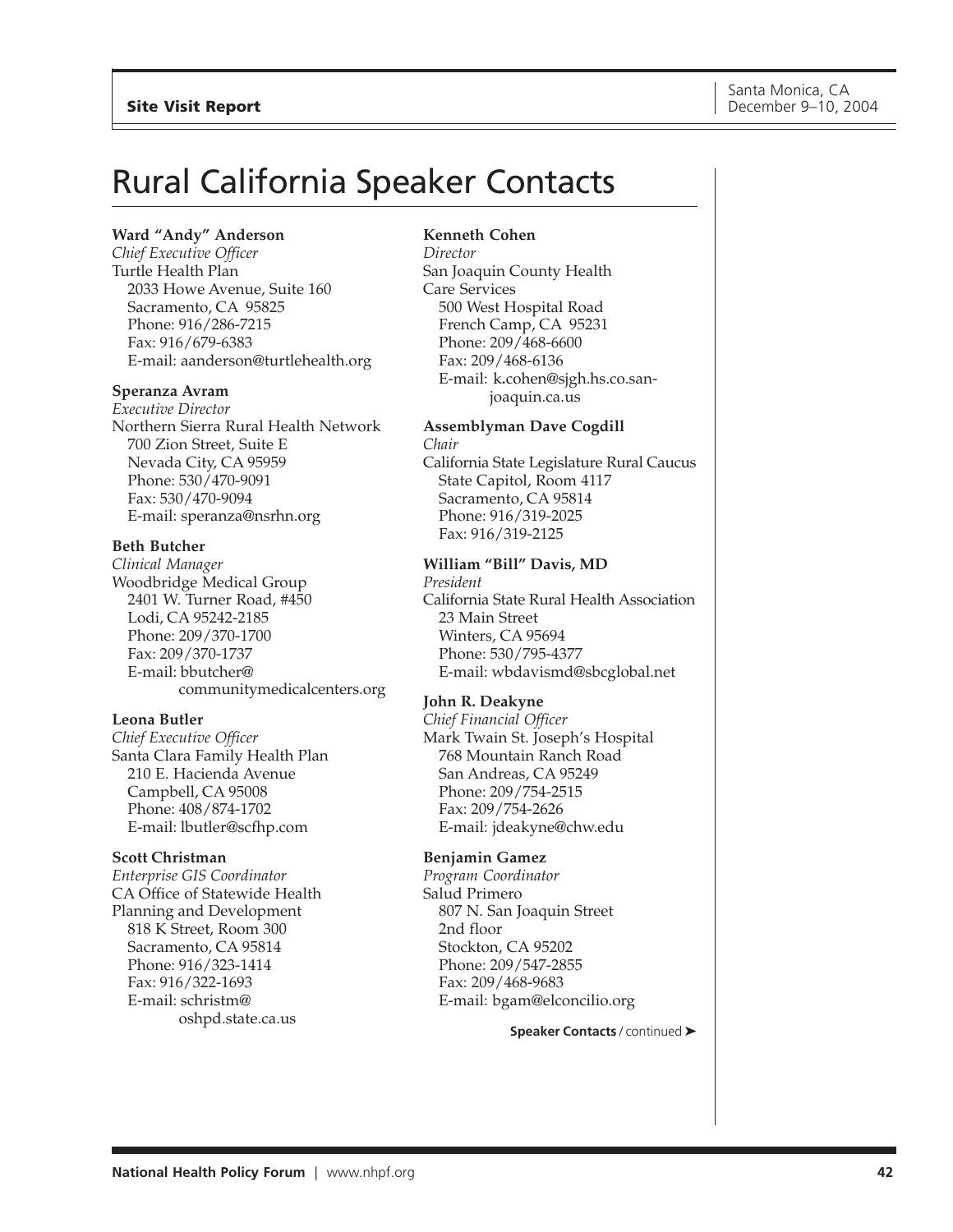#### **Rural California Speaker Contacts** / continued

#### **Arnold Gutman**

*Supervisor for District 1* Sierra County Board of Supervisors PO Box 484 Downieville, CA 95936 Phone: 530/289-3423

## **Peter Huebner**

*Board Member* Western Sierra Medical Clinic PO Box 349 Sierra City, CA 96125 Phone: 530/862-1004 E-mail: pwhziggy@cwo.com

#### **Raymond Hino**

*Chief Executive Officer* Tehachapi Hospital PO Box 1900 Tehachapi, CA 93581 Phone: 661/823-3001 E-mail: ceo@tvhd.org

## **Barbara Johnston**

*Executive Director* California Telemedicine & eHealth Center 1215 K Street, Suite 800 Sacramento, CA 95814 Phone: 916/552-7679 E-mail: bjohnston@calhealth.org

#### **Jana D. Katz**

*Chief Administrative Officer* Center for Health and Technology UC Davis Medical Center 2315 Stockton Boulevard Sherman Way Building Sacramento, CA 95817 Phone: 916/734-1361 Fax: 916/734-1366 E-mail: jana.katz-bell@ ucdmc.ucdavis.edu

#### **Michael Kirkpatrick**

*Chief Executive Officer* Community Medical Centers, Inc. 701 E. Channel Street Stockton, CA 95202 Phone: 209/944-4705 E-mail: mkirkpatrick@ communitymedicalcenters.org

## **Frank J. Lang**

*Executive Director* Western Sierra Medical Clinic PO Box 286 Downieville, CA 95936 Phone: 530/289-3298 Fax: 530/289-3159 E-mail: FrankJLang@wsmcmed.org

#### **Michael P. Lawson, FACHE** *President* Mark Twain St. Joseph's Hospital

768 Mountain Ranch Road San Andreas, CA 95249 Phone: 209/754-2515 Fax: 209/754-2626 E-mail: mlawson@chw.edu

## **Barbara Masters**

*Public Policy Director* The California Endowment 21650 Oxnard Street, Suite 1200 Woodland Hills, CA 91367 Phone: 818/593-6600 Fax: 818/703-4193 E-mail: bmasters@calendow.org

#### **Carol Mordhorst**

*Chair* County Medical Services Program Governing Board 1120 S. Dora Street Uriah, CA 95482 Phone: 707/472-2777 E-mail: mordhorc@ co.mendocino.ca.us

#### **Thomas Nesbitt, MD, MPH**

*Associate Dean, GME, CME, and Outreach Director* Center for Health and Technology UC Davis Health System 2315 Stockton Boulevard Sherman Way Building, Room 3160 Sacramento, CA 95817 Phone: 916/734-5675 E-mail: thomas.nesbitt@ ucdmc.ucdavis.edu

**Speaker Contacts** / continued ➤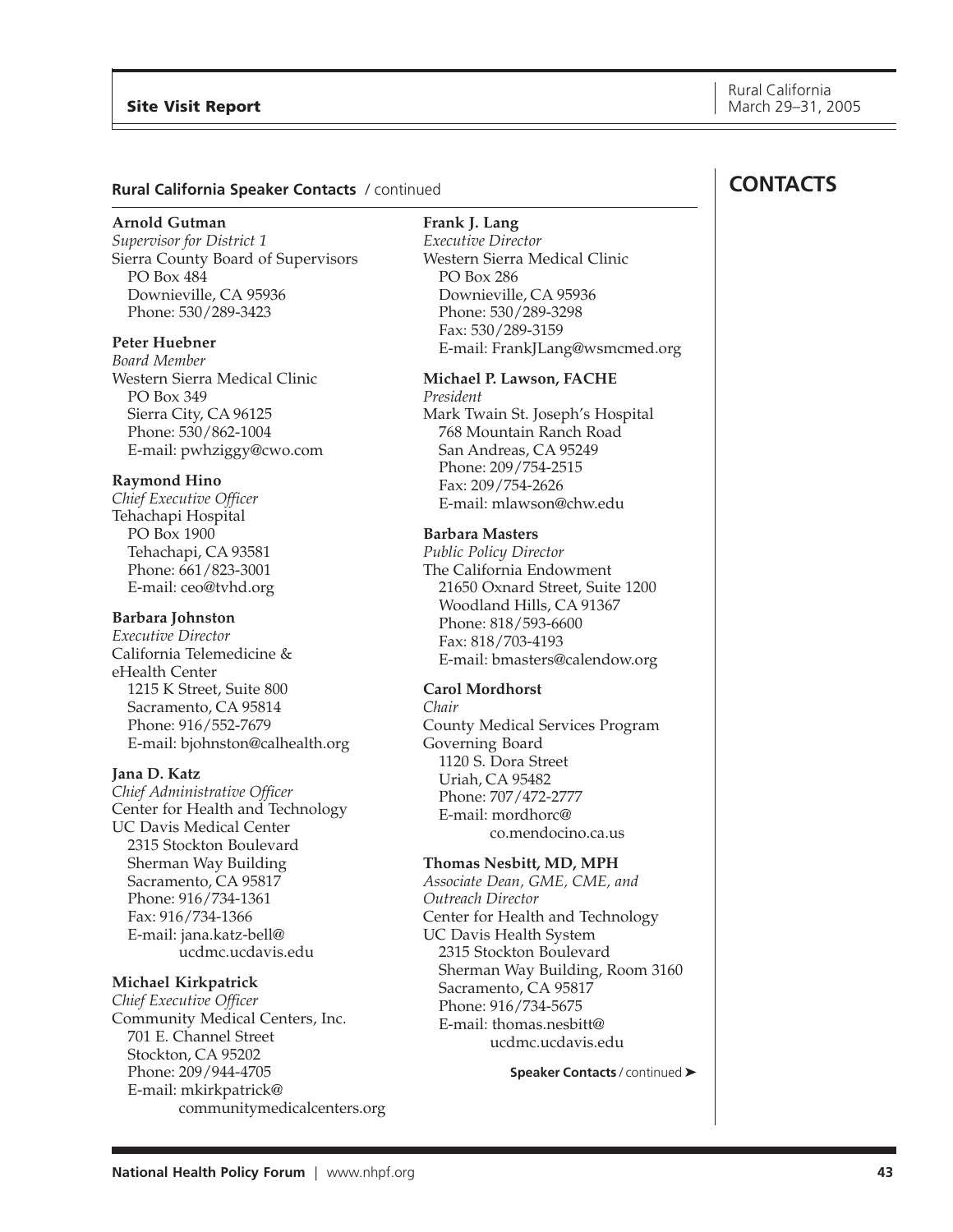## **Rural California Speaker Contacts** / continued

#### **Judith Shaplin**

*Chief Executive Officer* Mountain Health and Community Services 31115 Highway 94 Campo, CA 91906 Phone: 619/478-5254 Ext. 28 E-mail: jshaplin@mtnhealth.org

#### **Herrmann Spetzler**

*Executive Director* Open Door Community Health Centers, Inc. 785 18th Street Arcata, CA 95521 Phone: 707/826-8633 x124 Fax: 707/826-8638 E-mail: hspetzler@ opendoorhealth.com

#### **Sandra Shewry**

*Director* California Department of Health Services 1000 G Street, Suite 450 Sacramento, CA 95814 Phone: 916/324-4695 E-mail: sshewry@dhs.ca.gov

#### **Guillermo Vicuna, DDS**

*President of the Board* Su Salud 6069 Huntingdale Circle Stockton, CA 95219 Phone: 209/473-1714 E-mail: gcvicuna@sbcglobal.net **Steve Viramontes** *Telemedicine Coordinator* Round Valley Indian Health Center PO Box 247 Corelo, CA 95428 Phone: 707/983-6404 x136 Cell: 707/367-0520 E-mail: stevev@california.ihs.gov

#### **Kathy Yarbrough**

*Executive Director* Rural Health Design Network 40 A. North Main, PO Box 1542 San Andreas, CA 95249 Phone: 209/754-4181 Home: 209/754-4171 E-mail: kathyyarbrough@msn.com

#### **Peter Yellowlees, MBBS, MD**

*Professor of Psychiatry Director of Academic Information Systems* UC Davis 2315 Stockton Boulevard Sacramento, CA 95817 Phone: 916/734-8581 E-mail: peter.yellowlees@ ucdmc.ucdavis.edu

## **CONTACTS**